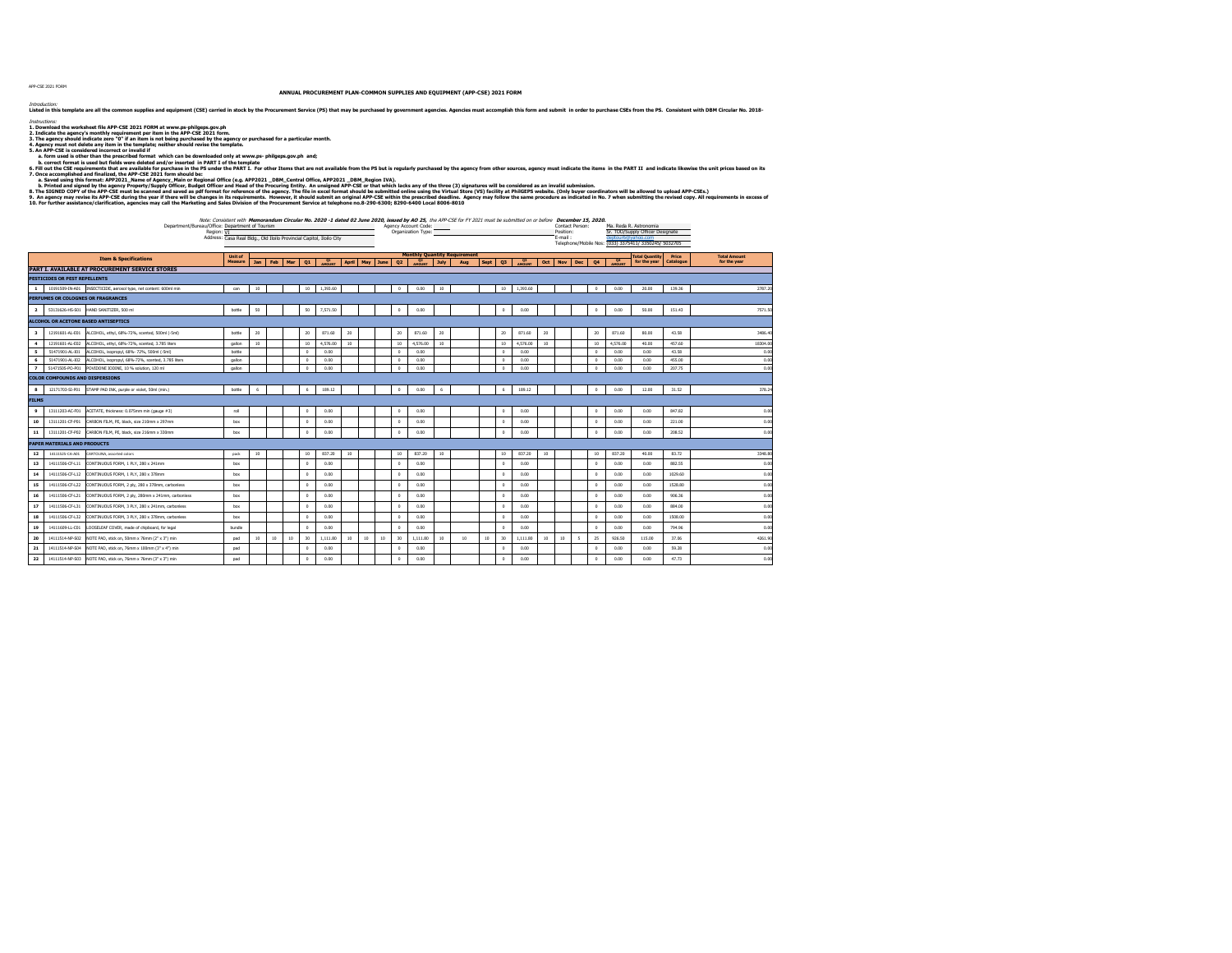| 23              | 14111514-NB-S01                        | NOTEBOOK, STENOGRAPHER, spiral, 40 leaves                             | piece          |                         |                |                 | $\Omega$                | 0.00       |                 |        |                 | $^{\circ}$               | 0.00      |                          |                 |                  | $^{\circ}$               | 0.00      |                          |               |                 | $\theta$                 | 0.00     | 0.00   | 12.04   | 0.00     |
|-----------------|----------------------------------------|-----------------------------------------------------------------------|----------------|-------------------------|----------------|-----------------|-------------------------|------------|-----------------|--------|-----------------|--------------------------|-----------|--------------------------|-----------------|------------------|--------------------------|-----------|--------------------------|---------------|-----------------|--------------------------|----------|--------|---------|----------|
| 24              | 14111507-PP-M01                        | PAPER, MULTICOPY, 80gsm, size: 210mm x 297mm                          | reams          | 10                      | 10             | 10              | 30                      | 5,116.80   | 10              | 10     | 10              | 30                       | 5.116.80  | 10                       | 10              | 10 <sub>10</sub> | 30                       | 5,116,80  | 10 <sup>°</sup>          | 10            | 10              | 30                       | 5,116,80 | 120.00 | 170.56  | 20467.20 |
| 25              |                                        | 14111507-PP-M02 PAPER, MULTICOPY, 80gsm, size: 216mm x 330mm          | reams          |                         |                |                 | $\Omega$                | 0.00       |                 |        |                 | $\Omega$                 | 0.00      |                          |                 |                  | $\Omega$                 | 0.00      |                          |               |                 | $^{\circ}$               | 0.00     | 0.00   | 181.42  | 0.00     |
| 26              | 14111507-PP-C01                        | PAPER, Multi-Purpose (COPY) A4, 70 gsm                                | reams          | 22                      | 22             | 22              | 66                      | 8,785.92   | 22              | 22     | 22              | 66                       | 8,785.92  | 22                       | 22              | 22               | 66                       | 8,785.92  | 22                       | 22            | 22              | 66                       | 8,785.92 | 264.00 | 133.12  | 35143.68 |
| $\overline{27}$ |                                        | 14111507-PP-C02 PAPER, Multi-Purpose (COPY) Legal, 70 osm             | reams          | $\overline{20}$         | $\frac{1}{20}$ | $\overline{20}$ | $\omega$                | 8 3 38 20  | $\frac{30}{20}$ | $20 -$ | $\overline{20}$ | 60                       | 8 3 38 20 | $\frac{30}{20}$          | $\overline{20}$ | $\frac{30}{20}$  | 60                       | 8 338 20  | $20 -$                   | 20            | $\frac{30}{20}$ | 60                       | 8 338 20 | 240.00 | 138.97  | 22352.80 |
| 28              | 14111531-PP-R01                        | PAPER, PAD, ruled, size: 216mm x 330mm (? 2mm)                        | pad            |                         | $\rightarrow$  |                 | 6.                      | 184.08     | $\overline{z}$  |        | $\overline{z}$  | -6                       | 184.08    |                          |                 | $\overline{ }$   | -6                       | 184.08    |                          | $\rightarrow$ | $\overline{2}$  | -6                       | 184.08   | 24.00  | 30.68   | 736.32   |
| 29              | 14111503-PA-P01                        | PAPER, PARCHMENT, size: 210 x 297mm, multi-purpose                    | bax            |                         |                |                 | $\Omega$                | 0.00       |                 |        |                 | $\Omega$                 | 0.00      |                          |                 |                  | $\overline{0}$           | 0.00      |                          |               |                 | $\Omega$                 | 0.00     | 0.00   | 98.05   | 0.00     |
| 30              | 14111818-TH-P02                        | PAPER, THERMAL, 55gsm, size: 216mm?1mm x 30m-0.3n                     | roll           |                         | 5              |                 | 15                      | 834.60     | л.              | -5     |                 | 15                       | 834.60    | к.                       | ć               | न                | 15                       | 834.60    | $\overline{\phantom{0}}$ | $\sim$        | -5              | 15                       | 834.60   | 60.00  | 55.64   | 3338.40  |
| 31              | 14111531-RE-B01                        | RECORD BOOK, 300 PAGES, size: 214mm x 278mm min                       | book           |                         |                |                 | $\Omega$                | 0.00       |                 |        |                 | $\Omega$                 | 0.00      |                          |                 |                  | $\overline{0}$           | 0.00      |                          |               |                 | $\theta$                 | 0.00     | 0.00   | 70.72   | 0.00     |
|                 |                                        | 32 14111531-RE-B02 RECORD BOOK, 500 PAGES, size: 214mm x 278mm min    | book           | 10                      |                |                 | $10 -$                  | 1.019.20   |                 |        |                 | $\theta$                 | 0.00      | 10                       |                 |                  | 10                       | 1.019.20  |                          |               |                 | $\sim$                   | 0.00     | 20.00  | 101.92  | 2038.40  |
| 33              |                                        | 14111704-TT-P02 TOILET TISSUE PAPER, 2-ply, 100% recycled             | pack           | 100                     |                |                 | 100                     | 8.740.00   |                 |        |                 | $\Omega$                 | 0.00      | 100                      |                 |                  | 100                      | 8,740.00  |                          |               |                 | $\sim$                   | 0.00     | 200,00 | 87.40   | 17480.00 |
|                 |                                        | 34 14111704-IFPT01 TISSUE, interfolded paper towel                    | nack           | 10                      |                |                 | 10                      | 2.49.40    |                 |        |                 | $\overline{a}$           | 0.00      | 10                       |                 |                  |                          | 10 348.40 |                          |               |                 | $\overline{a}$           | 0.00     | 20.00  | 24.94   | 696.80   |
|                 |                                        | <b>BATTERIES AND CELLS AND ACCESSORIES</b>                            |                |                         |                |                 |                         |            |                 |        |                 |                          |           |                          |                 |                  |                          |           |                          |               |                 |                          |          |        |         |          |
|                 |                                        | 35 26111702-BT-A02 BATTERY, dry cell, AA, 2 pieces per blister pack   | pack           | 10                      |                |                 | 10                      | 363.00     |                 |        |                 | $^{\circ}$               | 0.00      | 10                       |                 |                  | 10                       | 363,00    |                          |               |                 | $\overline{ }$           | 0.00     | 20.00  | 36.30   | 726.00   |
|                 |                                        | 36 26111702-BT-A01 BATTERY, dry cell, AAA, 2 pieces per blister pack  | pack           | $\overline{10}$         |                |                 | 10                      | 197.30     |                 |        |                 | $\overline{ }$           | 0.00      | 10                       |                 |                  | 10                       | 197.30    |                          |               |                 | $\sim$                   | 0.00     | 20.00  | 19.73   | 394 fd   |
|                 |                                        | 37 26111702-BT-A03 BATTERY, dry cell, D, 1.5 volts, alkaline          | nack           |                         |                |                 | $\overline{\ }$         | 0.00       |                 |        |                 | $\overline{0}$           | 0.00      |                          |                 |                  | $\circ$                  | 0.00      |                          |               |                 | $\overline{ }$           | 0.00     | 0.00   | 96.20   | 0.00     |
|                 |                                        | <b>MANUFACTURING COMPONENTS AND SUPPLIES</b>                          |                |                         |                |                 |                         |            |                 |        |                 |                          |           |                          |                 |                  |                          |           |                          |               |                 |                          |          |        |         |          |
| 38              |                                        | 31201610-GL-J01 GLUE, all purpose, gross weight: 200 grams min        | tar            |                         |                |                 | $\Omega$                | 0.00       |                 |        |                 | $\Omega$                 | 0.00      |                          |                 |                  | $\Omega$                 | 0.00      |                          |               |                 | $\sim$                   | 0.00     | 0.00   | 62.10   | 0.00     |
| 39              |                                        | 31151804-SW-H01 STAPLE WIRE, for heavy duty staplers, (23/13)         | bax            | 50                      |                |                 | 50                      | 988.00     | 50              |        |                 | 50                       | 988.00    | 50                       |                 |                  | 50                       | 988.00    | 50                       |               |                 | 50                       | 988.00   | 200,00 | 19.76   | 3952.00  |
|                 |                                        | 40 31151804-SW-S01 STAPLE WIRE, STANDARD, (26/6)                      | bax            |                         |                |                 | n                       | 0.00       |                 |        |                 | $\overline{ }$           | 0.00      |                          |                 |                  | $\overline{0}$           | 0.00      |                          |               |                 | $\overline{ }$           | 000      | 0.00   | 21.09   | 0.00     |
| 41              |                                        | 31201502-TA-E01 TAPE, ELECTRICAL, 18mm x 16M min                      | roll           |                         |                |                 | $\overline{a}$          | 0.00       |                 |        |                 | $\overline{ }$           | 000       |                          |                 |                  | $\overline{0}$           | 0.00      |                          |               |                 | $\overline{ }$           | 0.00     | 0.00   | 18.67   | 0.00     |
| 42              | 31201503-TA-M01                        | TAPE, MASKING, width: 24mm (±1mm)                                     | roll           | 30                      |                |                 | 30                      | 1,638.00   |                 |        |                 | $\overline{0}$           | 0.00      | 30 <sub>1</sub>          |                 |                  | 30                       | 1,638,00  |                          |               |                 | $\sim$                   | 0.00     | 60.00  | 54.60   | 3276.00  |
| 43              | 31201503-TA-M02                        | TAPE, MASKING, width: 48mm (±1mm)                                     | roll           | $-30$                   |                |                 | 30 <sub>1</sub>         | 3.198.00   |                 |        |                 | $\Omega$                 | 0.00      | 20 <sub>1</sub>          |                 |                  | 30                       | 3,198,00  |                          |               |                 | $\theta$                 | 0.00     | 60.00  | 106.60  | 6396.00  |
| 44              | 31201517-TA-P01                        | TAPE, PACKAGING, width: 48mm (±1mm)                                   | roll           | 30                      |                |                 | $\overline{30}$         | 599.10     |                 |        |                 | $\overline{0}$           | 0.00      | $\overline{30}$          |                 |                  | 30                       | 599.10    |                          |               |                 | $\overline{0}$           | 0.00     | 60.00  | 19.97   | 1198.20  |
|                 |                                        | 45 31201512-TA-T01 TAPE, TRANSPARENT, width: 24mm (±1mm)              | roll           |                         |                |                 | 30 <sub>1</sub>         | 302.70     | 30 <sub>1</sub> |        |                 | 30                       | 302.70    | 30                       |                 |                  | 30                       | 302.70    | 30 <sub>1</sub>          |               |                 | 30                       | 302.70   | 120,00 | 10.09   | 1210.80  |
|                 |                                        |                                                                       | roll           | 30                      |                |                 | $\Omega$                |            |                 |        |                 | $\mathbf{a}$             |           |                          |                 |                  |                          |           |                          |               |                 | $\mathbf{a}$             |          |        | 1997    | n no     |
|                 |                                        | 46 31201512-TA-T02 TAPE, TRANSPARENT, width: 48mm (±1mm)              |                |                         |                |                 |                         | 0.00       |                 |        |                 |                          | 0.00      |                          |                 |                  | $\circ$                  | 0.00      |                          |               |                 |                          | 0.00     | 0.00   |         |          |
|                 |                                        | 47 31151507-TW-P01 TWINE, plastic, one (1) kilo per roll              | roll           | 12                      |                |                 | 12                      | 698.88     |                 |        |                 | $\overline{0}$           | 0.00      | 12                       |                 |                  | 12                       | 698.88    |                          |               |                 | $\overline{0}$           | 0.00     | 24.00  | 58.24   | 1397.76  |
|                 |                                        | <b>HEATING AND VENTILATION AND AIR CIRCULATION</b>                    |                |                         |                |                 |                         |            |                 |        |                 |                          |           |                          |                 |                  |                          |           |                          |               |                 |                          |          |        |         |          |
|                 |                                        | 48 40101604-EF-G01 ELECTRIC FAN, INDUSTRIAL, ground type, metal blade | unit           |                         |                |                 | $^{\circ}$              | 0.00       |                 |        |                 | $^{\circ}$               | 0.00      |                          |                 |                  | $^{\circ}$               | 0.00      |                          |               |                 | $^{\circ}$               | 0.00     | 0.00   | 1109.68 | 0.00     |
| 49              |                                        | 40101604-EF-C01 ELECTRIC FAN, ORBIT type, celling, metal blade        | unit           |                         |                |                 | $\overline{0}$          | 0.00       |                 |        |                 | $\overline{ }$           | 0.00      |                          |                 |                  | $\overline{a}$           | 0.00      |                          |               |                 | $\overline{a}$           | 0.00     | n nn   | 1369.68 | nn       |
|                 |                                        | 50 40101604-EF-S01 ELECTRIC FAN, STAND type, plastic blade            | unit           |                         |                |                 | $\Omega$                | 0.00       |                 |        |                 | $\theta$                 | 0.00      |                          |                 |                  | $\Omega$                 | 0.00      |                          |               |                 | $\mathbf{a}$             | 0.00     | 0.00   | 856.86  | 0.00     |
|                 |                                        | 51 40101604-EF-W01 ELECTRIC FAN, WALL type, plastic blade             | unit           |                         |                |                 | $\circ$                 | 0.00       |                 |        |                 | $\overline{0}$           | 0.00      |                          |                 |                  | $^{\circ}$               | 0.00      |                          |               |                 | $\sim$                   | 0.00     | 0.00   | 674.96  | n no     |
|                 |                                        | <b>MEDICAL THERMOMETERS AND ACCESSORIES</b>                           |                |                         |                |                 |                         |            |                 |        |                 |                          |           |                          |                 |                  |                          |           |                          |               |                 |                          |          |        |         |          |
|                 | 52 41112224-TG-T01 THERMOSUN           |                                                                       | piece 3        |                         |                |                 |                         | 3 9.204.00 |                 |        |                 | $\overline{\phantom{a}}$ | 0.00      |                          |                 |                  | $\overline{\phantom{a}}$ | 0.00      |                          |               |                 | $\overline{\phantom{a}}$ | 0.00     | 3.00   | 3068.00 | 9204.00  |
|                 |                                        | <b>LIGHTING AND FIXTURES AND ACCESSORIES</b>                          |                |                         |                |                 |                         |            |                 |        |                 |                          |           |                          |                 |                  |                          |           |                          |               |                 |                          |          |        |         |          |
|                 |                                        | 53 39101628-LT-L01 LED LINEAR TUBE, 18 WATTS FRO SERIES               | <b>Direct</b>  |                         |                |                 | $\Omega$                | 0.00       |                 |        |                 | $\Omega$                 | 0.00      |                          |                 |                  | $\Omega$                 | 0.00      |                          |               |                 | $\Omega$                 | 0.00     | 0.00   | 205.82  | 00       |
| <b>54 I</b>     |                                        | 39101628-LB-L01 LIGHT BULB, Light Emitting Diode (LED), 6W            | piece          |                         |                |                 | $\Omega$                | 0.00       |                 |        |                 | $^{\circ}$               | 0.00      |                          |                 |                  | $^{\circ}$               | 0.00      |                          |               |                 | $\Omega$                 | 0.00     | 0.00   | 82.16   | n no     |
|                 |                                        | <b>MEASURING AND OBSERVING AND TESTING EOUIPMENT</b>                  |                |                         |                |                 |                         |            |                 |        |                 |                          |           |                          |                 |                  |                          |           |                          |               |                 |                          |          |        |         |          |
|                 |                                        | 55 41111604-RU-P02 RULER, plastic, 450mm (18"), width: 38mm min       | piece.         | 25                      |                |                 | 25                      | 442.00     |                 |        |                 | $\overline{\phantom{a}}$ | 0.00      | 25                       |                 |                  | 25                       | 442.00    |                          |               |                 | $\overline{\ }$          | 0.00     | 50.00  | 17.68   | 884.00   |
|                 | <b>CLEANING EQUIPMENT AND SUPPLIES</b> |                                                                       |                |                         |                |                 |                         |            |                 |        |                 |                          |           |                          |                 |                  |                          |           |                          |               |                 |                          |          |        |         |          |
| 56              |                                        | 47131812-AF-A01 AIR FRESHENER, aerosol, 280ml/150g min                | can            | $\overline{12}$         |                |                 | 12                      | 1,082.64   | 12              |        |                 | 12                       | 1,082.64  | 12                       |                 |                  | 12                       | 1,082.64  | 12                       |               |                 | 12                       | 1,082.64 | 48.00  | 90.22   | 4330.56  |
| 57              |                                        | 47131604-BR-S01 BROOM, soft (tambo)                                   | <b>niece</b>   | $\overline{4}$          |                |                 | $\overline{4}$          | 544.95     | $\overline{4}$  |        |                 | $\overline{4}$           | 544.96    | $\overline{4}$           |                 |                  | $\overline{a}$           | 544.95    | $\overline{4}$           |               |                 | $\overline{4}$           | 564.95   | 16.00  | 136.24  | 2179.84  |
| 58              | 47131604-BR-T01                        | BROOM, STICK (TING-TING), usable length: 760mm min                    | <b>niece</b>   | $\overline{2}$          |                |                 | $\rightarrow$           | 36.40      | $\overline{2}$  |        |                 | $\overline{2}$           | 36.40     | $\overline{2}$           |                 |                  | $\overline{z}$           | 36.40     | $\overline{2}$           |               |                 | $\overline{2}$           | 36.40    | 8.00   | 18.20   | 145.60   |
| 59              | 47131829-TR-C01                        | CLEANER TO ILET ROWLAND LIRINAL 900ml-1000ml can                      | bottle         |                         |                |                 | $\overline{a}$          | 000        |                 |        |                 | $\overline{0}$           | 000       |                          |                 |                  | $\overline{a}$           | 0.00      |                          |               |                 | $\overline{ }$           | 0.00     | 0.00   | 41.60   | 00       |
| 60              | 47131805-CL-P01                        | CLEANSER, SCOURING POWDER, 350g min./can                              | can            |                         |                |                 | $\overline{6}$          | 143.52     | $\overline{a}$  |        |                 | $\overline{a}$           | 143.52    |                          |                 |                  | 6                        | 143.52    | $\overline{a}$           |               |                 | $\overline{a}$           | 143.52   | 24.00  | 23.92   | 574.08   |
| 61              | 47131811-DE-R02                        | DETERGENT BAR, 140 grams as packed                                    | piece          |                         |                |                 | $\Omega$                | 0.00       |                 |        |                 | $\sim$                   | 0.00      |                          |                 |                  | $\overline{0}$           | 0.00      |                          |               |                 | $\sim$                   | 0.00     | 0.00   | 903     | 0.00     |
| 62              |                                        | 47131811-DE-P02 DETERGENT POWDER, all purpose, 1kg                    | pack           | $\mathbf{1}$            |                |                 | $\mathbf{1}$            | 37.43      | $\mathbf{1}$    |        |                 | $\mathbf{1}$             | 37.43     |                          |                 |                  | $\mathbf{1}$             | 37.43     | $\mathbf{1}$             |               |                 | $\overline{1}$           | 37.43    | 400    | 37.43   | 149.72   |
| 63              | 47131803-DS-A01                        | DISINFECTANT SPRAY, aerosol type, 400-550 grams                       | can            | 12                      |                |                 | 12                      | 1,547.52   | 12              |        |                 | 12                       | 1.547.52  | 12                       |                 |                  | 12                       | 1.547.52  | 12                       |               |                 | 12                       | 1.547.52 | 48.00  | 128.96  | 6190.08  |
| 64              |                                        | 47131601-DU-P01 DUST PAN, non-rigid plastic, w/ detachable handle     | piece          | $\overline{\mathbf{3}}$ |                |                 | $\overline{\mathbf{3}}$ | 74.49      | $\mathcal{R}$   |        |                 | $\overline{\mathbf{3}}$  | 74.49     | $\mathbf{z}$             |                 |                  | $\overline{\mathbf{3}}$  | 74.49     | $\overline{\mathbf{3}}$  |               |                 | $\mathbf{a}$             | 74.49    | 12.00  | 24.83   | 297.96   |
| 65              | 51241552-54-501                        | SODIUM HYPOCHLORITE, 3.785 Iters                                      | callon         | $\sim$                  |                |                 | $\sim$                  | 656.25     | $\sim$          |        |                 | $\sim$                   | 656.25    | $\overline{\phantom{a}}$ |                 |                  | 5                        | 656.25    | $\sim$                   |               |                 | $\overline{\phantom{a}}$ | 656.25   | 20.00  | 131.25  | 2625 DC  |
| 66              | 73101612-HS-L01                        | HAND SOAP, Liquid, 500ml                                              | bottle         | $\sim$                  |                |                 | $\overline{4}$          | 411.84     | $\overline{4}$  |        |                 | $\overline{4}$           | 411.84    | $\overline{a}$           |                 |                  | $\overline{4}$           | 411.84    | $\overline{4}$           |               |                 | $\overline{4}$           | 411.84   | 16.00  | 102.96  | 1647.36  |
| 67              |                                        | 47131802-FW-P02 FLOOR WAX, PASTE, RED                                 | can            |                         |                |                 | $\Omega$                | 0.00       |                 |        |                 | $\Omega$                 | 0.00      |                          |                 |                  | $\Omega$                 | 0.00      |                          |               |                 | $\theta$                 | 0.00     | 0.00   | 309.76  | 0.00     |
| 68              | 47131830-FC-A01                        | FURNITURE CLEANER, aerosol type, 300ml min per can                    | can            | 12                      |                |                 | 12                      | 1.386.36   | 12              |        |                 | 12                       | 1.386.36  | 12                       |                 |                  | 12                       | 1.386.36  | 12                       |               |                 | 12                       | 1.386.36 | 48.00  | 115.53  | 5545.44  |
| 69              | 47121804-MP-B01                        | MOP BUCKET, heavy duty, hard plastic                                  | unit           | $\sim$                  |                |                 | $\sim$                  | 9.152.00   | $\ddot{ }$      |        |                 | $-4$                     | 9.152.00  | $\ddot{\phantom{1}}$     |                 |                  | $\sim$                   | 9,152.00  | $\ddot{ }$               |               |                 | $-4$                     | 9,152.00 | 16.00  | 2288.00 | 36608.00 |
| 70              | 47131613-MP-H02                        | MOPHANDLE, heavy duty, aluminum, screw type                           | piece          | $\sim$                  |                |                 | $\sim$                  | 582.40     | $\sim$          |        |                 | $\sim$                   | 582.40    | $\sim$                   |                 |                  | $\overline{4}$           | 582.40    | $\sim$                   |               |                 | $-4$                     | 582.40   | 16.00  | 145.60  | 2329.60  |
| 71              | 47131619-MP-R01                        | MOPHEAD, made of rayon, weight: 400 grams min                         | piece          |                         |                |                 | $\Omega$                | 0.00       |                 |        |                 | $\Omega$                 | 0.00      |                          |                 |                  | $\overline{0}$           | 0.00      |                          |               |                 | $\Omega$                 | 0.00     | 0.00   | 123.76  | 0.00     |
| 72              | 47131501-RG-C01                        | RAGS, all cotton, 32 pieces per kilogram min                          | bundle         |                         |                |                 | $\sim$                  | 0.00       |                 |        |                 | $\sim$                   | 0.00      |                          |                 |                  | $\Omega$                 | 0.00      |                          |               |                 | $\sim$                   | 0.00     | 0.00   | 53.82   | n no     |
| 73              |                                        | 47131602-SC-N01 SCOURING PAD, 5 pieces per pack                       | pack           |                         |                |                 | n                       | 0.00       |                 |        |                 | $\overline{ }$           | 0.00      |                          |                 |                  | $^{\circ}$               | 0.00      |                          |               |                 | $\overline{ }$           | 000      | 0.00   | 107.12  | 0.00     |
| 74              |                                        | 47121701-TB-P04 TRASHBAG, GPP specs, black, 940mmx1016mm              | pack           | 15                      |                |                 | 15                      | 2.020.20   | 10 <sup>1</sup> |        |                 | $10^{-1}$                | 1,346.80  | 10                       |                 |                  | 10                       | 1,346.80  | 15                       |               |                 | $\overline{15}$          | 2.020.20 | 50.00  | 134.68  | 6734 DC  |
| 75              |                                        | 47121702-WB-P01 WASTEBASKET, non-rioid plastic                        | <b>niece</b>   | $\overline{21}$         |                |                 | 21                      | 587.16     |                 |        |                 | $\overline{\phantom{a}}$ | 0.00      |                          |                 |                  | $\overline{0}$           | 0.00      |                          |               |                 | $\overline{\ }$          | 0.00     | 21.00  | 27.96   | 587.16   |
|                 | PERSONAL PROTECTIVE EOUIPMENT          |                                                                       |                |                         |                |                 |                         |            |                 |        |                 |                          |           |                          |                 |                  |                          |           |                          |               |                 |                          |          |        |         |          |
| 76              | 46181503-CA-C01                        | COVERALL, non-sterile, protective, medical grade                      | piece          |                         |                |                 | $\sim$                  | 0.00       |                 |        |                 | $\sim$                   | 0.00      |                          |                 |                  | $\Omega$                 | 0.00      |                          |               |                 | $\sim$                   | 0.00     | 0.00   | 1144.00 | 0.00     |
| 77              | 46181702-PSH01                         | FACE SHIFLD, direct salash protection                                 | piece          | 50                      |                |                 | 50                      | 6.240.00   |                 |        |                 | $\theta$                 | 0.00      |                          |                 |                  | $\Omega$                 | 0.00      |                          |               |                 | $\sim$                   | 0.00     | 50.00  | 124.80  | 6240.00  |
| 78              | 46181804-GG-G01                        | PROTECTIVE SAFETY GOGGLES                                             | piece          | 50                      |                |                 | ŝ                       | 7,800.00   |                 |        |                 | $^{\circ}$               | 0.00      |                          |                 |                  | $^{\circ}$               | 0.00      |                          |               |                 | $\overline{\phantom{a}}$ | 0.00     | 50.00  | 156.00  | 7800.00  |
| 79              | 42131601-PA-A01                        | Polyethylene Apron (50g)                                              | piece          |                         |                |                 | $\sim$                  | 0.00       |                 |        |                 | $\overline{a}$           | 0.00      |                          |                 |                  | $\overline{a}$           | 0.00      |                          |               |                 | $\overline{a}$           | 0.00     | 0.00   | 15.08   | 0.00     |
| 80              | 42131702-SG-01                         | SURGICAL GOWN                                                         |                |                         |                |                 | $\Omega$                | 0.00       |                 |        |                 | $\Omega$                 | 0.00      |                          |                 |                  | $\Omega$                 | 0.00      |                          |               |                 | $\Omega$                 | 0.00     | 0.00   | 299.52  | 0.00     |
| 81              | 42131711-HC-H01                        | HEAD COVER, disposable                                                | piece<br>piece |                         |                |                 | $^{\circ}$              | 0.00       |                 |        |                 | $^{\circ}$               | 0.00      |                          |                 |                  | $^{\circ}$               | 0.00      |                          |               |                 | $^{\circ}$               | 0.00     | 0.00   | 2.60    | 0.00     |
| 82              | 42131609-SC-S01                        | SHOF COVER disposable                                                 |                | - sn                    |                |                 | sn                      | 416.00     |                 |        |                 | $\sim$                   | 0.00      | $50 -$                   |                 |                  | 50                       | 416.00    |                          |               |                 | $\sim$                   | 0.00     | 100.00 | 822     | 832.00   |
| 83              | 42132203-MG-G01                        | NITRILE GLOVES                                                        | pair<br>piece  |                         |                |                 | $\Omega$                | 0.00       |                 |        |                 | $^{\circ}$               | 0.00      |                          |                 |                  | $^{\circ}$               | 0.00      |                          |               |                 | $\sim$                   | 0.00     | 0.00   | 3.07    | 0.00     |
| 84              |                                        | 42132203-MG-G02 PREMIUM LATEX GLOVES                                  | piece          | $100 -$                 |                |                 | 100                     | 502.00     |                 |        |                 | $\sim$                   | 0.00      | $100 -$                  |                 |                  | $100 -$                  | 502.00    |                          |               |                 | $\sim$                   | 0.00     | 200.00 | 502     | 1004.00  |
| 85              |                                        | 42131713-SM-M01 SURGICAL MASK, 3-plv                                  | niece          | 250                     |                |                 | 250                     | 3.510.00   |                 |        |                 | $\Omega$                 | 0.00      | 250                      |                 |                  | 250                      | 3,510.00  |                          |               |                 | $\theta$                 | 0.00     | 500.00 | 14.04   | 7020.00  |
| 86              |                                        | 46182008-KN-M01 KN95 FACE MASK                                        |                | 50                      |                |                 | 50                      |            |                 |        |                 |                          |           | 50                       |                 |                  | 50                       |           |                          |               |                 |                          | 0.00     | 100.00 | 104.00  | 10400.00 |
|                 |                                        |                                                                       | piece          |                         |                |                 |                         | 5,200.00   |                 |        |                 | $^{\circ}$               | 0.00      |                          |                 |                  |                          | 5.200.00  |                          |               |                 | $^{\circ}$               |          |        |         |          |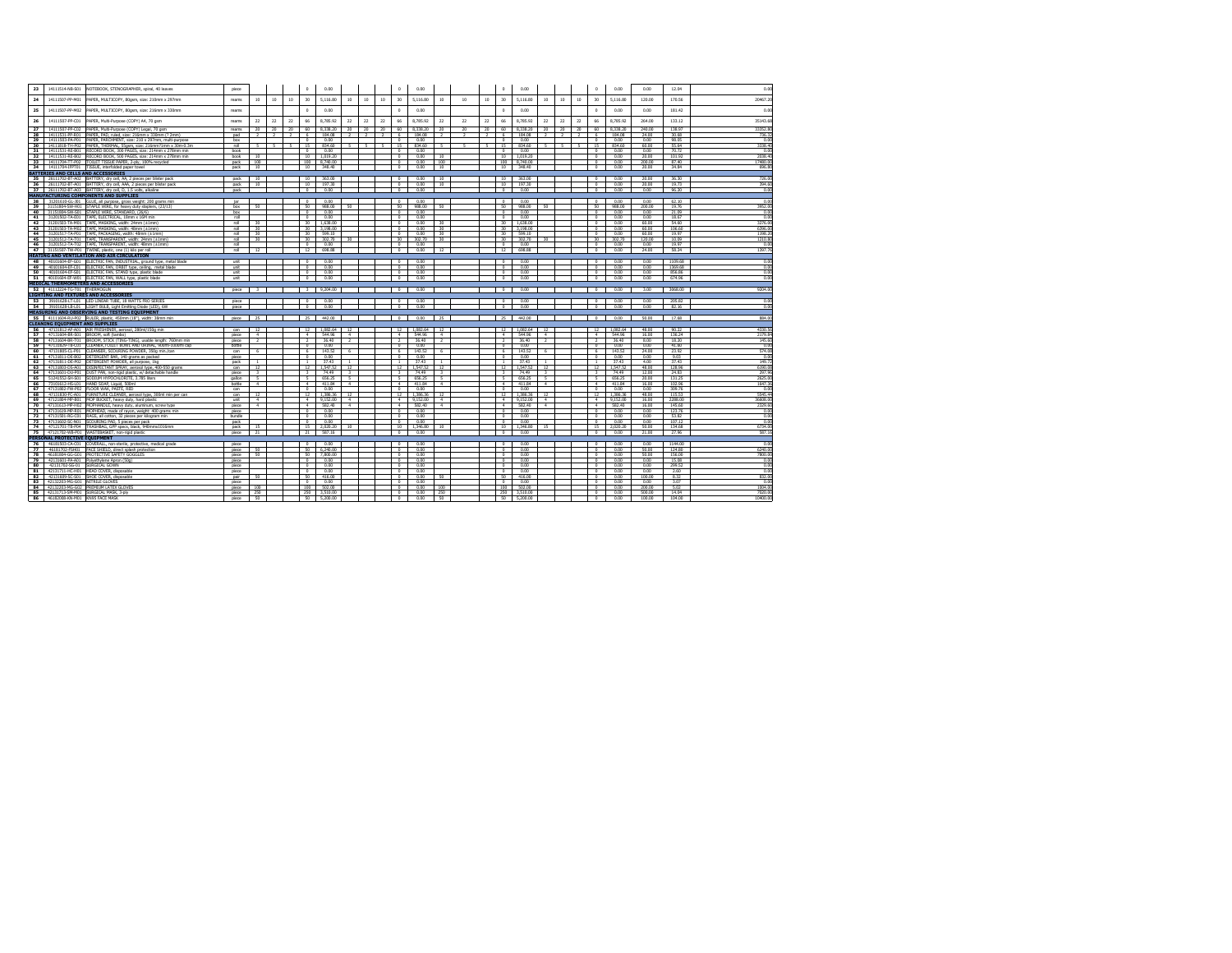|            |                 | INFORMATION AND COMMUNICATION TECHNOLOGY (ICT) EOUIPMENT AND DEVICES AND ACCESSORIES                                              |                |                 |                   |          |                          |                      |                |          |          |                         |                  |                          |          |     |                |                  |                |               |          |                          |                  |                  |                   |                            |
|------------|-----------------|-----------------------------------------------------------------------------------------------------------------------------------|----------------|-----------------|-------------------|----------|--------------------------|----------------------|----------------|----------|----------|-------------------------|------------------|--------------------------|----------|-----|----------------|------------------|----------------|---------------|----------|--------------------------|------------------|------------------|-------------------|----------------------------|
| 87         |                 | 43211507-DSK001 MITHI DESKTOP, basic                                                                                              | unit           |                 |                   |          | $\Omega$                 | 0.00                 |                |          |          | $\Omega$                | 0.00             |                          |          |     |                | 0.00             |                |               |          |                          | 0.00             | 0.00             | 24,793.60         | 0.00                       |
| 88         |                 | 43211507-DSK002 MITHI DESKTOP, mid-range                                                                                          | unit           |                 |                   |          | $\Omega$                 | 0.00                 |                |          |          | $\Omega$                | 0.00             |                          |          |     | $\Omega$       | 0.00             |                |               |          | $\sim$                   | 0.00             | 0.00             | 42.390.40         | 0.00                       |
| 89         | 43211503-LAP001 | MITHI LAPTOP, mid-range                                                                                                           | unit           |                 |                   |          | $\Omega$                 | 0.00                 |                |          |          | $^{\circ}$              | 0.00             |                          |          |     | $\Omega$       | 0.00             |                |               |          | $\Omega$                 | 0.00             | 0.00             | 41.392.00         | 0 <sup>0<sup>o</sup></sup> |
| 90         |                 | 43201827-HD-X02 EXTERNAL HARD DRIVE, 1TB, 2.5"HDD, USB 3.0                                                                        | piece          |                 |                   |          | $\mathcal{R}$            | 7,952.49             |                |          |          | $\overline{\mathbf{a}}$ | 7,952.49         |                          |          |     | $\mathbf{R}$   | 7.952.49         |                |               |          | $\mathbf{R}$             | 7.952.49         | 12.00            | 2650.83           | 31809.96                   |
| 91         |                 | 43202010-FD-U01 FLASH DRIVE, 16 GB capacity                                                                                       | niece          | 100             |                   |          |                          | 100 16,744.00        | 100            |          |          | 100                     | 16,744.00        | 100                      |          |     | 100            | 16,744.00        | 100            |               |          | 100                      | 16.744.00        | 400.00           | 167.44            | 66976.00                   |
| 92         |                 | 43211708-MO-O01 MOUSE, OPTICAL, USB CONNECTION TYPE, 1 unit in ind                                                                | unit           |                 |                   |          | $\Omega$                 | 0.00                 |                |          |          | $\Omega$                | 0.00             |                          |          |     |                | 0.00             |                |               |          | $\Omega$                 | 0.00             | 0.00             | 111.30            | 0.00                       |
| 93         |                 | 43211708-MO-O02 MOUSE, WIRELESS, USB                                                                                              | unit           |                 |                   |          | $\Omega$                 | 0.00                 |                |          |          | $\Omega$                | 0.00             |                          |          |     | $\sim$         | 0.00             |                |               |          | $\Omega$                 | 0.00             | 0.00             | 154.00            | n no                       |
| 94         |                 | 43212102-PR-D02 PRINTER, IMPACT DOT MATRIX, 24 pins, 136 column                                                                   | unit           |                 |                   |          | $\Omega$                 | 0.00                 |                |          |          | $\Omega$                | 0.00             |                          |          |     |                | 0.00             |                |               |          |                          | 0.00             | 0.00             | 38100.97          | 0.00                       |
| 95         |                 | 43212102-PR-D01 PRINTER, IMPACT DOT MATRIX, 9 pins, 80 columns                                                                    | unit           |                 |                   |          | $\Omega$                 | 0.00                 |                |          |          | $\Omega$                | 0.00             |                          |          |     | $\Omega$       | 0.00             |                |               |          | $\Omega$                 | 0.00             | 0.00             | 9191.52           | 0.00                       |
| 96         |                 | 43212105-PR-L01 PRINTER, laser, monochrome                                                                                        | unit           |                 |                   |          | $\Omega$                 | 0.00                 |                |          |          | $^{\circ}$              | 0.00             |                          |          |     | $\Omega$       | 0.00             |                |               |          | $\Omega$                 | 0.00             | 0.00             | 724.88            | 0.00                       |
| 97         |                 | 43212105-PR-L02 PRINTER, laser, colored                                                                                           | unit           |                 |                   |          | $\Omega$                 | 0.00                 |                |          |          | $\sim$                  | 0.00             |                          |          |     | $\Omega$       | 0.00             |                |               |          | $\Omega$                 | 0.00             | 0.00             | 7899.00           | 0.00                       |
|            |                 | OFFICE EQUIPMENT AND ACCESSORIES AND SUPPLIES                                                                                     |                |                 |                   |          |                          |                      |                |          |          |                         |                  |                          |          |     |                |                  |                |               |          |                          |                  |                  |                   |                            |
| 98         |                 | 44121710-CH-W01 CHALK, molded, white, dustless, length; 78mm min                                                                  | box            |                 |                   |          | $\overline{a}$           | 0.00                 |                |          |          | $^{\circ}$              | 0.00             |                          |          |     | $\Omega$       | 0.00             |                |               |          | $\overline{ }$           | 0.00             | 0.00             | 29.64             | 0.00                       |
| 99         |                 | 44122105-BF-C01 CLIP, BACKFOLD, all metal, damping: 19mm (-1mm)                                                                   | box            |                 |                   |          | $\Omega$                 | 0.00                 |                |          |          | $\Omega$                | 0.00             |                          |          |     | $\Omega$       | 0.00             |                |               |          | $\Omega$                 | 0.00             | 0.00             | 9.05              | 0.00                       |
| 100        |                 | 44122105-BF-C02 CLIP, BACKFOLD, all metal, damping: 25mm (-1mm)                                                                   | box            |                 |                   |          | $\Omega$                 | 0.00                 |                |          |          | $^{\circ}$              | 0.00             |                          |          |     | $\Omega$       | 0.00             |                |               |          | $\Omega$                 | 0.00             | 0.00             | 15.27             | 0.00                       |
| 101        |                 | 44122105-BF-C03 CLIP, BACKFOLD, all metal, damping: 32mm (-1mm)                                                                   | box            |                 |                   |          | $\Omega$                 | 0.00                 |                |          |          | $\Omega$                | 0.00             |                          |          |     |                | 0.00             |                |               |          | $\Omega$                 | 0.00             | 0.00             | 20.80             | 0.00                       |
| 102        |                 | 44122105-BF-C04 CLIP, BACKFOLD, all metal, clamping: 50mm (-1mm)                                                                  | box            |                 |                   |          | $^{\circ}$               | 0.00                 |                |          |          | $^{\circ}$              | 0.00             |                          |          |     | $\Omega$       | 0.00             |                |               |          | $^{\circ}$               | 0.00             | 0.00             | 47.84             | 0.00                       |
| 103        |                 | 44121801-CT-R01 CORRECTION TAPE, film base type, UL 6m min                                                                        | piece          | 25              |                   |          | 25                       | 350.50               | 25             |          |          | 25                      | 350.50           | 25                       |          |     | 25             | 350.50           | $25 -$         |               |          | 25                       | 350.50           | 100.00           | 14.02             | 1402.00                    |
| 104        |                 | 44111515-DF-B01 DATA FILE BOX, made of chipboard, with closed ends                                                                | piece          | 25              |                   |          | 25                       | 1,930.00             | 25             |          |          | 25                      | 1,930.00         | 25                       |          |     | 25             | 1.930.00         | 25             |               |          | 25                       | 1.930.00         | 100.00           | 77.20             | 7720.00                    |
| 105        |                 | 44122011-DF-F01 DATA FOLDER, made of chipboard, taglia lock                                                                       | niece          |                 |                   |          | $\Omega$                 | 0.00                 |                |          |          | $^{\circ}$              | 0.00             |                          |          |     | $^{\circ}$     | 0.00             |                |               |          | $\Omega$                 | 0.00             | 0.00             | 68.64             | 0.00                       |
| 106        |                 | 44121506-EN-D01 ENVELOPE, DOCUMENTARY, for A4 size document                                                                       | box            |                 |                   |          |                          | 673.09               |                |          |          | $^{\circ}$              | 0.00             |                          |          |     |                | 673.09           |                |               |          | $\Omega$                 | 0.00             | 2.00             | 673.09            | 1346.18                    |
| 107        |                 | 44121506-EN-D02 ENVELOPE, DOCUMENTARY, for legal size document                                                                    | box            |                 |                   |          |                          | 927 16               |                |          |          | $\Omega$                | 0.00             |                          |          |     |                | 927 16           |                |               |          | $\Omega$                 | 0.00             | 200              | 977 16            | 1854 32                    |
| 108        | 44121506-FN-X01 | ENVELOPE, EXPANDING, KRAFTBOARD, for legal size dog                                                                               | box            |                 |                   |          | $\Omega$                 | 0.00                 |                |          |          | $\Omega$                | 0.00             |                          |          |     |                | 0.00             |                |               |          |                          | 0.00             | 0.00             | 738.40            | 0.00                       |
| 109        |                 | 44121506-EN-X02 ENVELOPE, EXPANDING, PLASTIC, 0.50mm thickness min                                                                | piece          |                 |                   |          | $\Omega$                 | 0.00                 |                |          |          | $\Omega$                | 0.00             |                          |          |     | $\Omega$       | 0.00             |                |               |          | $\Omega$                 | 0.00             | 0.00             | 30.49             | 0.00                       |
| 110        |                 | 44121506-EN-M02 ENVELOPE, mailing, white, 70gsm                                                                                   | box            |                 |                   |          | $\Omega$                 | 0.00                 |                |          |          | $\Omega$                | 0.00             |                          |          |     | $\Omega$       | 0.00             |                |               |          | $\sim$                   | 0.00             | 0.00             | 378.20            | 00                         |
| 111        |                 | 44121504-EN-W02 ENVELOPE, mailing, white, with window                                                                             | box            |                 |                   |          | $\Omega$                 | 0.00                 |                |          |          | $\Omega$                | 0.00             |                          |          |     | $\Omega$       | 0.00             |                |               |          |                          | 0.00             | 0.00             | 433.68            | 0.00                       |
| 112        |                 | 44111912-ER-B01 ERASER, FELT, for blackboard/whiteboard                                                                           | piece          |                 |                   |          | $\Omega$                 | 0.00                 |                |          |          | $\Omega$                | 0.00             |                          |          |     | $\Omega$       | 0.00             |                |               |          | $\Omega$                 | 0.00             | 0.00             | 10.30             | 0.00                       |
| 113        |                 | 44122118-FA-P01 FASTENER, METAL, 70mm between prongs                                                                              | box            | 10              |                   |          | 10                       | 834.10               | 10             |          |          | 10                      | 834.10           | 10                       |          |     | 10             | 834.10           | 10             |               |          | 10                       | 834.10           | 40.00            | 83.41             | 3336.40                    |
| 114        |                 | 44111515-FO-X01 FILE ORGANIZER, expanding, plastic, 12 pockets                                                                    | niece          | $\sim$          |                   |          | $\sim$                   | 43020                |                |          |          | $\Omega$                | 0.00             | $\epsilon$               |          |     |                | 430.20           |                |               |          | $\Omega$                 | 0.00             | 10.00            | <b>86.04</b>      | 860 40                     |
| 115        |                 | 44122018-FT-D01 FILE TAB DIVIDER, bristol board, for A4                                                                           | set            |                 |                   |          | $\Omega$                 | 0.00                 |                |          |          | $\overline{a}$          | 0.00             |                          |          |     | $\Omega$       | 0.00             |                |               |          | $\overline{0}$           | 0.00             | 0.00             | 11.13             | 0.00                       |
| 116        |                 | 44122018-FT-D02 FILE TAB DIVIDER, bristol board, for legal                                                                        | set            |                 |                   |          | $\Omega$                 | 0.00                 |                |          |          | $\Omega$                | 0.00             |                          |          |     | $\Omega$       | 0.00             |                |               |          | $\Omega$                 | 0.00             | 0.00             | 14.23             | 0.00                       |
| 117        |                 | 44122011-FO-F01 FOLDER, FANCY, for A4 size documents                                                                              | bundle         | л.              |                   |          | $\sim$                   | 1.352.00             |                |          |          | $\sim$                  | 1352.00          |                          |          |     | $\sim$         | 1,352,00         |                |               |          | $\sim$                   | 1352.00          | 20.00            | 270.40            | S408.00                    |
| 118        |                 | 44122011-FO-F02 FOLDER, FANCY, for legal size documents                                                                           | bundle         |                 |                   |          | $\sim$                   | 1.559.40             |                |          |          | $\sim$                  | 1,559.40         |                          |          |     |                | 1.559.40         |                |               |          |                          | 1,559.40         | 20.00            | 311.88            | 6237.60                    |
| 119        |                 | 44122011-FO-L01 FOLDER, L-TYPE, PLASTIC, for A4 size documents                                                                    | nack           |                 |                   |          | $\Omega$                 | 0.00                 |                |          |          | $\Omega$                | 0.00             |                          |          |     | $\Omega$       | 0.00             |                |               |          | $\Omega$                 | 0.00             | 0.00             | 171.43            | 0.00                       |
|            |                 | 120 44122011-FO-L02 FOLDER, L-TYPE, PLASTIC, for legal size documents                                                             | pack           |                 |                   |          | $^{\circ}$               | 0.00                 |                |          |          | $^{\circ}$              | 0.00             |                          |          |     | $\Omega$       | 0.00             |                |               |          | $^{\circ}$               | 0.00             | 0.00             | 243.24            | 0.00                       |
| 121        |                 | 44122027-FO-P01 FOLDER, PRESSBOARD, size: 240mm x 370mm (-5mm)                                                                    | box            |                 |                   |          | $\circ$                  | 0.00                 |                |          |          | $^{\circ}$              | 0.00             |                          |          |     | $\Omega$       | 0.00             |                |               |          | $\sim$                   | 0.00             | 0.00             | 952.64            | 0.00                       |
|            |                 | 122 44122011-FO-T03 FOLDER, TAGBOARD, for A4 size documents                                                                       | pack           |                 |                   |          | $\circ$                  | 0.00                 |                |          |          | $^{\circ}$              | 0.00             |                          |          |     | $\Omega$       | 0.00             |                |               |          | $\Omega$                 | 0.00             | 0.00             | 279.00            | 0.00                       |
| 123        |                 | 44122011-FO-T04 FOLDER, TAGBOARD, for legal size documents                                                                        | pack           |                 |                   |          | $\circ$                  | 0.00                 |                |          |          | $^{\circ}$              | 0.00             |                          |          |     | $\Omega$       | 0.00             |                |               |          | $^{\circ}$               | 0.00             | 0.00             | 321.36            | 0.00                       |
| 124        |                 | 44122008-IT-T01 INDEX TAB, self-adhesive, transparent                                                                             | box            |                 |                   |          | $\Omega$                 | 0.00                 |                |          |          | $\circ$                 | 0.00             |                          |          |     | $\Omega$       | 0.00             |                |               |          | $\Omega$                 | 0.00             | 0.00             | 56.68             | 0.00                       |
| 125        |                 | 44111515-MF-B02 MAGAZINE FILE BOX, LARGE size, made of chipboard                                                                  | piece          |                 |                   |          | $\Omega$                 | 0.00                 |                |          |          | $^{\circ}$              | 0.00             |                          |          |     |                | 0.00             |                |               |          | $\Omega$                 | 0.00             | 0.00             | 41.60             | 0.00                       |
| 126<br>127 | 44121708-MW-B01 | 44121716-MA-F01 MARKER, FLUORESCENT, 3 assorted colors per set<br>MARKER, whiteboard, black, felt tip, builet type                | set<br>piece   | 12              | 12                | 12       | $\Omega$<br>36           | 0.00<br>481.68       | 12             | 12       | 12       | $\Omega$<br>36          | 0.00<br>481.68   | 12                       | 12       | 12  | 36             | 0.00<br>481.68   | 12             | 12            |          | $\Omega$<br>36           | 0.00<br>481.68   | 0.00<br>144.00   | 46.68<br>13.38    | 0.00<br>1926.72            |
|            |                 |                                                                                                                                   |                | 12 <sup>°</sup> |                   |          |                          |                      |                |          |          |                         |                  |                          |          | 12  |                | 481 68           |                |               | 12       | 36                       |                  |                  |                   |                            |
| 128<br>129 |                 | 44121708-MW-B02 MARKER, whiteboard, blue, felt tip, bullet type<br>44121708-MW-B03 MARKER, whiteboard, red, felt tip, bullet type | piece<br>niece | 12              | 12<br>12          | 12<br>12 | 36<br>36                 | 481.68<br>491.69     | 12<br>12       | 12<br>12 | 12<br>12 | 36<br>36                | 481.68<br>481.68 | 12<br>12                 | 12<br>12 | 12  | 36<br>36       | 481.68           | 12<br>12       | 12<br>12      | 12<br>12 | 26.                      | 481.68<br>481.68 | 144.00<br>144.00 | 13.38<br>13.38    | 1926.72<br>1926.72         |
| 130        |                 | 44121708-MP-B01 MARKER, PERMANENT, builet type, black                                                                             | piece          | 24              | 24                | 24       | 72                       | 646.56               | 24             | 24       | 24       | 72                      | 646.56           | 24                       | 24       | 24  | 72             | 646.56           | 24             | 24            | 24       | 72                       | 646.56           | 288.00           | 8.98              | 2586.24                    |
| 131        |                 | 44121708-MP-B02 MARKER, PERMANENT, bullet type, blue                                                                              | piece          | 12              | 12                | 12       | $36 -$                   | 323.28               | 12             | 12       | 12       | 36                      | 323.28           | 12                       | 12       | 12  | 36             | 323.28           |                | $12 \t 12$    | 12       | 36                       | 323.28           | 144.00           | 8.98              | 1293.12                    |
| 132        |                 | 44121708-MP-B03 MARKER, PERMANENT, builet type, red                                                                               | niece          | 12              | $12 \overline{ }$ | 12       | 36                       | 323.28               | 12             | 12       | 12       | 36                      | 323.28           | 12                       | 12       | 12  | 36             | 323.28           | 12             | 12            | 12       | 36                       | 323.78           | 144.00           | 8.98              | 1293.12                    |
| 133        |                 | 44122104-PC-G01 PAPER CLIP, vinyl/plastic coat, length: 32mm min                                                                  | box            | 12              | 12                | 121      | 145                      | 1.125.20             | 12             | 12       | 121      | 145                     | 1.125.20         | 12                       | 12       | 121 | 145            | 1.125.20         | 12             | 12            | 121      | 145                      | 1.125.20         | 580.00           | 776               | 4500.80                    |
| 134        |                 | 44122104-PC-J02 PAPER CLIP, virwi/plastic coat, length; 50mm min                                                                  | box            | 12              | 12                | 12       | 36                       | 617.04               | 12             | 12       | 12       | 36                      | 617.04           | 12                       | 12       | 12  | 36             | 617.04           | 12             | 12            | 12       | 36                       | 617.04           | 144.00           | 17.14             | 2468.16                    |
| 135        |                 | 44121706-PE-L01 PENCIL, lead, w/ eraser, wood cased, hardness: HE                                                                 | bax            |                 |                   |          | 6.                       | 124.74               | 6              |          |          | 6                       | 124.74           | -6                       |          |     |                | 124.74           | $\mathbf{r}$   |               |          |                          | 124.74           | 24.00            | 20.79             | 498.96                     |
| 136        |                 | 44122037-RB-P10 RING BINDER, plastic, 32mm, 84 rings                                                                              | bundle         | $\overline{2}$  |                   |          | $\overline{ }$           | 479.58               |                |          |          | $^{\circ}$              | 0.00             | $\overline{z}$           |          |     | $\overline{z}$ | 479.58           |                |               |          | $\Omega$                 | 0.00             | 400              | 239.79            | 959.16                     |
| 137        |                 | 44122101-RU-B01 RUBBER BAND, 70mm min lay flat length (#18)                                                                       | how            | $\mathbf{1}$    |                   |          | л.                       | 109.50               | $\mathbf{1}$   |          |          | $\mathbf{1}$            | 109.50           | -1                       |          |     |                | 109.50           |                |               |          | $\mathbf{1}$             | 109.50           | 4.00             | 109.50            | 438.00                     |
| 138        |                 | 44121905-SP-F01 STAMP PAD, FELT, bed dimension: 60mm x 100mm min                                                                  | piece          | $\overline{2}$  |                   |          | $\overline{\phantom{a}}$ | 69.90                | $\overline{2}$ |          |          | $\overline{2}$          | 69.90            | $\overline{\phantom{a}}$ |          |     |                | 69.90            | $\overline{ }$ |               |          | $\overline{\phantom{a}}$ | 69.90            | 8.00             | 34.95             | 279.60                     |
| 139        |                 | 44121612-BL-H01 CUTTER BLADE, for heavy duty cutter                                                                               | piece          | 12              | 12                | 12       | $36 -$                   | 533.52               | 12             | 12       | 12       | 36                      | 533,52           | 12                       | 12       | 12  | 36             | 533.52           | <sup>12</sup>  | $\frac{1}{2}$ | 12       | 36                       | 533.52           | 144.00           | 14.87             | 2134.08                    |
| 140        | 44121612-CU-H01 | CUTTER KNIFE, for general purpose                                                                                                 | piece          |                 |                   |          |                          | 200.58               | 6              |          |          | $\overline{a}$          | 200.58           | $\overline{6}$           |          |     |                | 200.58           | $\epsilon$     |               |          |                          | 200.58           | 24.00            | 33.43             | 802.32                     |
| 141        |                 | 44103202-DS-M01 DATING AND STAMPING MACHINE, heavy duty                                                                           | piece          |                 |                   |          | $^{\circ}$               | 0.00                 |                |          |          | $^{\circ}$              | 0.00             |                          |          |     | $^{\circ}$     | 0.00             |                |               |          | $\Omega$                 | 0.00             | 0.00             | 453.96            | 0.00                       |
|            |                 | 142 44121619-PS-M01 PENCIL SHARPENER, manual, single cutter head                                                                  | piece          | $\overline{2}$  |                   |          | $\mathcal{P}$            | 405.60               | $\overline{z}$ |          |          | $\overline{2}$          | 405.60           | $\rightarrow$            |          |     | $\overline{z}$ | 405.60           | $\overline{2}$ |               |          | $\overline{2}$           | 405.60           | 8.00             | 202.80            | 1622.40                    |
| 143        |                 | 44101602-PU-P01 PUNCHER, paper, heavy duty, with two hole guide                                                                   | piece          | $\sim$          |                   |          | 6                        | 791.76               | 6              |          |          | -6                      | 791.76           | -6                       |          |     | 6              | 791.76           | $\mathbf{r}$   |               |          | f.                       | 791.76           | 24.00            | 131.96            | 3167.04                    |
| 144        |                 | 44121618-SS-S01 SCISSORS, symmetrical, blade length; 65mm min                                                                     | nair           | 12              |                   |          | 12                       | 486.72               |                |          |          | $\Omega$                | 0.00             | 12                       |          |     | 12             | 486.72           |                |               |          | $\Omega$                 | 0.00             | 24.00            | 40.56             | 973.44                     |
| 145        |                 | 44121615-ST-S01 STAPLER, STANDARD TYPE, load cap: 200 staples min                                                                 | niece          | 10              |                   |          | 10                       | 1,768.00             | 10             |          |          | 10                      | 1,768.00         | 10                       |          |     | 10             | 1,768.00         | 10             |               |          | 10                       | 1768.00          | 40.00            | 176,80            | 7072.00                    |
| 146        |                 | 44121615-ST-B01 STAPLER, BINDER TYPE, heavy duty, desktop                                                                         | unit           | $\sim$          |                   |          |                          | 914.16               |                |          |          | $^{\circ}$              | 0.00             | $\mathbf{r}$             |          |     |                | 914.16           |                |               |          | $\Omega$                 | 0.00             | 2.00             | 914.16            | 1828.32                    |
| 147        | 44121613-SR-P01 | STAPLE REMOVER, PLIER-TYPE                                                                                                        | niece          | 15              |                   |          | 15                       | 373.50               |                |          |          | $\Omega$                | 0.00             | 15                       |          |     | 15             | 373.50           |                |               |          |                          | 0.00             | 30.00            | 24.90             | 747 OF                     |
| 148        |                 | 44121605-TD-T01 TAPE DISPENSER, TABLE TOP, for 24mm width tape                                                                    | <b>niece</b>   | 24              |                   |          | 24                       | 1,540.80             |                |          |          | $\Omega$                | 0.00             | 24                       |          |     | 24             | 1.540,80         |                |               |          | $\Omega$                 | 0.00             | 48.00            | 64.20             | 3081 FC                    |
| 149        |                 | 44101602-PB-M01 BINDING AND PUNCHING MACHINE, binding cap; 50mm                                                                   | unit           | $\epsilon$      |                   |          | $\Omega$<br>$\epsilon$   | 0.00                 |                |          |          | $\Omega$                | 0.00             |                          |          |     | $\sim$         | 0.00             |                |               |          | $\Omega$                 | 0.00             | 0.00             | 9534.72           | n no                       |
| 150<br>151 |                 | 44101807-CA-C01 CALCULATOR, compact, 12 digits<br>44101714-FX-M01 FACSIMILE MACHINE, uses thermal paper                           | unit           | $\mathbf{1}$    |                   |          |                          | 2.081.10<br>5,642.00 |                |          |          | 6<br>$\Omega$           | 2.081.10<br>0.00 |                          |          |     | $\Omega$       | 2.081.10<br>0.00 |                |               |          | $\Omega$                 | 2.081.10<br>0.00 | 24.00<br>100     | 346.85<br>5642.00 | 8324.40<br>S642.00         |
| 152        |                 | 44101601-PT-M01 PAPER TRIMMER/CUTTING MACHINE, max paper size: B4                                                                 | unit<br>unit   |                 |                   |          | $\circ$                  | 0.00                 |                |          |          | $^{\circ}$              | 0.00             |                          |          |     | $\Omega$       | 0.00             |                |               |          | $\Omega$                 | 0.00             | 0.00             | 9297.60           | 0.00                       |
| 153        |                 | 44101603-PS-M01 PAPER SHREDDER, cutting width: 3mm-4mm (Entry Level)                                                              | unit           | $\overline{2}$  |                   |          | $\overline{2}$           | 11,398.40            |                |          |          |                         | 0.00             |                          |          |     |                | 0.00             |                |               |          | $\Omega$                 | 0.00             | 2.00             | 5699.20           | 11398.40                   |
|            |                 |                                                                                                                                   |                |                 |                   |          |                          |                      |                |          |          | $^{\circ}$              |                  |                          |          |     | $^{\circ}$     |                  |                |               |          |                          |                  |                  |                   |                            |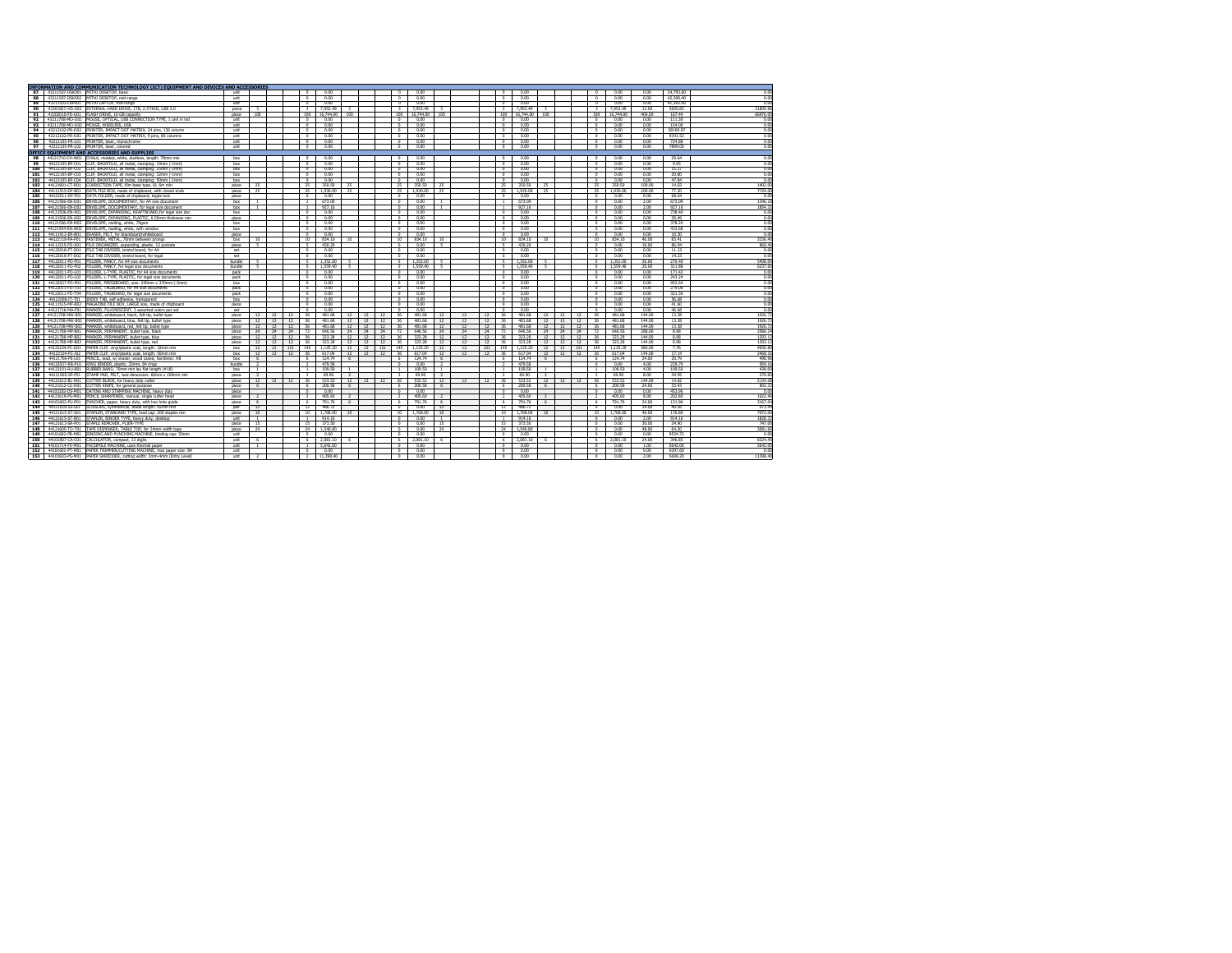|     | PRINTER OR FACSIMILE OR PHOTOCOPIER SUPPLIE:                         |                  |           |  |                 |             |        |                 |          |               |                 |          |                  |                |          |       |               |          |
|-----|----------------------------------------------------------------------|------------------|-----------|--|-----------------|-------------|--------|-----------------|----------|---------------|-----------------|----------|------------------|----------------|----------|-------|---------------|----------|
|     | 154 44103109-BR-D05 DRUM CART, BROTHER DR-3455                       | Cart             |           |  |                 | 0.00        |        |                 | 0.00     |               | $\Omega$        | 0.00     |                  |                | 0.00     | 0.00  | 6947.20       | 0.00     |
| 155 | 44103105-RR-R04 INK CART RROTHER LCG2R RIack                         | Cart             |           |  | $\Omega$        | 0.00        |        | $\Omega$        | 0.00     |               | $\overline{a}$  | 0.00     |                  | $\sim$         | 0.00     | 0.00  | 910.00        | 000      |
| 156 | 44103105-BR-B05 IINK CART, BROTHER LC67HYBK, Black                   | Cart             |           |  | $\Omega$        | 0.00        |        | $\Omega$        | 0.00     |               | $\Omega$        | 0.00     |                  | $\Omega$       | 0.00     | 0.00  | 1601.60       | 0.00     |
| 157 | 44103109-BR-D06 TONER CART, BROTHER DR-451CL, high vield 3000 pag    | Cart             |           |  | $\Omega$        | 0.00        |        | $\Omega$        | 0.00     |               | $^{\circ}$      | 0.00     |                  | $\sqrt{2}$     | 0.00     | 0.00  | 6760.00       | 0.00     |
| 158 | 44103103-BR-B16<br>TONER CART, BROTHER TN-456 BLACK, high vield 6500 | Cart             |           |  | $\Omega$        | 0.00        |        |                 | 0.00     |               | $\Omega$        | 0.00     |                  |                | 0.00     | 0.00  | 5080.40       | 0.00     |
| 159 | 44103103-BR-C03 TONER CART, BROTHER TN-456 CYAN, high yield 6500     | Cart             |           |  | $\Omega$        | 0.00        |        | $\Omega$        | 0.00     |               | $\Omega$        | 0.00     |                  | $\sqrt{2}$     | 0.00     | 0.00  | 8569.60       | 0.00     |
| 160 | 44103103-BR-M03 TONER CART, BROTHER TN-456 MAGENTA, high vield 65    | Cart             |           |  | $^{\circ}$      | 0.00        |        | $\Omega$        | 0.00     |               | $^{\circ}$      | 0.00     |                  | $\sim$         | 0.00     | 0.00  | 8569.60       | 0.00     |
| 161 | 44103103-BR-Y03<br>TONER CART, BROTHER TN-456 YELLOW, high vield 650 | Cart             |           |  | $\Omega$        | 0.00        |        | $\Omega$        | 0.00     |               | $\Omega$        | 0.00     |                  | $\sim$         | 0.00     | 0.00  | 8569.60       | 0.00     |
| 162 | 44103103-SA-B03 TONER CART, SAMSUNG ML-D2850B, Black                 | Cart             |           |  | $\Omega$        | 0.00        |        | $\Omega$        | 0.00     |               | $\Omega$        | 0.00     |                  | $\theta$       | 0.00     | 0.00  | 5116.80       | 0.00     |
|     |                                                                      |                  |           |  |                 |             |        |                 |          |               |                 |          |                  |                |          |       |               |          |
| 163 | 44103105-CA-CD4 INK CART, CANON CL-741, Col.                         | cart             |           |  | $\Omega$        | 0.00        |        | $\Omega$        | 0.00     |               | $\Omega$        | 0.00     |                  | $\theta$       | 0.00     | 0.00  | 989.04        | 0.00     |
| 164 | 44103105-CA-C02 IINK CART, CANON CL-811, Colored                     | cart             |           |  | $^{\circ}$      | 0.00        |        | $^{\circ}$      | 0.00     |               | $^{\circ}$      | 0.00     |                  | $\sqrt{2}$     | 0.00     | 0.00  | 1029.60       | 0.00     |
| 165 | 44103105-CA-B04<br>INK CART, CANON PG-740, Black                     | cart             | 12        |  | 12 <sup>2</sup> | 9.048.00    | 12     | 12              | 9.048.00 | 12            | $\overline{12}$ | 9,048.00 | 12 <sup>2</sup>  | 12             | 9.048.00 | 48.00 | 754.00        | 36192.00 |
| 166 | 44103105-CA-B02 INK CART, CANON PG-810, Black                        | cart             | 12        |  |                 | 12 9.360.00 | 12     | $\overline{12}$ | 9.360.00 | 12            | 12              | 9,360.00 | 12               | $_{12}$        | 9,360.00 | 48.00 | 780.00        | 37440.00 |
| 167 | 44103105-EP-B17 IINK CART, EPSON C13T664100 (T6641), Black           | cart             | 12        |  | 12              | 2.995.20    | 12     | 12              | 2.995.20 | 12            | 12              | 2,995.20 | 12               | 12             | 2.995.20 | 48.00 | 249.60        | 11980.80 |
| 168 | 44103105-EP-C17 INK CART, EPSON C13T664200 (T6642), Cyan             | cart.            | 12        |  | 12              | 2,995.20    | 12     | 12              | 2.995.20 | 12            | 12              | 2.995.20 | 12 <sub>12</sub> | 12             | 2.995.20 | 48.00 | 249 60        | 11980.80 |
| 169 | 44103105-FP-M17 INK CART FPSON C13T664300 (T6643) Magents            | cart             | 12        |  |                 | 12 299520   | 12     | 12              | 2.995.20 | 12            | 12              | 2.995.20 | 12               | 12             | 2.995.20 | 49.00 | <b>249.60</b> | 11980.80 |
| 170 | 44103105-EP-Y17 IINK CART, EPSON C13T664400 (T6644), Yellow          | cart             | 12        |  |                 | 12 2.995.20 | 12     | 12              | 2.995.20 | 12            | 12              | 2.995.20 | 12               | 12             | 2.995.20 | 48.00 | 249.60        | 11980.80 |
| 171 | 44103105-HP-B40 IINK CART, HP C2P04AA (HP62) Black                   | cart             |           |  | $\Omega$        | 0.00        |        | $\Omega$        | 0.00     |               | $\Omega$        | 0.00     |                  | $\sim$         | 0.00     | 0.00  | 773.76        | 0.00     |
| 172 | 44103105-HP-T40 INK CART, HP C2P06AA (HP62) Tri-color                | cart             |           |  | $\sim$          | 0.00        |        | $\sim$          | 0.00     |               | $\Omega$        | 0.00     |                  |                | 0.00     | 0.00  | 950.56        | 0.00     |
| 173 | 44103105-HP-B09 INK CART, HP C9351AA, (HP21), Black                  | cart             | $\Lambda$ |  | $\mathbf{A}$    | 3 182 40    | $\sim$ | $\mathbf{A}$    | 3 182 40 | $\mathcal{A}$ | $-4$            | 3 182 40 | $\mathbf{A}$     | $\mathbf{A}$   | 2.192.40 | 16.00 | 795.60        | 12729.60 |
| 174 | 44103105-HP-T10 IINK CART, HP C9352AA, (HP22), Tri-color             | cart             |           |  | $^{\circ}$      | 0.00        |        | $\Omega$        | 0.00     |               | $\Omega$        | 0.00     |                  | $^{\circ}$     | 0.00     | 0.00  | 920.40        | 0.00     |
| 175 | 44103105-HP-P48 IInk Cartridge, HP C9397A (HP72) 69ml Photo Black    | <b>art</b>       |           |  |                 | 0.00        |        |                 |          |               |                 | 0.00     |                  | $\Omega$       | 0.00     | 0.00  | 1996.80       | 0.00     |
|     |                                                                      |                  |           |  | $^{\circ}$      |             |        | $^{\circ}$      | 0.00     |               | $^{\circ}$      |          |                  |                |          |       |               |          |
| 176 | 44103105-HP-C48 Ink Cartridge, HP C9398A (HP72) 69ml Cyan            | cart             |           |  | $\Omega$        | 0.00        |        | $\sim$          | 0.00     |               | $\sim$          | 0.00     |                  | $\sim$         | 0.00     | 0.00  | 1996.80       | 000      |
| 177 | 44103105-HP-M48 Ink Cartridge, HP C9399A (HP72) 69ml Magenta         | cart             |           |  | $\Omega$        | 0.00        |        | $\overline{0}$  | 0.00     |               | $^{\circ}$      | 0.00     |                  | $\sqrt{2}$     | 0.00     | 0.00  | 1996.80       | 0.00     |
| 178 | 44103105-HP-Y48 IInk Cartridge, HP C9400A (HP72) 69ml Yellow         | cart             |           |  | $^{\circ}$      | 0.00        |        | $^{\circ}$      | 0.00     |               | $^{\circ}$      | 0.00     |                  | $\sim$         | 0.00     | 0.00  | 1996.80       | 0.00     |
| 179 | 44103105-HP-G48 Ink Cartridge, HP C9401A (HP72) 69ml Gray            | cart             |           |  | $\Omega$        | 0.00        |        | $\Omega$        | 0.00     |               | $\Omega$        | 0.00     |                  | $\sim$         | 0.00     | 0.00  | 1996.80       | 0.00     |
| 180 | 44103105-HP-B48 IInk Cartridge, HP C9403A (HP72) 130ml Matte Black   | cart             |           |  | $^{\circ}$      | 0.00        |        | $\sim$          | 0.00     |               | $\Omega$        | 0.00     |                  | $\sim$         | 0.00     | 0.00  | 3016.00       | 0.00     |
| 181 | 44103105-HP-B17 IINK CART, HP CC640WA, (HP60), Black                 | cart             |           |  | $\Omega$        | 0.00        |        | $\Omega$        | 0.00     |               | $\Omega$        | 0.00     |                  | $\Omega$       | 0.00     | 0.00  | 769.60        | 0.00     |
| 182 | 44103105-HP-T17 IINK CART, HP CC643WA, (HP60), Tri-color             | cart.            |           |  | $\Omega$        | 0.00        |        | $\Omega$        | 0.00     |               | $\Omega$        | 0.00     |                  | $\sqrt{2}$     | 0.00     | 0.00  | 915.20        | 0.00     |
| 183 | 44103105-HP-B35 INK CART, HP CD887AA, (HP703), Black                 | cart             |           |  | $\Omega$        | 0.00        |        | $\sim$          | 0.00     |               | $\Omega$        | 0.00     |                  | $\sim$         | 0.00     | 0.00  | 366.08        | 0.00     |
| 184 | 44103105-HP-T35 IINK CART, HP CD888AA, (HP703), Tri-colo             | cart             |           |  | $\Omega$        | 0.00        |        | $\Omega$        | 0.00     |               | $\Omega$        | 0.00     |                  |                | 0.00     | 0.00  | 366.08        | 0.00     |
| 185 | 44103105-HX-C40 IINK CART, HP CD972AA, (HP 920XL), Cvan              | cart             |           |  | $^{\circ}$      | 0.00        |        | $\Omega$        | 0.00     |               | $^{\circ}$      | 0.00     |                  | $\sim$         | 0.00     | 0.00  | 641.68        | 0.00     |
| 186 | 44103105-HX-M40 INK CART, HP CD973AA, (HP 920XL), Magenta            | cart             |           |  | $\Omega$        | 0.00        |        | $\Omega$        | 0.00     |               | $\Omega$        | 0.00     |                  | $\sim$         | 0.00     | 0.00  | 641.68        | 0.00     |
| 187 | 44103105-HX-Y40 IINK CART, HP CD974AA, (HP 920XL), Yellow            | cart             |           |  | $\Omega$        | 0.00        |        | $\sim$          | 0.00     |               | $\Omega$        | 0.00     |                  | $\sim$         | 0.00     | 0.00  | 641.68        | 0.00     |
| 188 | 44103105-HX-B40 IINK CART, HP CD975AA, (HP 920XL), Black             | cart             |           |  | $^{\circ}$      | 0.00        |        | $^{\circ}$      | 0.00     |               | $\Omega$        | 0.00     |                  | $\Omega$       | 0.00     | 0.00  | 1269.84       | 0.00     |
|     |                                                                      | $ext$            |           |  |                 |             |        | $\overline{ }$  | 000      |               | $\overline{0}$  |          |                  |                |          |       |               |          |
| 189 | 44103105-HP-B20 IINK CART, HP CH561WA, (HP61), Black                 |                  |           |  | $\Omega$        | 0.00        |        |                 |          |               |                 | 0.00     |                  | $\Omega$       | 0.00     | 0.00  | 656.24        | 0.00     |
|     | 190 44103105-HP-T20 INK CART, HP CH562WA, (HP61), Tricolor           | cart             |           |  | $\Omega$        | 0.00        |        | $\sim$          | 0.00     |               | $\Omega$        | 0.00     |                  | $\sim$         | 0.00     | 0.00  | 821.60        | 000      |
| 191 | 44103105-HP-B49 INK CART, HP CH565A (HP82) Black                     | cart             |           |  | $\Omega$        | 0.00        |        | $\Omega$        | 0.00     |               | $\Omega$        | 0.00     |                  | $\Omega$       | 0.00     | 0.00  | 1944.80       | 0.00     |
| 192 | 44103105-HP-C49 INK CART, HP CH566A (HP82) Cvan                      | cart             |           |  | $^{\circ}$      | 0.00        |        | $^{\circ}$      | 0.00     |               | $^{\circ}$      | 0.00     |                  | $^{\circ}$     | 0.00     | 0.00  | 1539.20       | 0.00     |
| 193 | 44103105-HP-M49 INK CART, HP CH567A (HP82) Magenta                   | $_{\text{cart}}$ |           |  | $^{\circ}$      | 0.00        |        | $\Omega$        | 0.00     |               | $\Omega$        | 0.00     |                  | $\sim$         | 0.00     | 0.00  | 1539.20       | 0.00     |
| 194 | 44103105-HP-Y49 IINK CART, HP CH568A (HP82) Yellow                   | cart             |           |  | $^{\circ}$      | 0.00        |        | $\Omega$        | 0.00     |               | $^{\circ}$      | 0.00     |                  | $^{\circ}$     | 0.00     | 0.00  | 1539.20       | 0.00     |
| 195 | 44103105-HX-B43 IINK CART, HP CN045AA, (HP950XL), Black              | cart             |           |  | $\Omega$        | 0.00        |        | $\Omega$        | 0.00     |               | $\Omega$        | 0.00     |                  | $\sim$         | 0.00     | 0.00  | 1570.40       | 0.00     |
| 196 | 44103105-HX-C43 IINK CART, HP CN046AA, (HP951XL), Cvan               | cart.            |           |  | $\Omega$        | 0.00        |        | $\Omega$        | 0.00     |               | $\Omega$        | 0.00     |                  | $\Omega$       | 0.00     | 0.00  | 1165.84       | 0.00     |
|     | 197 44103105-RX-M43 INK CART, HP CN047AA, (HP951XL), Magenta         | cart             |           |  | $\Omega$        | 0.00        |        | $\sim$          | 0.00     |               | $\circ$         | 0.00     |                  | $\theta$       | 0.00     | 0.00  | 1165.84       | 0.00     |
| 198 | 44103105-HX-Y43 INK CART, HP CN048AA, (HP951XL), Yellow              | cart             |           |  | $\Omega$        | 0.00        |        | $\Omega$        | 0.00     |               | $\Omega$        | 0.00     |                  |                | 0.00     | 0.00  | 1165.84       | 0.00     |
| 199 | 44103105-HP-B36 IINK CART, HP CN692AA, (HP704), Black                | cart             |           |  | $^{\circ}$      | 0.00        |        | $^{\circ}$      | 0.00     |               | $^{\circ}$      | 0.00     |                  | $\sim$         | 0.00     | 0.00  | 366.08        | 0.00     |
| 200 | 44103105-HP-T36 IINK CART, HP CN693AA, (HP704), Tri-color            | cart             |           |  | n               | 0.00        |        | $\overline{ }$  | non      |               | $\Omega$        | 0.00     |                  | $\overline{ }$ | 0.00     | 0.00  | 366.08        | 0.00     |
| 201 | 44103105-HP-R33 TNK CART HP C7107AA (HP678) Black                    | cart             |           |  | $\Omega$        | 0.00        |        | $\Omega$        | 0.00     |               | $\Omega$        | 0.00     |                  | $\sim$         | 0.00     | n nn  | 366.08        | 0.00     |
| 202 | 44103105-HP-T33 IINK CART, HP CZ108AA, (HP678), Tricolor             | cart             |           |  | $\Omega$        | 0.00        |        | $\Omega$        | 0.00     |               | $\Omega$        | 0.00     |                  |                | 0.00     | 0.00  | 366.08        | 0.00     |
| 203 | 44103105-HP-B42 INK CART, HP CZ121A (HP685A), Black                  | cart             |           |  | $\Omega$        | 0.00        |        | $\Omega$        | 0.00     |               | $\Omega$        | 0.00     |                  | $\Omega$       | 0.00     | 0.00  | 366.08        | 0.00     |
|     |                                                                      |                  |           |  |                 |             |        |                 |          |               |                 |          |                  | $\sim$         |          |       |               |          |
| 204 | 44103105-HP-C33 INK CART, HP CZ122A (HP685A), Cyan                   | cart             |           |  | $\Omega$        | 0.00        |        | $\sim$          | 0.00     |               | $^{\circ}$      | 0.00     |                  |                | 0.00     | 0.00  | 249.60        | 0.00     |
| 205 | 44103105-HP-M33 INK CART, HP CZ123A (HP685A), Magenta                | cart             |           |  | $\Omega$        | 0.00        |        | $^{\circ}$      | 0.00     |               | $^{\circ}$      | 0.00     |                  |                | 0.00     | 0.00  | 249.60        | 0.00     |
| 206 | 44103105-HP-Y33 INK CART, HP CZ124A (HP685A), Yellow                 | cart             |           |  | $\Omega$        | 0.00        |        | $\Omega$        | 0.00     |               | $\Omega$        | 0.00     |                  | $\sim$         | 0.00     | 0.00  | 249.60        | 0.00     |
| 207 | 44103105-HP-T43 Ink Cartridge, HP F6V26AA (HP680) Tri-color          | <b>art</b>       |           |  | $^{\circ}$      | 0.00        |        | $^{\circ}$      | 0.00     |               | $\Omega$        | 0.00     |                  | $^{\circ}$     | 0.00     | 0.00  | 405.60        | 0.00     |
| 208 | 44103105-HP-B43 Ink Cartridge, HP F6V27AA (HP680) Black              | cart             |           |  | $\Omega$        | 0.00        |        | $\Omega$        | 0.00     |               | $\Omega$        | 0.00     |                  | $\Omega$       | 0.00     | 0.00  | 405.60        | 0.00     |
| 209 | 44103105-HP-C50 Ink Cartridge, HP L0S51AA (HP955) Cvan Origina       | cart             |           |  | $\Omega$        | 0.00        |        | $\Omega$        | 0.00     |               | $\Omega$        | 0.00     |                  | $\sim$         | 0.00     | n nn  | 995.75        | 0.00     |
| 210 | 44103105-HP-M50 Ink Cartridge, HP L0S54AA (HP955) Magenta Original   | cart.            |           |  | $\Omega$        | 0.00        |        | $\Omega$        | 0.00     |               | $\Omega$        | 0.00     |                  | $\sqrt{2}$     | 0.00     | 0.00  | 995.75        | 0.00     |
| 211 | 44103105-HP-Y50 Ink Cartridge, HP L0S57AA (HP955) Yellow Original    | cart             |           |  | $\Omega$        | 0.00        |        | $\Omega$        | 0.00     |               | $\Omega$        | 0.00     |                  | $\sim$         | 0.00     | 0.00  | 995.75        | 000      |
| 212 | 44103105-HP-B50 Ink Cartridge, HP L0S60AA (HP955) Black Origina      | cart             |           |  | $\Omega$        | 0.00        |        | $\sim$          | 0.00     |               | $\Omega$        | 0.00     |                  |                | 0.00     | 0.00  | 4956.60       | 0.00     |
| 213 | 44103105-HX-C48 Ink Cartridge, HP L0S63AA (HP955XL) Cvan Original    | cart             |           |  | $\Omega$        | 0.00        |        | $\Omega$        | 0.00     |               | $\Omega$        | 0.00     |                  | $\sim$         | 0.00     | 0.00  | 1212.64       | 0.00     |
| 214 | 44103105-HX-M48 Ink Cartridge, HP L0S66AA (HP955XL) Magenta Origin   | cart             |           |  | $\Omega$        | 0.00        |        | $\Omega$        | 0.00     |               | $\Omega$        | 0.00     |                  | $\sqrt{2}$     | n nn     | 0.00  | 1212.64       | 0.00     |
| 215 | 44103105-HX-Y48 Ink Cartridge, HP L0S69AA (HP955XL) Yellow Origina   | cart             |           |  | $\Omega$        | 0.00        |        | $\Omega$        | 0.00     |               | $\Omega$        | 0.00     |                  | $\Omega$       | 0.00     | 0.00  | 1212.64       | 0.00     |
| 216 | 44103105-HX-B48 Ink Cartridge, HP L0S72AA (HP955XL) Black Original   | cart             |           |  | $\Omega$        | 0.00        |        | $\Omega$        | 0.00     |               | $\Omega$        | 0.00     |                  | $\sim$         | 0.00     | 0.00  | 1644 24       | 0.00     |
| 217 | 44103105-HP-C51 Ink Cartridge, HP T6L89AA (HP905) Cyan Original      | cart.            |           |  | $\Omega$        | 0.00        |        | $\Omega$        | 0.00     |               | $\Omega$        | 0.00     |                  | $\sqrt{2}$     | n nn     | 0.00  | 453.62        | 0.00     |
| 218 | 44103105-HP-M51 Ink Cartridge, HP T6L93AA (HP905) Magenta Original   |                  |           |  | $\Omega$        | 0.00        |        | $\Omega$        | 0.00     |               | $\Omega$        | 0.00     |                  | $\sim$         | 0.00     | 0.00  | 453.62        | 0.00     |
|     |                                                                      | cart             |           |  | $\sim$          | 0.00        |        |                 |          |               |                 |          |                  |                |          | 0.00  |               |          |
| 219 | 44103105-HP-Y51<br>Ink Cartridge, HP T6L97AA (HP905) Yellow Original | cart             |           |  |                 |             |        | $\Omega$        | 0.00     |               | $\Omega$        | 0.00     |                  |                | 0.00     |       | 453.62        | 0.00     |
| 220 | 44103105-HP-B51 Ink Cartridge, HP T6M01AA (HP905) Black Original     | cart             |           |  | $\sim$          | 0.00        |        | $\sim$          | 0.00     |               | $\sim$          | 0.00     |                  | $\sim$         | 0.00     | 0.00  | 741.28        | 0.00     |
| 221 | 44103112-EP-R05 RIBBON CART, EPSON C13S015516 (#8750), Black         | cart             |           |  | $^{\circ}$      | 0.00        |        | $^{\circ}$      | 0.00     |               | $^{\circ}$      | 0.00     |                  | $^{\circ}$     | 0.00     | 0.00  | 77.43         | 0.00     |
| 222 | 44103112-EP-R07 RIBBON CART, EPSON C13S015531 (S015086), Black       | cart             |           |  | $^{\circ}$      | 0.00        |        | $^{\circ}$      | 0.00     |               | $^{\circ}$      | 0.00     |                  | $^{\circ}$     | 0.00     | 0.00  | 736.32        | 0.00     |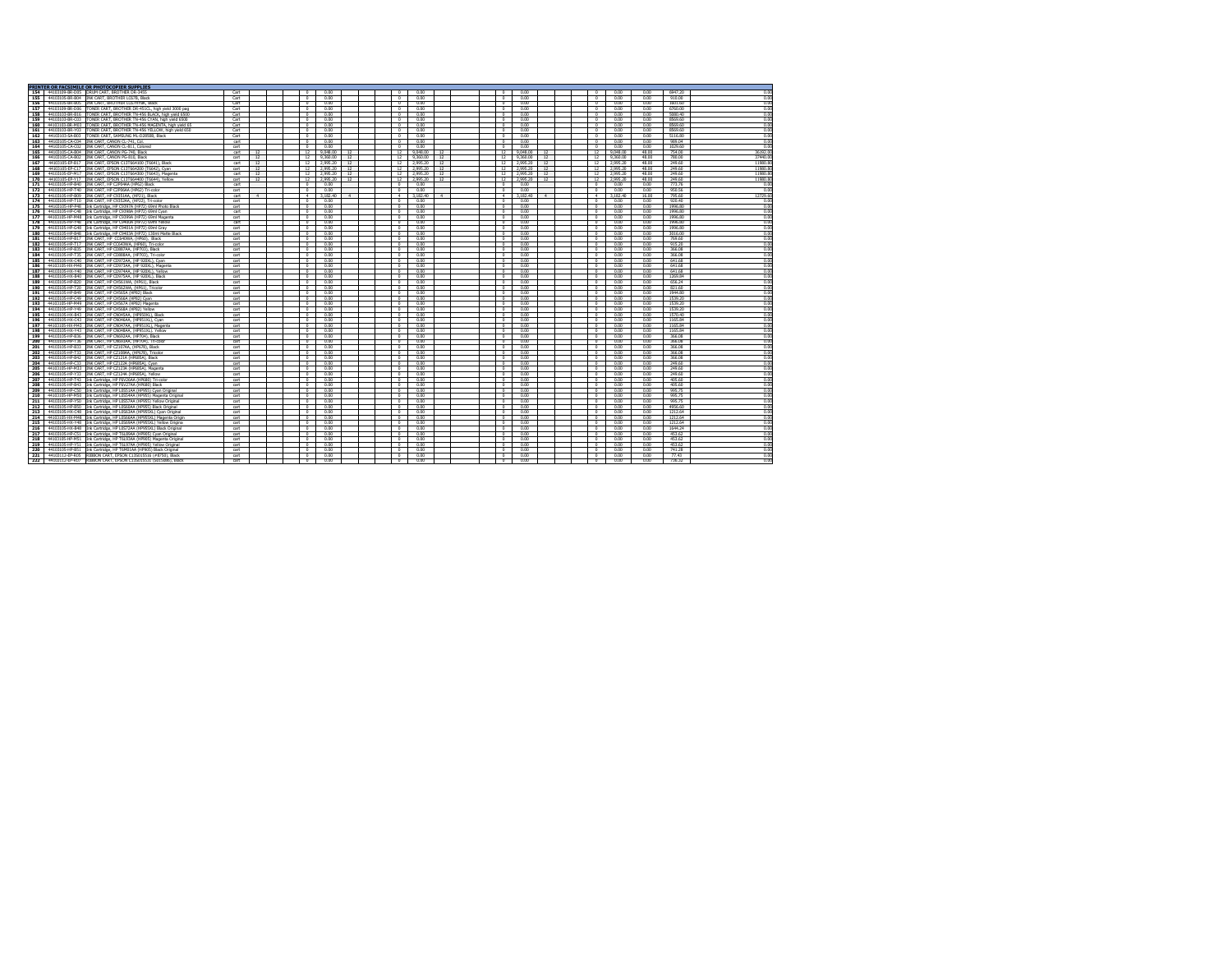|     |                                                                                                   | rat              |  | $\sim$                   | 0.00      | $\sim$         | 0.00                  | $\sim$         | 0.00      | $\Omega$       | 0.00 | 0.00           | 77 %           |          |
|-----|---------------------------------------------------------------------------------------------------|------------------|--|--------------------------|-----------|----------------|-----------------------|----------------|-----------|----------------|------|----------------|----------------|----------|
|     | 223 44103112-EP-R13 RIBBON CART, EPSON C13S015632, Black, forLX-310                               |                  |  |                          |           |                |                       |                |           |                |      |                |                | 0.00     |
| 224 | 44103103-BR-B03<br>TONER CART, BROTHER TN-2025, Black                                             | cart             |  | $\Omega$                 | 0.00      |                | 0.00                  | $\Omega$       | 0.00      | $\Omega$       | 0.00 | 0.00           | 2685.28        | 0.00     |
| 225 | 44103103-RR-R04<br>TONER CART RROTHER TN-2130 Black                                               | cart             |  | $\Omega$                 | 0.00      | $\Omega$       | 0.00                  | $\Omega$       | 0.00      | $\Omega$       | 0.00 | 0.00           | 1,992.80       | 0.00     |
|     |                                                                                                   |                  |  |                          |           |                |                       |                |           |                |      |                |                |          |
| 226 | 44103103-BR-B05<br>TONER CART, BROTHER TN-2150, Black                                             | cart             |  | $\overline{0}$           | 0.00      | $\overline{0}$ | 0.00                  | $\overline{a}$ | 0.00      | $\overline{0}$ | 0.00 | 0.00           | 2685.28        | 0.00     |
| 227 | 44103103-BR-B09<br>TONER CART, RROTHER TN-3320, Black                                             | cart             |  | $\overline{\ }$          | 0.00      | $\Omega$       | 0.00                  | $^{\circ}$     | 0.00      | $\Omega$       | 0.00 | 0.00           | 3567.20        | 0.00     |
| 228 | TONER CART, BROTHER TN-3350, Black, for HL5450DN<br>44103103-RR-R11                               | cart             |  | $\Omega$                 | 0.00      | $\Omega$       | 0.00                  | $\Omega$       | 0.00      | $\sim$         | 0.00 | 0.00           | 5002.40        | 0.00     |
| 229 | 44103103-HP-R12                                                                                   |                  |  |                          | 0.00      |                | 0.00                  | $\Omega$       | 0.00      |                | 0.00 | 0.00           | 3380.00        |          |
|     | TONER CART, HP CB435A, Black                                                                      | cart             |  | $\sim$                   |           | $\Omega$       |                       |                |           | $\Omega$       |      |                |                | 0.00     |
| 230 | 44103103-HP-R14<br>TONER CART, HP CB540A, Black                                                   | cart             |  | $\Omega$                 | 0.00      | $\sim$         | 0.00                  | $\Omega$       | 0.00      | $\Omega$       | 0.00 | 0.00           | 3337.36        | 0.00     |
| 231 | 44103103-HP-B18<br><b>TONER CART, HP CE255A, Black</b>                                            | cart             |  | $^{\circ}$               | 0.00      | $\Omega$       | 0.00                  | $^{\circ}$     | 0.00      | $^{\circ}$     | 0.00 | 0.00           | 7332.00        | 0.00     |
|     |                                                                                                   |                  |  |                          |           |                |                       |                |           |                |      |                |                |          |
| 232 | 44103103-HP-B21<br>TONER CART, HP CE278A, Black                                                   | cart             |  | $^{\circ}$               | 0.00      | $^{\circ}$     | 0.00                  | $^{\circ}$     | 0.00      | $^{\circ}$     | 0.00 | 0.00           | 3952.00        | 0.00     |
| 233 | 44103103-HP-B22<br>'ONER CART, HP CE285A (HP85A), Black                                           | art              |  | $\overline{\phantom{0}}$ | 0.00      | $^{\circ}$     | 0.00                  | $^{\circ}$     | 0.00      | $^{\circ}$     | 0.00 | 0.00           | 3432.00        | 0.00     |
| 234 | 44103103-HP-R23<br>TONER CART, HP CE310A, Black                                                   | cart             |  | $\Omega$                 | 0.00      |                | 0.00                  |                | 0.00      | $\Omega$       | 0.00 | 0.00           | 2360.80        | 0.00     |
|     |                                                                                                   |                  |  | $\Omega$                 |           | $\Omega$       |                       | $\Omega$       |           | $\Omega$       | 0.00 | 0.00           |                | 0.00     |
| 235 | 44103103-HP-C23<br>TONER CART, HP CE311A, Cyan                                                    | cart             |  |                          | 0.00      |                | 0.00                  |                | 0.00      |                |      |                | 2542.80        |          |
| 236 | TONER CART, HP CE312A, Yellow<br>44103103-HP-Y23                                                  | cart             |  | $\Omega$                 | 0.00      | $\theta$       | 0.00                  | $\Omega$       | 0.00      | $\Omega$       | 0.00 | 0.00           | 2542.80        | 0.00     |
| 237 | 44103103-HP-M23<br>TONER CART, HP CE313A. Magenta                                                 | cart             |  | $\overline{\ }$          | 0.00      | $\Omega$       | 0.00                  | $\Omega$       | 0.00      | $\Omega$       | 0.00 | 0.00           | 2542.80        | 0.00     |
|     | 44103103-HP-B24<br>ONER CART, HP CE320A, Black                                                    |                  |  | $\overline{a}$           | 0.00      |                | 0.00                  | $\Omega$       | 0.00      |                | 0.00 | 0.00           | 2916.16        | 0.00     |
| 238 |                                                                                                   | $_{\text{cart}}$ |  |                          |           |                |                       |                |           |                |      |                |                |          |
| 239 | 44103103-HP-C24<br>TONER CART, HP CE321A, Cyan                                                    | cart             |  | $\overline{\phantom{a}}$ | 0.00      | $\overline{0}$ | 0.00                  | $\overline{0}$ | 0.00      | $\Omega$       | 0.00 | 0.00           | 3072.16        | 0.00     |
| 240 | TONER CART, HP CE322A, Yellow<br>44103103-HP-Y24                                                  | <b>art</b>       |  | $\overline{0}$           | 0.00      | $\overline{a}$ | 000                   | $\overline{0}$ | 0.00      | $\overline{ }$ | 0.00 | 0.00           | 3072.16        | 0.00     |
| 241 | 44103103-HP-M24<br>TONER CART, HP CE323A, Magenta                                                 | art              |  | $\overline{a}$           | 0.00      | $\overline{0}$ | 0.00                  | $\overline{a}$ | 0.00      | $\Omega$       | 0.00 | 0.00           | 3072.16        | 0.00     |
|     |                                                                                                   |                  |  |                          |           |                |                       |                |           |                |      |                |                |          |
|     | 242 44103103-HP-B25<br>TONER CART, HP CE390A, Black                                               | cart.            |  | $\overline{a}$           | 0.00      | $\Omega$       | 0.00                  | $\Omega$       | 0.00      | $\Omega$       | 0.00 | 0.00           | 7856 16        | 0.00     |
|     | 243 44103103-HP-B26<br>TONER CART, HP CE400A, Black                                               | art              |  | $\Omega$                 | 0.00      | $\Omega$       | 0.00                  | $\Omega$       | 0.00      | $\circ$        | 0.00 | 0.00           | 6900.40        | 0.00     |
|     | 244 44103103-HP-C26                                                                               |                  |  | $\Omega$                 |           | $\Omega$       |                       | $\Omega$       |           | $\Omega$       |      |                |                | 0.00     |
|     | TONER CART, HP CE401A, Cyan                                                                       | cart             |  |                          | 0.00      |                | 0.00                  |                | 0.00      |                | 0.00 | 0.00           | 10193.04       |          |
| 245 | 44103103-HP-Y26<br>TONER CART, HP CE402A, Yellow                                                  | cart             |  | $\circ$                  | 0.00      | $^{\circ}$     | 0.00                  | $^{\circ}$     | 0.00      | $^{\circ}$     | 0.00 | 0.00           | 10193.04       | 0.00     |
| 246 | 44103103-HP-M26<br><b>FONER CART, HP CE403A, Magenta</b>                                          | cart             |  | $\Omega$                 | 0.00      | $\Omega$       | 0.00                  | $\Omega$       | 0.00      | $\theta$       | 0.00 | 0.00           | 10193.04       | 0.00     |
| 247 | 44103103-HP-B27<br>FONER CART, HP CE410A, (HP305), Black                                          | art              |  | $\overline{\phantom{a}}$ | 0.00      | $^{\circ}$     | 0.00                  | $^{\circ}$     | 0.00      | $^{\circ}$     | 0.00 | 0.00           | 4201.60        | 0.00     |
|     |                                                                                                   |                  |  |                          |           |                |                       |                |           |                |      |                |                |          |
| 248 | 44103103-HP-C27<br>FONER CART, HP CE411A, (HP305), Cyan                                           | cart             |  | $\Omega$                 | 0.00      | $\Omega$       | 0.00                  | $\Omega$       | 0.00      | $\Omega$       | 0.00 | 0.00           | 6011.20        | 0.00     |
| 249 | 44103103-HP-Y27<br>FONER CART, HP CE412A, (HP305), Yellow                                         | cart             |  | $\Omega$                 | 0.00      | $\Omega$       | 0.00                  | $\Omega$       | 0.00      | $\Omega$       | 0.00 | 0.00           | 6011.20        | 0.00     |
| 250 | 44103103-HP-M27<br>TONER CART, HP CE413A, (HP305), Magenta                                        | cart             |  | $^{\circ}$               | 0.00      | $\Omega$       | 0.00                  | $^{\circ}$     | 0.00      | $^{\circ}$     | 0.00 | 0.00           | 6011.20        | 0.00     |
|     |                                                                                                   |                  |  |                          |           |                |                       |                |           |                |      |                |                |          |
| 251 | 44103103-HP-B28<br>TONER CART. HP CES0SA, Black                                                   | cart             |  | $\overline{\bullet}$     | 0.00      | $\theta$       | 0.00                  | $\overline{a}$ | 0.00      | $\Omega$       | 0.00 | 0.00           | 4466.80        | 0.00     |
| 252 | 44103103-HX-B28<br>FONER CART, HP CES0SX, Black, high cap                                         | cart             |  | $\overline{\bullet}$     | 0.00      | $\Omega$       | 0.00                  | $\overline{a}$ | 0.00      | $\Omega$       | 0.00 | 0.00           | 7332.00        | 0.00     |
| 253 | 44103103-HP-RS2<br>Toner Cartridge, HP CF217A (HP17A) Black LaserJet                              | cart             |  | P                        | 0.00      | $\overline{a}$ | 0.00                  | $\overline{a}$ | 0.00      | $\overline{0}$ | 0.00 | 0.00           | 3044.01        | 0.00     |
| 254 | Toner Cartridge, HP CF226A (HP26A) Black LaserJet<br>44103103-HP-R53                              | cart             |  | $\sim$                   | 0.00      | $\Omega$       | 0.00                  | $\overline{0}$ | 0.00      | $\Omega$       | 0.00 | 0.00           | 5787.60        | 0.00     |
|     |                                                                                                   |                  |  |                          |           |                |                       |                |           |                |      |                |                |          |
| 255 | Toner Cartridge, HP CF280A, LaserJet Pro M401/M425<br>44103103-HP-R55                             | cart             |  | $\overline{a}$           | 000       | $\overline{ }$ | 000                   | $\overline{a}$ | 0.00      | $\overline{a}$ | 0.00 | 0.00           | 5200.00        | 0.00     |
| 256 | 44103103-HP-B51<br>HP Toner CF280XC                                                               | cart             |  | $\overline{0}$           | 0.00      | $\overline{0}$ | 0.00                  | $\overline{a}$ | 0.00      | $\overline{0}$ | 0.00 | 0.00           | 7112.56        | 0.00     |
| 257 | Toner Cartridge, HP CF281A (HP81A) Black LaserJet<br>44103103-HP-RSG                              | cart             |  | $\rightarrow$            | 17,212.00 | $\overline{0}$ | 0.00<br>$\rightarrow$ | $\overline{z}$ | 17,212.00 | $\Omega$       | 0.00 | 4.00           | 8606.00        | 34424.00 |
|     |                                                                                                   |                  |  |                          |           |                |                       |                |           |                |      |                |                |          |
| 258 | 44103103-HP-R57<br>Toner Cartridge, HP CF283A (HP83A) LaserJet Black                              | cart             |  | n                        | 0.00      | $\Omega$       | 000                   | $\overline{a}$ | 0.00      | $\Omega$       | 0.00 | 0.00           | 3241.70        | 0.00     |
| 259 | 44103103-HX-B51<br>Toner Cartridge, HP CF283XC (HP83X) Blk Contract L                             | cart             |  | $^{\circ}$               | 0.00      | $\Omega$       | 0.00                  | $^{\circ}$     | 0.00      | $^{\circ}$     | 0.00 | 0.00           | 4056.00        | 0.00     |
| 260 | 44103103-HP-RSS<br>Toner Cartridge, HP CF287A (HP87) black                                        | cart             |  | $\sim$                   | 0.00      | $\Omega$       | 0.00                  | $\Omega$       | 0.00      | $\Omega$       | 0.00 | 0.00           | 10051.00       | 0.00     |
| 261 | 44103103-HX-R52                                                                                   | cart             |  | $\circ$                  | 0.00      | $\Omega$       | 0.00                  | $\Omega$       | 0.00      | $^{\circ}$     | 0.00 | 0.00           | 13156.00       | 0.00     |
|     | Toner Cartridge, HP CF325XC (HP25X) Black LaserJet                                                |                  |  |                          |           |                |                       |                |           |                |      |                |                |          |
| 262 | 44103103-HP-R60<br>Toner Cartridge, HP CF350A Black LJ                                            | cart             |  | $\Omega$                 | 0.00      | $\Omega$       | 0.00                  | $\Omega$       | 0.00      | $\Omega$       | 0.00 | 0.00           | 2901.60        | 0.00     |
| 263 | 44103103-HP-C60<br>Toner Cartridge, HP CF351A Cyan LJ                                             | cart             |  | $\Omega$                 | 0.00      | $\Omega$       | 0.00                  | $\Omega$       | 0.00      | $\Omega$       | 0.00 | 0.00           | 2953.60        | 0.00     |
| 264 | 44103103-HP-Y60<br>Toner Cartridge, HP CF352A Yellow LJ                                           | cart             |  | $^{\circ}$               | 0.00      | $\Omega$       | 0.00                  | $\Omega$       | 0.00      | $^{\circ}$     | 0.00 | 0.00           | 2953.60        | 0.00     |
|     |                                                                                                   |                  |  |                          |           |                |                       |                |           |                |      |                |                |          |
| 265 | 44103103-HP-M60<br>Toner Cartridge, HP CF353A Magenta LJ                                          | <b>art</b>       |  | $\overline{\phantom{0}}$ | 0.00      |                | 0.00                  | $^{\circ}$     | 0.00      | $\overline{0}$ | 0.00 | 0.00           | 2953.60        | 0.00     |
| 266 | 44103103-HP-R61<br>Toner Cartridge, HP CF360A (HP508A) Black LaserJet                             | $_{\text{cart}}$ |  |                          | 0.00      |                | 0.00                  |                | 0.00      |                | 0.00 | 0.00           | 7056.40        | 0.00     |
| 267 | 44103103-HP-C61<br>Toner Cartridge, HP CF361A (HP508A) Cyan LaserJet                              | cart             |  | $\Omega$                 | 0.00      | $\Omega$       | 0.00                  | $\Omega$       | 0.00      | $\Omega$       | 0.00 | 0.00           | 8846.24        | 0.00     |
|     |                                                                                                   |                  |  |                          |           |                |                       |                |           |                |      |                |                |          |
| 268 | 44103103-HP-Y61<br>Toner Cartridge, HP CF362A (HP508A) Yellow LaserJe                             | cart             |  | $\overline{\bullet}$     | 0.00      | $\Omega$       | 0.00                  | $\Omega$       | 0.00      | $\Omega$       | 0.00 | 0.00           | 8946.24        | 0.00     |
| 269 | 44103103-HP-M61<br>Toner Cartridge, HP CF363A (HP508A) Magenta LaserJ                             | cart             |  | $\overline{\bullet}$     | 0.00      | $\Omega$       | 0.00                  | $\Omega$       | 0.00      | $\Omega$       | 0.00 | 0.00           | 8846.24        | 0.00     |
| 270 | 44103103-HP-B62<br>Foner Cartridge, HP CF400A (HP201A) Black LaserJet                             | cart             |  | $\overline{0}$           | 0.00      | $\Omega$       | 0.00                  | $\overline{a}$ | 0.00      | $\overline{0}$ | 0.00 | 0.00           | 3429.78        | 0.00     |
| 271 | 44103103-HP-C62                                                                                   | cart             |  | $\overline{\ }$          | 0.00      | $\overline{0}$ | 0.00                  | $\overline{0}$ | 0.00      | $\overline{0}$ | 0.00 | 0.00           | 4043.83        | 0.00     |
|     | Toner Cartridge, HP CF401A (HP201A) Cyan LaserJet                                                 |                  |  |                          |           |                |                       |                |           |                |      |                |                |          |
| 272 | 44103103-HP-Y62<br>'oner Cartridge, HP CF402A (HP201A) Yellow LaserJe                             | $ext$            |  | $\overline{0}$           | 000       | $\overline{a}$ | 000                   | $\overline{0}$ | 0.00      | $\overline{ }$ | 0.00 | n nn           | 4043.83        | 0.00     |
| 273 | Toner Cartridge, HP CF403A (HP201A) Magenta LaserJ<br>44103103-HP-M62                             | cart             |  | $\Omega$                 | 0.00      |                | 0.00                  |                | 0.00      | $\Omega$       | 0.00 | 0.00           | 4043.83        | 0.00     |
|     |                                                                                                   |                  |  | $\Omega$                 |           | $\sim$         |                       | $\Omega$       |           | $\sim$         |      |                | 4440.80        |          |
|     | 274 44103103-HP-B63 Toner Cartridge, HP CF410A (HP410A) black                                     | cart             |  |                          | 0.00      |                | 0.00                  |                | 0.00      |                | 0.00 | 0.00           |                | 0.00     |
| 275 | 44103103-HX-B54<br>Toner Cartridge, HP CF410XC (HP410XC) black                                    | cart             |  | $\circ$                  | 0.00      | $^{\circ}$     | 0.00                  | $^{\circ}$     | 0.00      | $^{\circ}$     | 0.00 | 0.00           | 7441.20        | 0.00     |
|     | 276 44103103-HP-C63<br>Toner Cartridge, HP CF411A (HP410A) cyan                                   | cart             |  | $\Omega$                 | 0.00      | $\Omega$       | 0.00                  | $\Omega$       | 0.00      | $\sim$         | 0.00 | 0.00           | 5616.00        | 0.00     |
| 277 | 44103103-HX-C54<br>Toner Cartridge, HP CF411XC (HP410XC) cyan                                     | cart             |  | $^{\circ}$               | 0.00      | $\Omega$       | 0.00                  | $\Omega$       | 0.00      | $^{\circ}$     | 0.00 | 0.00           | 7472.40        | 0.00     |
| 278 | 44103103-HP-Y63                                                                                   | cart             |  | $\Omega$                 | 0.00      | $\Omega$       | 0.00                  | $\Omega$       | 0.00      | $\Omega$       | 0.00 | 0.00           | 5616.00        | 0.00     |
|     | Toner Cartridge, HP CF412A (HP410A) yellow                                                        |                  |  |                          |           |                |                       |                |           |                |      |                |                |          |
| 279 | 44103103-HX-Y54<br>Toner Cartridge, HP CF412XC (HP410XC) vellow                                   | cart             |  | $^{\circ}$               | 0.00      | $\Omega$       | 0.00                  | $\Omega$       | 0.00      | $\Omega$       | 0.00 | 0.00           | 7472 40        | 0.00     |
| 280 | 44103103-HP-M63<br>Toner Cartridge, HP CF413A (HP410A) magenta                                    | cart             |  | $\Omega$                 | 0.00      | $\Omega$       | 0.00                  | $\Omega$       | 0.00      | $\Omega$       | 0.00 | 0.00           | 5616.00        | 0.00     |
| 281 | 44103103-HX-M54<br>Toner Cartridge, HP CF413XC (HP410XC) magenta                                  | cart             |  | $\overline{\bullet}$     | 0.00      | $\sim$         | 0.00                  | $\overline{a}$ | 0.00      | $\Omega$       | 0.00 | 0.00           | 7472.40        | 0.00     |
|     |                                                                                                   |                  |  |                          |           |                |                       |                |           |                |      |                |                |          |
| 282 | 44103103-HP-B34<br>TONER CART, HP Q2612A, Black                                                   | $_{\text{cart}}$ |  | $\circ$                  | 0.00      | $\Omega$       | 0.00                  | $\Omega$       | 0.00      | $\circ$        | 0.00 | 0.00           | 3900.00        | 0.00     |
| 283 | TONER CART, HP Q7553A, Black<br>44103103-HP-B48                                                   | cart             |  | n                        | 000       | $\Omega$       | 0.00                  | $\Omega$       | 0.00      | $\sqrt{2}$     | 0.00 | n <sub>n</sub> | 4399.20        | 0.00     |
| 284 | TONER CART, SAMSUNG MLT-D101S, Black<br>44103103-SA-R06                                           | cart             |  | $\circ$                  | 0.00      | $\theta$       | 0.00                  | $\Omega$       | 0.00      | $\Omega$       | 0.00 | 0.00           | 3406.00        | 0.00     |
| 285 | TONER CART SAMSUNG MUT-D103S Black<br>44103103-SA-R07                                             | cart             |  | $\overline{ }$           | 000       | $\overline{ }$ | 000                   | $\overline{a}$ | 0.00      | $\overline{0}$ | 0.00 | 0.00           | 2350.40        | 0.00     |
|     |                                                                                                   |                  |  |                          |           |                |                       |                |           |                |      |                |                |          |
| 286 | 44103103-SA-B08<br>ONER CART, SAMSUNG MLT-D104S, Black                                            | cart             |  | $\overline{\bullet}$     | 0.00      | $\overline{0}$ | 0.00                  | $\overline{0}$ | 0.00      | $\overline{0}$ | 0.00 | 0.00           | 2454.40        | 0.00     |
| 287 | 44103103-SA-B09<br>FONER CART, SAMSUNG MLT-D105L, Black                                           | cart             |  | $\Omega$                 | 0.00      | $\sim$         | 0.00                  | $\Omega$       | 0.00      | $\sim$         | 0.00 | 0.00           | 3380.00        | 0.00     |
| 288 | 44103103-SA-R14<br>TONER CART SAMSUNG MUT-D10RS Riad                                              | cart             |  | $\Omega$                 | 0.00      | $\Omega$       | 0.00                  | $\Omega$       | 0.00      | $\Omega$       | 0.00 | 0.00           | <b>2875 58</b> | 0.00     |
|     |                                                                                                   |                  |  |                          |           |                |                       |                |           |                |      |                |                |          |
| 289 | 44103103-SA-B21<br>TONER CART, SAMSUNG MLT-D203E, Black                                           | cart             |  | $\circ$                  | 0.00      | $^{\circ}$     | 0.00                  | $^{\circ}$     | 0.00      | $^{\circ}$     | 0.00 | 0.00           | 7259.20        | 0.00     |
| 290 | 44103103-SA-B18<br>TONER CART, SAMSUNG MLT-D203L, Black                                           | art              |  | n                        | 0.00      | $\overline{ }$ | 0.00                  | $\overline{a}$ | 0.00      | $^{\circ}$     | 0.00 | 0.00           | 3458.00        | 0.00     |
| 291 | 44103103-SA-B20<br>TONER CART, SAMSUNG MLT-D203U, black                                           | cart             |  | $\circ$                  | 0.00      | $\Omega$       | 0.00                  | $^{\circ}$     | 0.00      | $\Omega$       | 0.00 | 0.00           | 6442.80        | 0.00     |
| 292 | 44103103-SA-R12<br>TONER CART SAMSLING MLT-D20SE Black                                            | cart             |  | $\Omega$                 | 0.00      | $\Omega$       | 0.00                  | $\Omega$       | 0.00      | $\theta$       | 0.00 | 0.00           | 7321 14        | 0.00     |
| 293 | 44103103-SA-R05<br>TONER CART SAMSUNG MUT-D20SL Black                                             | cart             |  | $\Omega$                 | 0.00      | $\Omega$       | 0.00                  | $\Omega$       | 0.00      | $\Omega$       | 0.00 | 0.00           |                | 0.00     |
|     |                                                                                                   |                  |  |                          |           |                |                       |                |           |                |      |                | 3962.24        |          |
| 294 | 44103103-SA-B10<br>TONER CART, SAMSUNG SCX-D6555A, Black                                          | cart             |  | $\Omega$                 | 0.00      | $\Omega$       | 0.00                  | $\Omega$       | 0.00      | $\Omega$       | 0.00 | 0.00           | 4066.40        | 0.00     |
|     | TONER CART, BROTHER TN-3478 Black<br>44103103-RR-R15                                              | art              |  | $\overline{0}$           | 0.00      | $\Omega$       | 0.00                  | $\overline{0}$ | 0.00      | $\Omega$       | 0.00 | 0.00           | 6370.00        | 0.00     |
|     |                                                                                                   |                  |  |                          |           |                |                       |                |           |                |      |                |                |          |
| 295 |                                                                                                   |                  |  |                          |           |                |                       |                |           |                |      |                |                |          |
| 296 | 44103103-CA-B00 TONER CART, CANON CRG 324 II                                                      | cart             |  | $\circ$                  | 0.00      | $\circ$        | 0.00                  | $\overline{0}$ | 0.00      | $\circ$        | 0.00 | 0.00           | 13399.36       | 0.00     |
|     | AUDIO AND VISUAL EQUIPMENT AND SUPPLIES                                                           |                  |  |                          |           |                |                       |                |           |                |      |                |                |          |
|     |                                                                                                   | unit             |  | $\Omega$                 | 000       | $^{\circ}$     | 000                   | $\Omega$       | 0.00      | $^{\circ}$     | 0.00 | n nn           | 23623.60       | 0.00     |
| 298 | 297 45121517-DO-C02 DOCUMENT CAMERA<br>45111609-MM-P01 MULTIMEDIA PROJECTOR, 4000 min ANSI Lumens | unit             |  | $\circ$                  | 0.00      | $\circ$        | 0.00                  | $\circ$        | 0.00      | $^{\circ}$     | 0.00 | 0.00           | 17472.00       | 0.00     |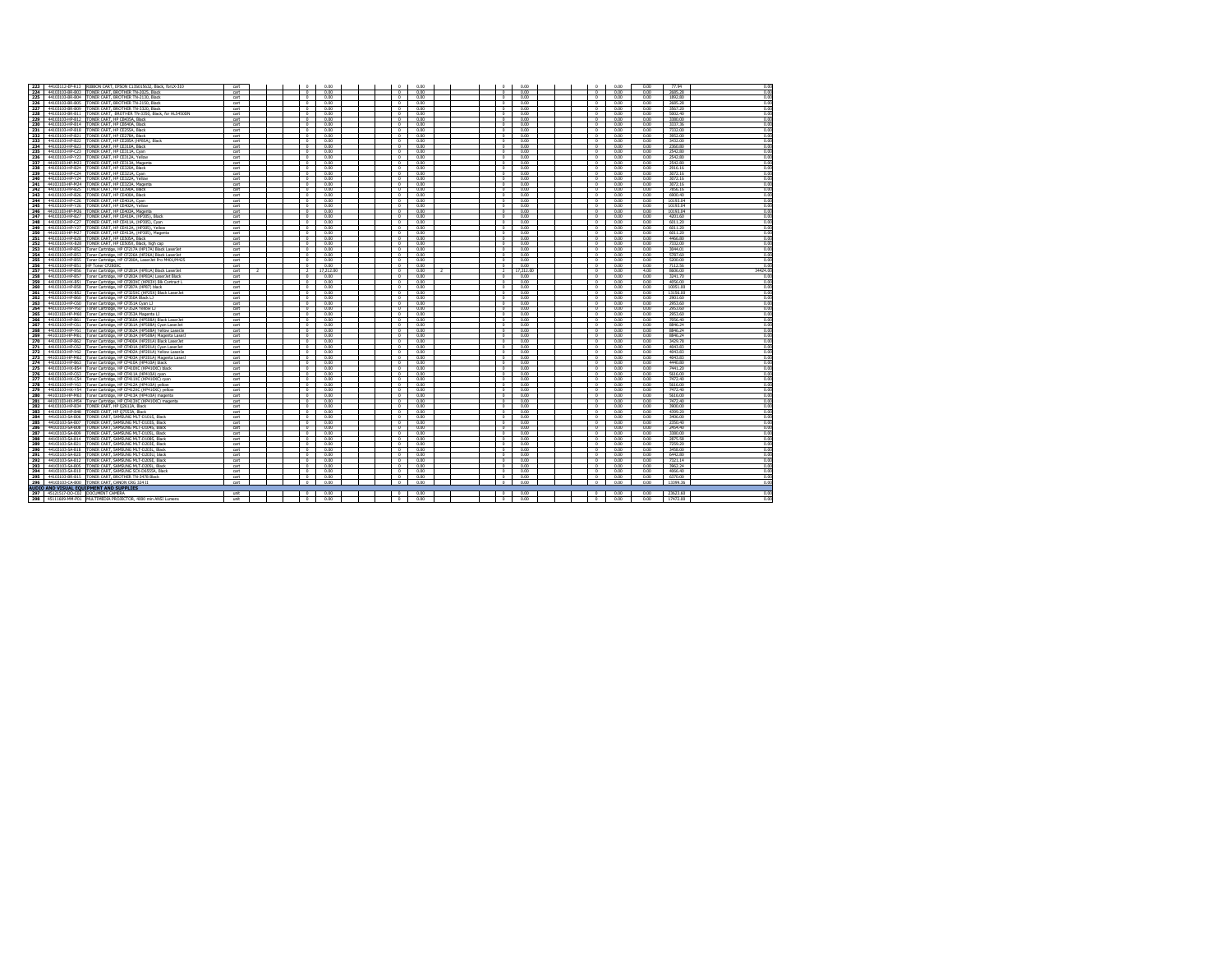|                                  | <b>FLAG OR ACCESSORIES</b>              | 299 55121905-PH-F01 PHILIPPINE NATIONAL FLAG, 100% polyester                                                                                | piece              |                |                                        | 0 0.00                      |          |        |                            | 0 0.00               |                |                                  | $0$ 0.00             |          | $0$ 0.00                                      | 0.00           | 284.84       | 0.00                 |
|----------------------------------|-----------------------------------------|---------------------------------------------------------------------------------------------------------------------------------------------|--------------------|----------------|----------------------------------------|-----------------------------|----------|--------|----------------------------|----------------------|----------------|----------------------------------|----------------------|----------|-----------------------------------------------|----------------|--------------|----------------------|
|                                  | <b>PRINTED PUBLICATIONS</b>             |                                                                                                                                             |                    |                |                                        |                             |          |        |                            |                      |                |                                  |                      |          |                                               |                |              |                      |
|                                  |                                         | 300 S5101524-RA-H01 HANDBOOK (RA 9184), 7th Edition<br>FIRE FIGHTING EQUIPMENT                                                              | book               |                |                                        | $0$ 0.00                    |          | $\top$ |                            | 0 0.00               |                |                                  | $0$ 0.00             |          | $0$ 0.00                                      | 0.00           | 37.21        | 0.00                 |
|                                  |                                         |                                                                                                                                             |                    |                |                                        |                             |          |        |                            |                      |                |                                  |                      |          |                                               |                |              |                      |
|                                  |                                         | 301 46191601-FE-M01 FIRE EXTINGUISHER, DRY CHEMICAL, 4.5kgs                                                                                 | unit               | 6              |                                        | 6 6.864.00                  |          |        | $\overline{a}$             | 0.00                 |                | $\circ$                          | 0.00                 |          | 0.00                                          | 6.00           | 1144.00      | 6864.00              |
|                                  |                                         | 302 46191601-FE-H01 FIRE EXTINGUISHER, PURE HCFC 123, 4.5kgs                                                                                | int                |                |                                        | $0 \t 0.00$                 |          |        | $\overline{a}$             | 000                  |                | ,                                | 0.00                 |          | 0.00<br>$\overline{a}$                        | 0.00           | 5613.25      | 0.00                 |
|                                  | <b>CONSUMER ELECTRONICS</b>             | 303 52161535-DV-R01 DIGITAL VOICE RECORDER, memory: 4GB (expandable)                                                                        | unit               |                | $\overline{\phantom{a}}$               | 0.00                        |          |        | $\bullet$                  | 0.00                 |                | $\circ$ 1                        | 0.00                 |          | 0.00<br>$\sim$                                | 0.00           | 6415.64      | 0.00                 |
|                                  | <b>FURNITURE AND FURNISHINGS</b>        |                                                                                                                                             |                    |                |                                        |                             |          |        |                            |                      |                |                                  |                      |          |                                               |                |              |                      |
|                                  |                                         | 304 56101504-CM-B01 CHAIR, monobloc, beige, with backrest, w/o armrest                                                                      | <b>Diece</b>       |                | o<br>I                                 | 000                         |          |        | $\overline{ }$             | 000                  |                | $\overline{a}$                   | 0.00                 |          | $\overline{a}$<br>000                         | nm             | 303.68       | nn                   |
|                                  |                                         | 305 56101504-CM-W01 CHAIR, monobloc, white, with backrest, w/o armrest                                                                      | piece              |                | $\overline{0}$                         | 0.00                        |          |        | $\overline{0}$             | 0.00                 |                | $\overline{0}$                   | 0.00                 |          | $\overline{0}$<br>0.00                        | 0.00           | 301.60       | 0.00                 |
|                                  |                                         | 306 56101519-TM-S01 TABLE, MONOBLOC, WHITE, 889 x 889mm (35" x 35")min                                                                      | unit               |                | $\overline{\phantom{0}}$               | 0.00                        |          |        | $^{\circ}$                 | 0.00                 |                | $\overline{0}$                   | 0.00                 |          | $\overline{a}$<br>0.00                        | 0.00           | 1336.40      | 0.00                 |
|                                  |                                         | 307 56101519-TM-S02 TABLE, MONOBLOC, BEIGE, 889 x 889mm (35" x 35")min                                                                      | unit.              |                | $\overline{\phantom{a}}$               | 0.00                        |          |        | $\Omega$                   | 000                  |                | $\overline{a}$                   | 0.00                 |          | 000<br>$\Omega$                               | 0.00           | 1315.60      | 0.00                 |
|                                  |                                         | ARTS AND CRAFTS EQUIPMENT AND ACCESSORIES AND SUPPLIES                                                                                      |                    |                |                                        |                             |          |        | $^{\circ}$                 | 0.00                 |                |                                  |                      |          | $^{\circ}$<br>0.00                            | 6.00           | 39.78        |                      |
|                                  |                                         | 308 60121413-CB-P01 CLEARBOOK, 20 transparent pockets, for A4 size<br>309 60121413-CB-P02 CLEARBOOK, 20 transparent pockets, for LEGAL size | piece<br>piece     | $\overline{2}$ |                                        | 119.34<br>2 8476            |          |        | $\overline{a}$             | 000                  | $\overline{2}$ | $\overline{\phantom{a}}$         | 119.34<br>84.75      |          | 0.00<br>$\Omega$                              | 400            | 42.38        | 238.68<br>169.57     |
|                                  |                                         | 310 60121534-ER-P01 ERASER, PLASTIC/RUBBER, for pencil draft/writing                                                                        | piece              |                | $\overline{\ }$                        | 0.00                        |          |        | $\overline{ }$             | 0.00                 |                | $\overline{a}$                   | 0.00                 |          | 0.00<br>$\Omega$                              | 0.00           | 4.42         | 0.00                 |
|                                  |                                         | 311 60121524-SP-G01 SIGN PEN, BLACK, liquid/gel ink, 0.5mm needle tip                                                                       | piece              | $24 -$         |                                        | $24$ $830.64$               | 24       |        | $^{24}$                    | 830.64               | 24             | 74                               | 830.64               | 24       | 24<br>830.64                                  | 96.00          | 34.61        | 3322.58              |
|                                  |                                         | 312 60121524-SP-G02 SIGN PEN, BLUE, liquid/gel ink, 0.5mm needle tip                                                                        | piece              |                |                                        | $0 \t 0.00$                 |          |        | $\overline{a}$             | 0.00                 |                | $\overline{0}$                   | 0.00                 |          | 0.00<br>$\Omega$                              | 0.00           | 34.61        | 0.00                 |
|                                  |                                         | 313 60121524-SP-G03 SIGN PEN, RED, liquid/gel ink, 0.5mm needle tip                                                                         | piece              | 24             | 24                                     | 830.64                      | 24       |        | 24<br>$\sim$               | 830.64<br>0.00       | 24             | 24<br>$\sim$                     | 830.64<br>0.00       | 24       | 24<br>830.64<br>$\sim$                        | 96.00          | 34.61        | 3322.56              |
| <b>SOFTWARE</b>                  |                                         | 314 60121124-WR-P01 WRAPPING PAPER, kraft, 65gsm (-5%)                                                                                      | nack.              |                | $^{\circ}$                             | 0.00                        |          |        |                            |                      |                |                                  |                      |          | 0.00                                          | 0.00           | 154.84       | 0.00                 |
|                                  |                                         | 1 43231513-SFT-001 Business function specific software                                                                                      | <b>linese</b>      |                | $\overline{\phantom{a}}$               | 0.00                        |          |        | $\overline{0}$             | 0.00                 |                | $\overline{a}$                   | n nn                 |          | 0.00<br>$\overline{ }$                        | n nn           | n m          | nno                  |
|                                  |                                         | 2 43231602-SFT-002 Finance accounting and enterprise resource planning ERP software                                                         | license            |                | $\overline{0}$                         | 0.00                        |          |        | $\overline{0}$             | 0.00                 |                | $\overline{0}$                   | 0.00                 |          | $\overline{0}$<br>0.00                        | 0.00           | 0.00         | 0.00                 |
|                                  |                                         | 3 43232004-SFT-003 Computer game or entertainment software                                                                                  | license            |                | $\overline{\phantom{a}}$               | 0.00                        |          |        | $^{\circ}$                 | 0.00                 |                | $\overline{0}$                   | 0.00                 |          | 0.00<br>$\sim$                                | 0.00           | 0.00         | 0.00                 |
|                                  |                                         | 4 43232107-SFT-004 Content authoring and editing software                                                                                   | license            |                | $\circ$                                | 0.00                        |          |        | $^{\circ}$                 | 0.00                 |                | $\Omega$                         | 0.00                 |          | $\Omega$<br>0.00                              | 0.00           | 0.00         | 0.00                 |
|                                  |                                         | 5 43232202-SFT-005 Content management software                                                                                              | license            |                | $\overline{a}$                         | 0.00                        |          |        | $\overline{ }$             | 0.00                 |                | $\overline{a}$                   | 0.00                 |          | 0.00<br>$\Omega$                              | 0.00           | 0.00         | 00                   |
|                                  |                                         | 6 43232304-SFT-006 Data management and query software<br>7 43232402-SFT-007 Development software                                            | license<br>license |                | $^{\circ}$<br>$\circ$ 1                | 0.00<br>0.00                |          |        | $\circ$<br>$^{\circ}$      | 0.00<br>0.00         |                | $^{\circ}$<br>$\Omega$           | 0.00<br>0.00         |          | $\Omega$<br>0.00<br>$\mathbf{a}$<br>0.00      | 0.00<br>0.00   | 0.00<br>n m  | 0.00<br>n no         |
|                                  |                                         | 8 43232505-SFT-008 Educational or reference software                                                                                        | license            |                | $\overline{\ }$                        | 0.00                        |          |        | $^{\circ}$                 | 0.00                 |                | $\overline{\phantom{a}}$         | 0.00                 |          | 0.00<br>$^{\circ}$                            | 0.00           | 0.00         | 0.00                 |
|                                  |                                         | 9 43232603-SFT-009 Industry specific software                                                                                               | license            |                | $\overline{\bullet}$                   | 0.00                        |          |        | $\overline{a}$             | 000                  |                | $\overline{a}$                   | 0.00                 |          | 0.00<br>$\sim$                                | 0.00           | 0.00         | 00                   |
|                                  |                                         | 10 43232701-SFT-010 Network applications software                                                                                           | license            |                | $\Omega$                               | 0.00                        |          |        | $\Omega$                   | 0.00                 |                | $\Omega$                         | 0.00                 |          | $\Omega$<br>0.00                              | 0.00           | 0.00         | n no                 |
|                                  |                                         | 11 43232802-SFT-011 Network management software                                                                                             | license            |                | $\overline{\phantom{a}}$               | 0.00                        |          |        | $\overline{a}$             | 0.00                 |                | $\overline{0}$                   | 0.00                 |          | 0.00<br>$^{\circ}$                            | 0.00           | 0.00         | 0.00                 |
|                                  | 12 43232905-SFT-012 Networking software |                                                                                                                                             | license<br>license |                | $\overline{a}$<br>$\Omega$             | 0.00<br>0.00                |          |        | $\Omega$<br>$\Omega$       | 000<br>0.00          |                | $\overline{a}$<br>$\Omega$       | 0.00<br>0.00         |          | 0.00<br>$\mathbf{a}$<br>$\mathbf{a}$<br>0.00  | 0.00           | n m<br>0.00  | 00<br>0.00           |
|                                  |                                         | 13 43233004-SFT-013 Operating environment software<br>14 43233205-SFT-014 Security and protection software                                  | license            |                | $\overline{\phantom{a}}$               | 0.00                        |          |        | $\overline{0}$             | 0.00                 |                | $\overline{\ }$                  | 0.00                 |          | $\overline{0}$<br>0.00                        | 0.00<br>0.00   | 0.00         | 0.00                 |
|                                  |                                         | 15 43233405-SFT-015 Utility and device driver software                                                                                      | license            |                | $\overline{\ }$                        | 0.00                        |          |        | $\overline{0}$             | 0.00                 |                | $\overline{0}$                   | 0.00                 |          | $\overline{0}$<br>0.00                        | 0.00           | 0.00         | 0.00                 |
|                                  |                                         | 16 43233501-SFT-016 Information exchange software                                                                                           | license            |                |                                        | $0$ 0.00                    |          |        | $\mathbf{r}$               | 000                  |                | $\Omega$                         | 0.00                 |          | 0.00<br>$\mathbf{a}$                          | 0.00           | n m          | 00                   |
|                                  |                                         | PART II. OTHER ITEMS NOT AVALABLE AT PS BUT REGULARLY PURCHASED FROM OTHER SOURCES (Note: Please indicate price of items)                   |                    |                |                                        |                             |          |        |                            |                      |                |                                  |                      |          |                                               |                |              |                      |
|                                  | <b>Common Electrical Supplies</b>       |                                                                                                                                             |                    |                |                                        |                             |          |        |                            |                      |                |                                  |                      |          |                                               |                |              |                      |
|                                  |                                         | 1 40101701-AC-W01 Air Conditioning Unit, Window Inverter Type                                                                               |                    |                | $\sim$ 1                               | 0.00                        |          |        | $\sim$<br>$\Omega$         | 0.00                 |                | $\Omega$                         | 0.00                 |          | $\sim$<br>0.00<br>$\Omega$                    | 0.00           | 0.00         | n or                 |
|                                  |                                         | 2 40101701-AC-S01 Air Conditioning Unit, Split Type                                                                                         |                    |                | $\overline{\phantom{0}}$<br>$^{\circ}$ | 0.00<br>0.00                |          |        | $^{\circ}$                 | 0.00<br>0.00         |                | $^{\circ}$<br>$\overline{a}$     | 0.00<br>0.00         |          | 0.00<br>0.00<br>$\Omega$                      | 0.00<br>0.00   | 0.00<br>0.00 | 0.00<br>0.00         |
| N                                |                                         |                                                                                                                                             |                    |                | 0                                      | 0.00                        |          |        | $\overline{0}$             | 0.00                 |                | $\overline{0}$                   | 0.00                 |          | $^{\circ}$<br>0.00                            | 0.00           | 0.00         | 0.00                 |
| - 51                             |                                         |                                                                                                                                             |                    |                |                                        | 0 0.00                      |          |        | $^{\circ}$                 | 0.00                 |                | $\circ$                          | 0.00                 |          | 0.00<br>$\theta$                              | 0.00           | 0.00         | 0.00                 |
| ø                                |                                         |                                                                                                                                             |                    |                | $^{\circ}$                             | 0.00                        |          |        | $^{\circ}$                 | 0.00                 |                | $\overline{0}$                   | 0.00                 |          | 0.00<br>$\Omega$                              | 0.00           | 0.00         | 0.00                 |
| $\mathbf{z}$<br>- 1              |                                         |                                                                                                                                             |                    |                | $\Omega$                               | 0.00<br>$0 \t 0.00$         |          |        | $\Omega$<br>$\overline{0}$ | 0.00                 |                | $\Omega$<br>$\overline{0}$       | 0.00<br>0.00         |          | 0.00<br>$\sim$<br>$\overline{a}$<br>0.00      | 0.00<br>0.00   | n m<br>0.00  | n no<br>0.00         |
|                                  |                                         |                                                                                                                                             |                    |                | $^{\circ}$                             | 0.00                        |          |        | $\Omega$                   | 0.00<br>0.00         |                | $\Omega$                         | 0.00                 |          | 0.00<br>$\Omega$                              | 0.00           | 0.00         | 0.00                 |
| 10 <sup>1</sup>                  |                                         |                                                                                                                                             |                    |                | ,                                      | 000                         |          |        | $\mathbf{r}$               | 000                  |                | $\overline{a}$                   | 0.00                 |          | 0.00<br>$\mathbf{a}$                          | 0.00           | n m          | n no                 |
| $\overline{11}$                  |                                         |                                                                                                                                             |                    |                | $^{\circ}$                             | 0.00                        |          |        | $^{\circ}$                 | 0.00                 |                | $\overline{a}$                   | 0.00                 |          | 000<br>$\overline{ }$                         | n <sub>n</sub> | 0.00         | nn                   |
| 12                               |                                         |                                                                                                                                             |                    |                | $^{\circ}$                             | 0.00                        |          |        | $\theta$                   | 0.00                 |                | $\overline{a}$                   | 0.00                 |          | $\Omega$<br>0.00                              | 0.00           | 0.00         | 0.00                 |
| i,<br>14                         |                                         |                                                                                                                                             |                    |                | P                                      | 0.00<br>0 0.00              |          |        | $\Omega$<br>$^{\circ}$     | 0.00<br>0.00         |                | $\Omega$<br>$\Omega$             | 0.00<br>0.00         |          | 0.00<br>$\sqrt{2}$<br>$\mathbf{a}$<br>0.00    | 0.00<br>0.00   | 0.00<br>0.00 | n no<br>n no         |
| 15                               |                                         |                                                                                                                                             |                    |                |                                        | $0$ 0.00                    |          |        | $^{\circ}$                 | 0.00                 |                | $^{\circ}$                       | 0.00                 |          | $^{\circ}$<br>0.00                            | 0.00           | 0.00         | 0.00                 |
|                                  | mmon Office Eau                         |                                                                                                                                             |                    |                |                                        |                             |          |        |                            |                      |                |                                  |                      |          |                                               |                |              |                      |
|                                  | 1 44111905-WB-N01 White Board           |                                                                                                                                             |                    |                | $^{\circ}$                             | 0.00                        |          |        | $^{\circ}$                 | 0.00                 |                | $^{\circ}$                       | 0.00                 |          | 0.00<br>$^{\circ}$                            | 0.00           | 0.00         | 0.00                 |
|                                  | 2 44111911-WB-D01 White Board, Digital  |                                                                                                                                             |                    |                | $\sim$ 1                               | 0.00                        |          |        | $\sim$                     | 0.00                 |                | $\Omega$                         | 0.00                 |          | $\mathbf{a}$<br>0.00                          | 0.00           | n m          | n no                 |
| $\mathbf{r}$                     |                                         |                                                                                                                                             |                    |                | $\overline{\phantom{a}}$<br>$^{\circ}$ | 0.00                        |          |        | $\Omega$<br>$\overline{0}$ | 0.00                 |                | $\overline{0}$<br>$\overline{0}$ | 0.00<br>0.00         |          | $\Omega$<br>0.00<br>$\overline{0}$            | 0.00           | 0.00         | 0.00<br>0.00         |
| u                                |                                         |                                                                                                                                             |                    |                |                                        | 0.00<br>$0 \quad 0 \quad 0$ |          |        | $\Omega$                   | 0.00<br>0.00         |                | $\Omega$                         | 0.00                 |          | 0.00<br>$\mathbf{a}$<br>0.00                  | 0.00<br>0.00   | 0.00<br>n m  | n no                 |
| 'n                               |                                         |                                                                                                                                             |                    |                | $\overline{\phantom{a}}$               | 0.00                        |          |        | $\theta$                   | 0.00                 |                | $\overline{0}$                   | 0.00                 |          | $^{\circ}$<br>0.00                            | 0.00           | 0.00         | 0.00                 |
|                                  |                                         |                                                                                                                                             |                    |                | ,                                      | 0.00                        |          |        | $\sqrt{2}$                 | 0.00                 |                | $\overline{a}$                   | 0.00                 |          | $\overline{ }$<br>0.00                        | 0.00           | n m          | 00                   |
| - 61<br>$\overline{\phantom{a}}$ |                                         |                                                                                                                                             |                    |                | $^{\circ}$                             | 0.00                        |          |        | $^{\circ}$                 | 0.00                 |                | $\overline{\phantom{a}}$         | 0.00                 |          | 0.00<br>$^{\circ}$                            | 0.00           | 0.00         | 0.00                 |
| 10                               |                                         |                                                                                                                                             |                    |                | $\circ$<br>$\overline{a}$              | 0.00<br>0.00                |          |        | $\circ$<br>$\overline{ }$  | 0.00<br>0.00         |                | $\overline{0}$<br>$\overline{a}$ | 0.00<br>0.00         |          | 0.00<br>$\theta$<br>0.00                      | 0.00<br>0.00   | 0.00<br>0.00 | 0.00<br>0.00         |
| 11                               |                                         |                                                                                                                                             |                    |                | $\sim$                                 | 0.00                        |          |        | $\mathbf{r}$               | 0.00                 |                | $^{\circ}$                       | 0.00                 |          | 0.00<br>$\mathbf{r}$                          | 0.00           | n on         | n no                 |
| $12$                             |                                         |                                                                                                                                             |                    |                | °                                      | 0.00                        |          |        | $\circ$                    | 0.00                 |                | $\overline{0}$                   | 0.00                 |          | $^{\circ}$<br>0.00                            | 0.00           | 0.00         | 0.00                 |
| 13                               |                                         |                                                                                                                                             |                    |                |                                        | $0 \t 0.00$                 |          |        | $\overline{a}$             | 0.00                 |                | $\overline{a}$                   | 0.00                 |          | $\overline{a}$<br>0.00                        | 0.00           | n m          | 0.00                 |
| 14                               |                                         |                                                                                                                                             |                    |                | $\overline{a}$                         | 0.00                        |          |        | $\Omega$                   | 0.00                 |                | $\Omega$                         | 0.00                 |          | 0.00<br>$\mathbf{r}$                          | 0.00           | n m          | n no                 |
| 15                               | <b>Common Office Supplies</b>           |                                                                                                                                             |                    |                | $^{\circ}$                             | 0.00                        |          |        | $\Omega$                   | 0.00                 |                | $\Omega$                         | 0.00                 |          | $\mathbf{r}$<br>0.00                          | 0.00           | 0.00         | 0.00                 |
|                                  |                                         | HP 768 (black)                                                                                                                              | DC                 | $\sim$         |                                        | $6 - 3,000.00$              | $\sim$   |        | $\sim$                     | 3,000.00             | 6              | -6                               | 3,000.00             | $\sim$   | 3,000.00<br>-6                                | 24.00          | 500          | 12000.00             |
|                                  |                                         | HP 768 (colored                                                                                                                             | DC.                | $\sim$         |                                        | 6 3000.00                   | $\sim$   |        | $\sim$                     | 3.000.00             | -6             | - 6                              | 3.000.00             | $\sim$   | - 6<br>3.000.00                               | 24.00          | son          | 12000.00             |
| 1                                |                                         | Canon Cartridge :                                                                                                                           | pc.                | 10             |                                        | 10 44,000.00                | 10       |        | 10                         | 44,000.00            | 10             | 10                               | 44,000.00            | 10       | $10^{-1}$<br>44.000.00                        | 40.00          | 4400         | 176000.00            |
|                                  |                                         | Epson 664 (black)                                                                                                                           | $\infty$           | 10             |                                        | 10 3,000.00                 | 10       |        | 10                         | 3,000.00             | 10             | 10                               | 3,000.00 10          |          | 10 3,000.00                                   | 40.00          | 300          | 12000.00             |
| - 5                              |                                         | Fosco 664 (magenta)                                                                                                                         | DC.                | 10             |                                        | 10 300000                   | 10       |        | $10 -$                     | 3,000.00             | 10             | 10                               | 3.000.00             | 10       | $\overline{10}$<br>3,000.00                   | 40.00          | 300          | 12000.00             |
|                                  |                                         | loson 664 (evan<br>Eoson 664 (vellow                                                                                                        | DC<br>$\infty$     | 10<br>10       | 10                                     | 3,000.00<br>10 3,000.00     | 10<br>10 |        | 10<br>10                   | 3,000.00<br>3,000.00 | 10<br>10       | 10<br>10                         | 3,000.00<br>3,000.00 | 10<br>10 | 10<br>3,000.00<br>$\overline{10}$<br>3,000.00 | 40.00<br>40.00 | 300<br>300   | 12000.00<br>12000.00 |
| ٠                                |                                         | HP 704 (black)                                                                                                                              | pc                 | $10 -$         |                                        | 10 5,000.00                 | $10-10$  |        | 10                         | 5,000.00             | 10             | 10                               | 5.000.00             | 10       | 10<br>5.000.00                                | 40.00          | son          | 20000.00             |
| $\overline{\phantom{a}}$         |                                         | HP 704 (vellow)                                                                                                                             | pc                 | 10             |                                        | 10 5,000.00                 | 10       |        | 10                         | 5,000.00             | 10             | 10                               | 5000.00              | 10       | 10<br>5,000.00                                | 40.00          | 500          | 20000.00             |
| 10                               |                                         |                                                                                                                                             |                    |                | $\overline{a}$                         | 0.00                        |          |        | $\overline{ }$             | 0.00                 |                | $\Omega$                         | 0.00                 |          | 0.00                                          | 0.00           | 0.00         | 0.00                 |
| 11                               |                                         |                                                                                                                                             |                    |                | $\Omega$                               | 0.00<br>0.00                |          |        | $\Omega$<br>$\Omega$       | 0.00                 |                | $\Omega$<br>$\Omega$             | 0.00<br>0.00         |          | $\Omega$<br>0.00<br>$\Omega$                  | 0.00<br>0.00   | 0.00<br>0.00 | n no<br>n no         |
| $12$<br>13                       |                                         |                                                                                                                                             |                    |                | $^{\circ}$                             | 0 0.00                      |          |        | $\overline{a}$             | 0.00<br>0.00         |                | $\overline{a}$                   | 0.00                 |          | 0.00<br>0.00<br>$\sim$                        | 0.00           | 0.00         | 0.00                 |
|                                  |                                         |                                                                                                                                             |                    |                | $\circ$                                | 0.00                        |          |        | $\Omega$                   | 0.00                 |                | $\Omega$                         | 0.00                 |          | $\Omega$<br>0.00                              | 0.00           | 0.00         | 0.00                 |
| $\frac{14}{15}$                  |                                         |                                                                                                                                             |                    |                | °                                      | 0.00                        |          |        | $\mathbf{r}$               | 0.00                 |                | $\theta$                         | 0.00                 |          | n<br>0.00                                     | 0.00           | 0.00         | 0.00                 |
|                                  |                                         |                                                                                                                                             |                    |                |                                        |                             |          |        |                            |                      |                |                                  |                      |          |                                               |                |              |                      |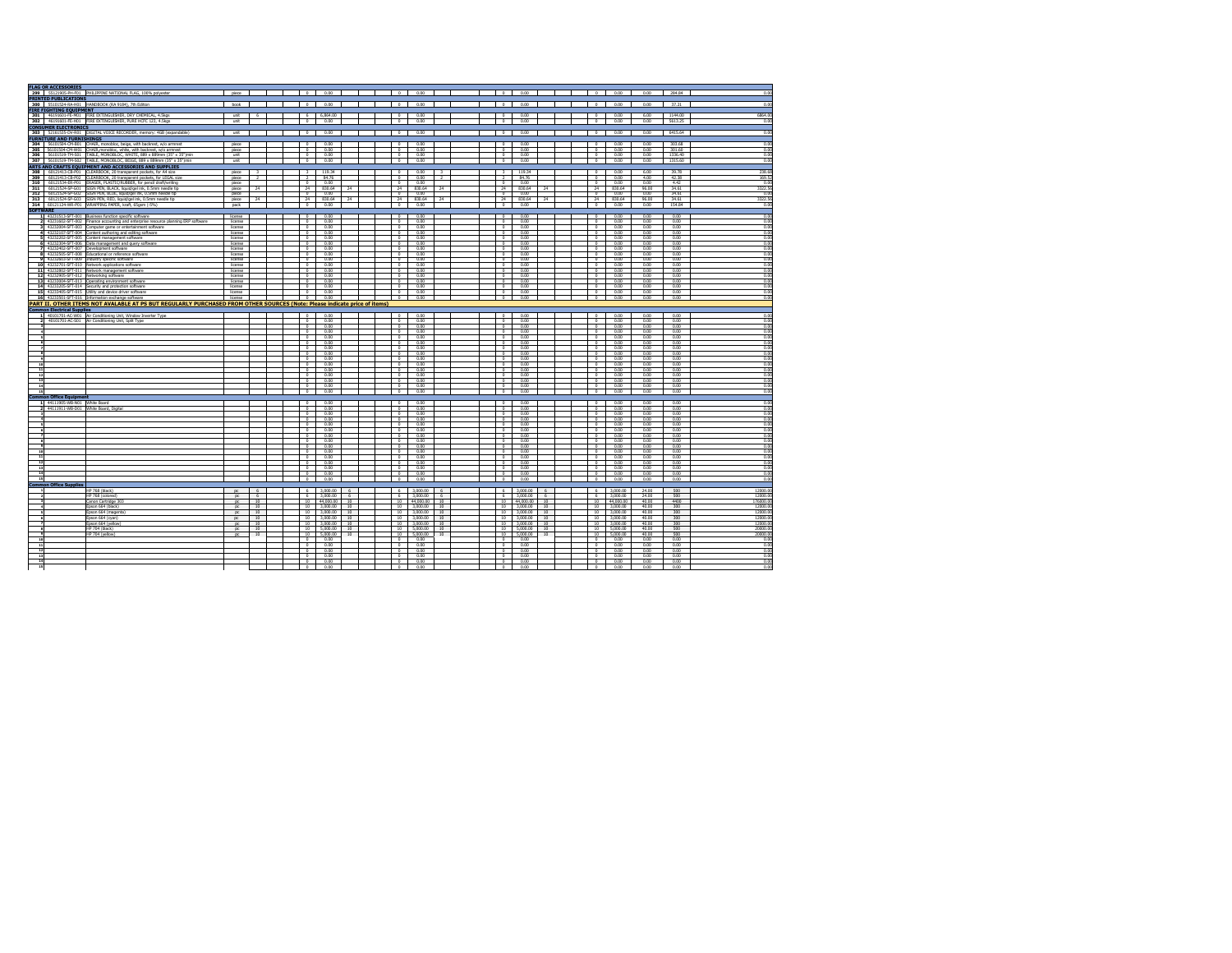|                          | <b>Common Janitorial Supplies</b>       |                                                       |  |  |                                                      |              |  |                           |              |                                     |              |                          |              |                |             |                                                                                              |
|--------------------------|-----------------------------------------|-------------------------------------------------------|--|--|------------------------------------------------------|--------------|--|---------------------------|--------------|-------------------------------------|--------------|--------------------------|--------------|----------------|-------------|----------------------------------------------------------------------------------------------|
|                          |                                         |                                                       |  |  | $\circ$                                              | 0.00         |  | $\theta$                  | 0.00         | $\circ$                             | 0.00         | $^{\circ}$               | 0.00         | 0.00           | 0.00        | 0.00                                                                                         |
|                          |                                         |                                                       |  |  | $\overline{0}$                                       | 0.00         |  | $\Omega$                  | 0.00         | $\circ$                             | 0.00         | $\Omega$                 | 0.00         | 0.00           | 0.00        | 0.00                                                                                         |
|                          |                                         |                                                       |  |  | $\overline{\phantom{a}}$                             | 0.00         |  | $\overline{a}$            | 0.00         | o.                                  | 0.00         | $\overline{a}$           | 0.00         | 0.00           | n m         | 0.00                                                                                         |
|                          |                                         |                                                       |  |  | $^{\circ}$                                           | 0.00         |  | $^{\circ}$                | 0.00         | $\overline{0}$                      | 0.00         | $^{\circ}$               | 0.00         | 0.00           | 0.00        | 0.00                                                                                         |
|                          |                                         |                                                       |  |  | $\overline{0}$                                       | 0.00         |  | $\overline{0}$            | 0.00         | $\overline{a}$                      | 0.00         | $\overline{0}$           | 0.00         | 0.00           | 0.00        | 0.00                                                                                         |
| $\sim$                   |                                         |                                                       |  |  | $\circ$                                              | 0.00         |  | $\mathbf{a}$              | 0.00         | $\Omega$                            | 0.00         | $\theta$                 | 0.00         | 0.00           | 0.00        | 0.00                                                                                         |
|                          |                                         |                                                       |  |  | $\overline{\phantom{a}}$                             | 0.00         |  | $\mathbf{a}$              | 0.00         | $^{\circ}$                          | 0.00         | $\Omega$                 | 0.00         | 0.00           | n m         | 0.00                                                                                         |
|                          |                                         |                                                       |  |  | $\overline{\ }$                                      | 0.00         |  | $\Omega$                  | 0.00         | $\overline{0}$                      | 0.00         | $\Omega$                 | 0.00         | 0.00           | 0.00        | 0.00                                                                                         |
| $\bullet$                |                                         |                                                       |  |  | $\circ$                                              | 0.00         |  | $\mathbf{a}$              | 0.00         | $\circ$                             | 0.00         | $\theta$                 | 0.00         | 0.00           | 0.00        | 0.00                                                                                         |
| 10                       |                                         |                                                       |  |  | $\overline{\ }$                                      | 0.00         |  | $\overline{ }$            | 0.00         | $\Omega$                            | 0.00         | $\overline{ }$           | 000          | 0.00           | n m         | 0.00                                                                                         |
|                          |                                         |                                                       |  |  |                                                      |              |  |                           |              |                                     |              |                          |              |                |             |                                                                                              |
| $\overline{11}$          |                                         |                                                       |  |  | $\overline{\ }$                                      | 0.00         |  | $\overline{\phantom{a}}$  | 0.00         | <b>o</b>                            | 0.00         | $\overline{0}$           | 0.00         | 0.00           | 0.00        | 0.00                                                                                         |
| $\overline{12}$          |                                         |                                                       |  |  | $\overline{\phantom{a}}$                             | 0.00         |  | $\overline{a}$            | 0.00         | .<br>.                              | 0.00         | $\overline{0}$           | 0.00         | 0.00           | 0.00        | 0.00                                                                                         |
| 13                       |                                         |                                                       |  |  | $\Omega$                                             | 0.00         |  | $\mathbf{a}$              | 0.00         | $\sim$                              | 0.00         | $\Omega$                 | 0.00         | 0.00           | n m         | 0.00                                                                                         |
| 14                       |                                         |                                                       |  |  | $\circ$                                              | 0.00         |  | $\circ$                   | 0.00         | $\circ$                             | 0.00         | $\circ$                  | 0.00         | 0.00           | 0.00        | 0.00                                                                                         |
| 15                       |                                         |                                                       |  |  | $\overline{\phantom{a}}$                             | 0.00         |  | $\overline{\ }$           | 0.00         | $\overline{0}$                      | 0.00         | $\overline{0}$           | 0.00         | 0.00           | 0.00        | 0.00                                                                                         |
|                          | <b>Office Equipment and Accessories</b> |                                                       |  |  |                                                      |              |  |                           |              |                                     |              |                          |              |                |             |                                                                                              |
|                          |                                         |                                                       |  |  | $\overline{\phantom{a}}$                             | 0.00         |  | $^{\circ}$                | 0.00         | $^{\circ}$                          | 0.00         | $\overline{0}$           | 0.00         | 0.00           | 0.00        | 0.00                                                                                         |
|                          |                                         |                                                       |  |  | $\overline{\phantom{a}}$                             | 0.00         |  | $\overline{0}$            | 0.00         | $\circ$                             | 0.00         | $\overline{ }$           | 0.00         | 0.00           | 0.00        | 0.00                                                                                         |
|                          |                                         |                                                       |  |  | $\overline{\phantom{a}}$                             | 0.00         |  | $\sim$                    | 0.00         | $^{\circ}$                          | 0.00         | $\Omega$                 | 0.00         | 0.00           | 0.00        | 0.00                                                                                         |
| $\overline{\phantom{a}}$ |                                         |                                                       |  |  | $\overline{\phantom{a}}$                             | 0.00         |  | $^{\circ}$                | 0.00         | $\circ$                             | 0.00         | $\circ$                  | 0.00         | 0.00           | 0.00        | 0.00                                                                                         |
|                          |                                         |                                                       |  |  | - 0                                                  | 0.00         |  | $^{\circ}$                | 0.00         | $^{\circ}$                          | 0.00         | $^{\circ}$               | 0.00         | 0.00           | 0.00        | 0.00                                                                                         |
| и                        |                                         |                                                       |  |  |                                                      |              |  | $\overline{0}$            |              |                                     |              |                          |              |                |             |                                                                                              |
|                          |                                         |                                                       |  |  | $\overline{0}$                                       | 0.00         |  |                           | 0.00         | $\overline{0}$                      | 0.00         | $^{\circ}$               | 0.00         | 0.00           | 0.00        | 0.00                                                                                         |
| $\mathbf{z}$             |                                         |                                                       |  |  | $\circ$                                              | 0.00         |  | $\sim$                    | 0.00         | $\circ$                             | 0.00         | $\theta$                 | 0.00         | 0.00           | 0.00        | 0.00                                                                                         |
| $\overline{\phantom{a}}$ |                                         |                                                       |  |  | $\overline{\ }$                                      | 0.00         |  | $\sim$                    | 0.00         | $\Omega$                            | 0.00         | $\theta$                 | 0.00         | 0.00           | 0.00        | 0.00                                                                                         |
|                          |                                         |                                                       |  |  | $\overline{\ }$                                      | 0.00         |  | $\overline{ }$            | 0.00         | o.                                  | 0.00         | $\overline{0}$           | 0.00         | 0.00           | 0.00        | 0.00                                                                                         |
| 10                       |                                         |                                                       |  |  | $\circ$                                              | 0.00         |  | $\mathbf{a}$              | 0.00         | $\circ$                             | 0.00         | $\circ$                  | 0.00         | 0.00           | 0.00        | 0.00                                                                                         |
| 11                       |                                         |                                                       |  |  | $\circ$                                              | 0.00         |  | $\circ$                   | 0.00         | $\circ$                             | 0.00         | $\circ$                  | 0.00         | 0.00           | 0.00        | 0.00                                                                                         |
| $\overline{12}$          |                                         |                                                       |  |  | $\overline{\ }$                                      | 0.00         |  | $^{\circ}$                | 0.00         | $\overline{0}$                      | 0.00         | $^{\circ}$               | 0.00         | 0.00           | 0.00        | 0.00                                                                                         |
| -13                      |                                         |                                                       |  |  | $\overline{\phantom{a}}$                             | 0.00         |  | $^{\circ}$                | 0.00         | $\circ$                             | 0.00         | $^{\circ}$               | 0.00         | 0.00           | 0.00        | 0.00                                                                                         |
| $\overline{14}$          |                                         |                                                       |  |  | $\overline{a}$                                       | 000          |  | $\sim$                    | 0.00         | $\sim$                              | 0.00         | $\overline{a}$           | 000          | 0.00           | n m         | 0.00                                                                                         |
| 15                       |                                         |                                                       |  |  | $\circ$                                              | 0.00         |  | $\sim$                    | 0.00         | $\circ$                             | 0.00         | $\circ$                  | 0.00         | 0.00           | 0.00        | 0.00                                                                                         |
|                          |                                         |                                                       |  |  |                                                      |              |  |                           |              |                                     |              |                          |              |                |             |                                                                                              |
|                          | <b>Office Supplies</b>                  |                                                       |  |  |                                                      |              |  | $\overline{1}$            |              |                                     |              |                          |              |                |             |                                                                                              |
|                          |                                         |                                                       |  |  | $\circ$                                              | 0.00         |  |                           | 0.00         | $\overline{\phantom{a}}$            | 0.00         | $\overline{\phantom{a}}$ | 0.00         | 0.00           | 0.00        | 0.00                                                                                         |
|                          |                                         |                                                       |  |  | $\overline{\phantom{a}}$                             | 0.00         |  | $\overline{0}$            | 0.00         | $\overline{a}$                      | 0.00         | $\overline{0}$           | 0.00         | nm             | 0.00        | nn                                                                                           |
|                          |                                         |                                                       |  |  | $\circ$                                              | 0.00         |  | $\sim$                    | 0.00         | $\circ$                             | 0.00         | $^{\circ}$               | 0.00         | 0.00           | 0.00        | 0.00                                                                                         |
|                          |                                         |                                                       |  |  | $^{\circ}$                                           | 0.00         |  | $\sim$                    | 0.00         | $^{\circ}$                          | 0.00         | $\Omega$                 | 0.00         | 0.00           | 0.00        | 0.00                                                                                         |
|                          |                                         |                                                       |  |  | $\overline{\phantom{a}}$                             | 0.00         |  | $\overline{\phantom{a}}$  | 0.00         | $\circ$                             | 0.00         | $\overline{ }$           | 0.00         | 0.00           | 0.00        | 0.00                                                                                         |
| $\epsilon$               |                                         |                                                       |  |  | $\overline{\phantom{a}}$                             | 0.00         |  | $\overline{\ }$           | 0.00         | $\circ$                             | 0.00         | $\overline{ }$           | 0.00         | 0.00           | 0.00        | 0.00                                                                                         |
|                          |                                         |                                                       |  |  | $\overline{\ }$                                      | 0.00         |  | $\overline{ }$            | 0.00         | $\overline{0}$                      | 0.00         | $\overline{0}$           | 0.00         | 0.00           | 0.00        | 0.00                                                                                         |
| л.                       |                                         |                                                       |  |  | $\circ$                                              | 0.00         |  | $\sim$                    | 0.00         | $\circ$                             | 0.00         | $\sim$                   | 0.00         | 0.00           | 0.00        | 0.00                                                                                         |
| ٠                        |                                         |                                                       |  |  | $\circ$                                              | 0.00         |  | $\mathbf{a}$              | 0.00         | $\circ$                             | 0.00         | $^{\circ}$               | 0.00         | 0.00           | 0.00        | 0.00                                                                                         |
| 10                       |                                         |                                                       |  |  | $\overline{\ }$                                      | 0.00         |  | $\theta$                  | 0.00         | $\overline{0}$                      | 0.00         | $\Omega$                 | 0.00         | 0.00           | 0.00        | 0.00                                                                                         |
| $\overline{\mathbf{u}}$  |                                         |                                                       |  |  | $\overline{\phantom{a}}$                             | 0.00         |  | $\overline{0}$            | 0.00         | $\circ$                             | 0.00         | $\Omega$                 | 0.00         | 0.00           | 0.00        | 0.00                                                                                         |
|                          |                                         |                                                       |  |  | $\overline{\phantom{a}}$                             | 000          |  | $\overline{\ }$           | 0.00         |                                     | 0.00         | $\overline{ }$           | 0.00         | 0.00           | n m         | 0.00                                                                                         |
| 12                       |                                         |                                                       |  |  |                                                      |              |  |                           |              | $\overline{0}$                      |              |                          |              |                |             |                                                                                              |
| L,                       |                                         |                                                       |  |  | $\circ$                                              | 0.00         |  | $\overline{\phantom{a}}$  | 0.00         | $\overline{\phantom{a}}$            | 0.00         | $\overline{0}$           | 0.00         | 0.00           | 0.00        | 0.00                                                                                         |
| $\overline{14}$          |                                         |                                                       |  |  | $\overline{\phantom{a}}$                             | 0.00         |  | $\overline{0}$            | 0.00         | $\overline{\phantom{a}}$            | 0.00         | $^{\circ}$               | 0.00         | 0.00           | 0.00        | 0.00                                                                                         |
| - 15                     |                                         |                                                       |  |  | $\circ$                                              | 0.00         |  | $\mathbf{a}$              | 0.00         | $\circ$                             | 0.00         | $\mathbf{a}$             | 0.00         | 0.00           | 0.00        | 0.00                                                                                         |
|                          |                                         | Audio and visual presentation and composing equipment |  |  |                                                      |              |  |                           |              |                                     |              |                          |              |                |             |                                                                                              |
|                          | 1 52161505-TV-S01 SMART Television      |                                                       |  |  | $\circ$                                              | 0.00         |  | $\sqrt{2}$                | 0.00         | $^{\circ}$                          | 0.00         | $^{\circ}$               | 0.00         | 0.00           | 0.00        | 0.00                                                                                         |
|                          | 2 52161520-MC-M01 Microphone            |                                                       |  |  | $\circ$                                              | 0.00         |  | $\Omega$                  | 0.00         | $\circ$                             | 0.00         | $\Omega$                 | 0.00         | 0.00           | 0.00        | 0.00                                                                                         |
|                          | 3 52161512-SP-K01 Speakers              |                                                       |  |  | n.                                                   | 000          |  | $\overline{ }$            | non          | $\overline{a}$                      | 0.00         | $\overline{ }$           | 000          | n <sub>n</sub> | n m         | 0.00                                                                                         |
|                          | 4 32101514-AM-P01 Amplifier             |                                                       |  |  | $\overline{\phantom{a}}$                             | 0.00         |  | $\overline{\ }$           | 0.00         | $\circ$                             | 0.00         | $\overline{ }$           | 0.00         | 0.00           | 0.00        | 0.00                                                                                         |
|                          | 5 52161517-EO-E01 Equalizer             |                                                       |  |  | P                                                    | 0.00         |  | $\overline{a}$            | 0.00         | $\overline{a}$                      | 0.00         | $\overline{ }$           | 0.00         | 0.00           | 0.00        | 0.00                                                                                         |
|                          |                                         |                                                       |  |  | $\circ$                                              | 0.00         |  | $^{\circ}$                | 0.00         | $\circ$                             | 0.00         | $\circ$                  | 0.00         | 0.00           | 0.00        | 0.00                                                                                         |
| $\mathbf{z}$             |                                         |                                                       |  |  | $\circ$                                              | 0.00         |  | $\circ$                   | 0.00         | $\circ$                             | 0.00         | $^{\circ}$               | 0.00         | 0.00           | 0.00        | 0.00                                                                                         |
| ø.                       |                                         |                                                       |  |  | $\overline{\ }$                                      | 0.00         |  | $\circ$                   | 0.00         | $\overline{0}$                      | 0.00         | $^{\circ}$               | 0.00         | 0.00           | 0.00        | 0.00                                                                                         |
|                          |                                         |                                                       |  |  |                                                      |              |  |                           |              |                                     |              | $\Omega$                 |              |                |             |                                                                                              |
|                          |                                         |                                                       |  |  | $\circ$<br>- 0                                       | 0.00<br>0.00 |  | $\circ$<br>$\overline{ }$ | 0.00<br>0.00 | $\circ$                             | 0.00<br>0.00 | $\overline{ }$           | 0.00<br>0.00 | 0.00<br>nm     | 0.00<br>n m | 0.00<br>0.00                                                                                 |
| 10 <sup>1</sup>          |                                         |                                                       |  |  |                                                      |              |  |                           |              | $\overline{\phantom{a}}$            |              |                          |              |                |             |                                                                                              |
| $\overline{\mathbf{u}}$  |                                         |                                                       |  |  | $\overline{\ }$                                      | 0.00         |  | $\overline{ }$            | 0.00         | $\overline{0}$                      | 0.00         | $\overline{0}$           | 0.00         | 0.00           | 0.00        | 0.00                                                                                         |
| $\overline{12}$          |                                         |                                                       |  |  | $\overline{\phantom{a}}$                             | 0.00         |  | $\overline{ }$            | 0.00         | o.                                  | 0.00         | $\overline{0}$           | 0.00         | 0.00           | 0.00        | 0.00                                                                                         |
| 13                       |                                         |                                                       |  |  | $\circ$                                              | 0.00         |  | $\circ$                   | 0.00         | $\circ$                             | 0.00         | $\circ$                  | 0.00         | 0.00           | 0.00        | 0.00                                                                                         |
| 14                       |                                         |                                                       |  |  | $\overline{\ }$                                      | 0.00         |  | $\overline{a}$            | 0.00         | $^{\circ}$                          | 0.00         | $\overline{0}$           | 0.00         | 0.00           | 0.00        | 0.00                                                                                         |
|                          |                                         |                                                       |  |  | $\overline{\ }$                                      | 0.00         |  | $\overline{\ }$           | 0.00         | $\overline{0}$                      |              |                          |              |                |             |                                                                                              |
| 15                       |                                         |                                                       |  |  |                                                      |              |  |                           |              |                                     | 0.00         | $\overline{\ }$          | 0.00         | 0.00           | 0.00        |                                                                                              |
|                          |                                         | Photographic or filming or video equipment            |  |  |                                                      |              |  |                           |              |                                     |              |                          |              |                |             |                                                                                              |
|                          | 1 46171615-HD-C01 HD Camera             |                                                       |  |  | $\overline{\phantom{a}}$                             | 0.00         |  | $\overline{a}$            |              | o.                                  | 0.00         | $\overline{a}$           | 0.00         | 0.00           | 0.00        | 0.00                                                                                         |
|                          |                                         |                                                       |  |  | $\overline{a}$                                       | 000          |  | $\overline{ }$            | 0.00         | $\Omega$                            |              | $\overline{ }$           | 000          | 0.00           |             |                                                                                              |
|                          | 2 45121504-DS-C01 DSLR Camera           |                                                       |  |  |                                                      |              |  |                           | 0.00         |                                     | 0.00         |                          |              |                | 0.00        |                                                                                              |
|                          | 3 45121516-VH-C01 HD Video Camera       |                                                       |  |  | $\overline{\phantom{a}}$                             | 0.00         |  | $\overline{0}$            | 0.00         | $\overline{\phantom{a}}$            | 0.00         | $\overline{0}$           | 0.00         | 0.00           | 0.00        |                                                                                              |
|                          |                                         | 4 45121506-VC-CO1 Video Conference Equipment          |  |  | $\overline{\phantom{a}}$                             | 0.00         |  | $\overline{0}$            | 0.00         | $\overline{a}$                      | 0.00         | $\overline{0}$           | 0.00         | 0.00           | 0.00        |                                                                                              |
|                          |                                         |                                                       |  |  | $\circ$                                              | 0.00         |  | $\sim$                    | 0.00         | $\circ$                             | 0.00         | $^{\circ}$               | 0.00         | 0.00           | 0.00        |                                                                                              |
|                          |                                         |                                                       |  |  | $\overline{\ }$                                      | 0.00         |  | $\overline{ }$            | 0.00         | $\overline{0}$                      | 0.00         | $\overline{0}$           | 0.00         | 0.00           | 0.00        |                                                                                              |
|                          |                                         |                                                       |  |  | $\overline{\phantom{a}}$                             | 0.00         |  | $\overline{0}$            | 0.00         | $\circ$                             | 0.00         | $^{\circ}$               | 0.00         | 0.00           | 0.00        |                                                                                              |
|                          |                                         |                                                       |  |  | $\overline{\phantom{a}}$                             | 0.00         |  | $\overline{a}$            | 0.00         | $\circ$                             | 0.00         | $\sim$                   | 0.00         | 0.00           | 0.00        |                                                                                              |
|                          |                                         |                                                       |  |  | $\overline{\bullet}$                                 | 0.00         |  | $\overline{ }$            | 0.00         | °                                   | 0.00         | $\overline{0}$           | 0.00         | 0.00           | 0.00        |                                                                                              |
| 10                       |                                         |                                                       |  |  | $\circ$                                              | 0.00         |  | $\mathbf{a}$              | 0.00         | $\circ$                             | 0.00         | $\circ$                  | 0.00         | 0.00           | 0.00        |                                                                                              |
| 11                       |                                         |                                                       |  |  | $\overline{a}$                                       | 0.00         |  | $\overline{ }$            | 0.00         | $\Omega$                            | 0.00         | $\circ$                  | 0.00         | nm             | nm          |                                                                                              |
| 12                       |                                         |                                                       |  |  | $\overline{\ }$                                      | 0.00         |  | $\theta$                  | 0.00         | $\Omega$                            | 0.00         | $\overline{0}$           | 0.00         | 0.00           | 0.00        |                                                                                              |
| - 13                     |                                         |                                                       |  |  | $\overline{0}$                                       |              |  | $\overline{\ }$           |              | $\overline{0}$                      | 0.00         | $\overline{ }$           |              |                | 0.00        | 0.00<br>0.00<br>0.00<br>0.00<br>0.00<br>0.00<br>0.00<br>0.00<br>0.00<br>0.00<br>0.00<br>0.00 |
|                          |                                         |                                                       |  |  |                                                      | 0.00         |  | $\overline{\ }$           | 0.00         |                                     |              | $\overline{0}$           | 0.00         | 0.00<br>0.00   | 0.00        | 0.00                                                                                         |
| 14<br>15                 |                                         |                                                       |  |  | $\overline{\phantom{a}}$<br>$\overline{\phantom{a}}$ | 0.00<br>0.00 |  | $\overline{\ }$           | 0.00<br>0.00 | $\circ$<br>$\overline{\phantom{a}}$ | 0.00<br>0.00 | $\overline{0}$           | 0.00<br>0.00 | 0.00           | 0.00        | 0.00<br>0.00                                                                                 |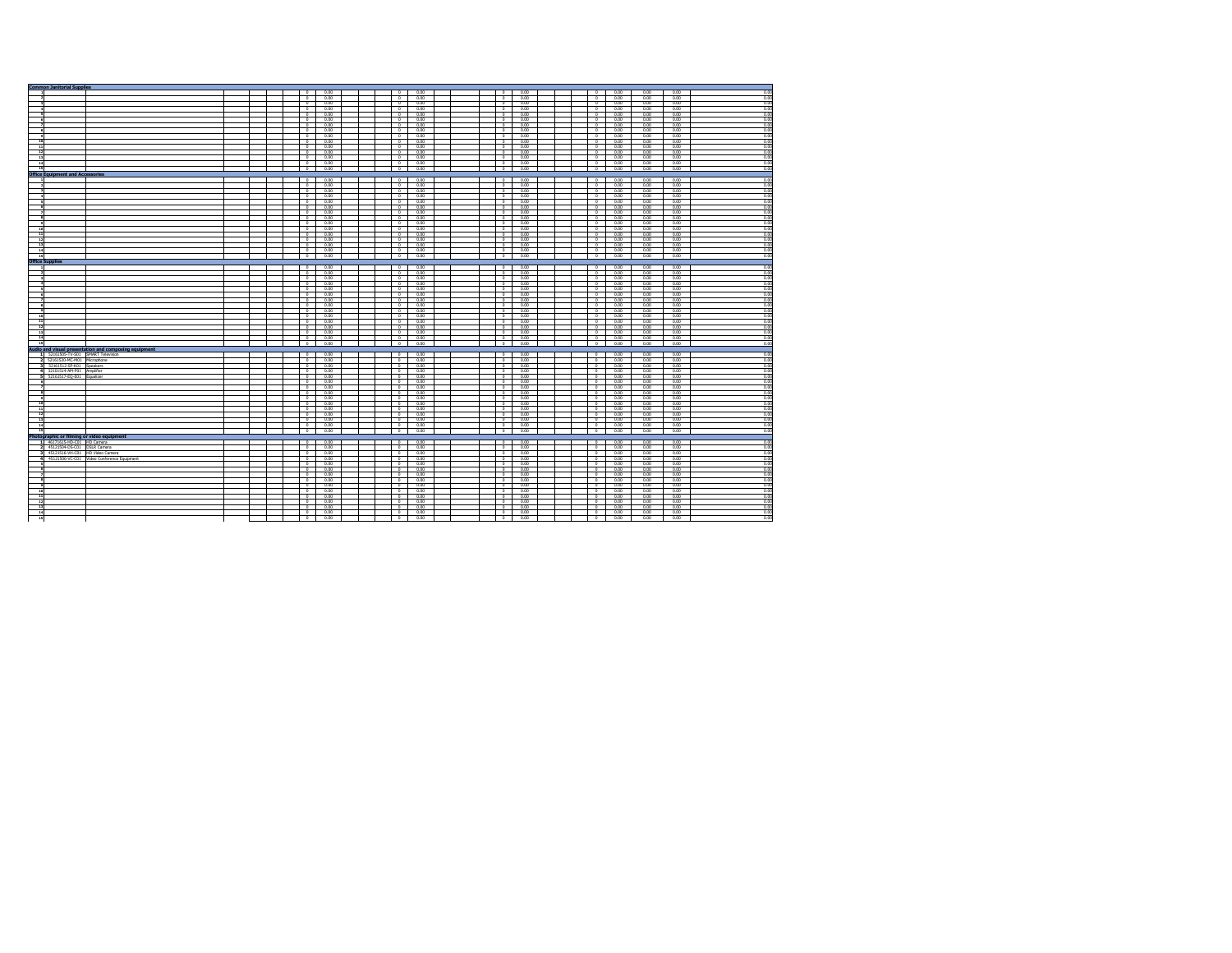|                                               | <b>Cleaning Equipment and Supplies</b>                                                                                  |                                                                                                                                                                                                                                                  |                    |  |                                                      |                                                                                                                                                                                                                                                                                                                                                                                                                  |        |                                                  |                                                                                                                                                                                                                                                                                                                                                                                       |    |                                  |                                                                                                                                                                                                                                                                                                                                                                                                                                                                                 |                                                                                                                                                                                                                                                                                                                       |  |                                                                                                                                                                                                                                                                                                                                                                                                                                                                  |                                                                                                                                                                                                                                                                                                                |                                                                                                                                                                                                                                                                                                                                                                                                                          |                                                                                                                                                                                                                                                                                                                 |                                                                                                                                                        |
|-----------------------------------------------|-------------------------------------------------------------------------------------------------------------------------|--------------------------------------------------------------------------------------------------------------------------------------------------------------------------------------------------------------------------------------------------|--------------------|--|------------------------------------------------------|------------------------------------------------------------------------------------------------------------------------------------------------------------------------------------------------------------------------------------------------------------------------------------------------------------------------------------------------------------------------------------------------------------------|--------|--------------------------------------------------|---------------------------------------------------------------------------------------------------------------------------------------------------------------------------------------------------------------------------------------------------------------------------------------------------------------------------------------------------------------------------------------|----|----------------------------------|---------------------------------------------------------------------------------------------------------------------------------------------------------------------------------------------------------------------------------------------------------------------------------------------------------------------------------------------------------------------------------------------------------------------------------------------------------------------------------|-----------------------------------------------------------------------------------------------------------------------------------------------------------------------------------------------------------------------------------------------------------------------------------------------------------------------|--|------------------------------------------------------------------------------------------------------------------------------------------------------------------------------------------------------------------------------------------------------------------------------------------------------------------------------------------------------------------------------------------------------------------------------------------------------------------|----------------------------------------------------------------------------------------------------------------------------------------------------------------------------------------------------------------------------------------------------------------------------------------------------------------|--------------------------------------------------------------------------------------------------------------------------------------------------------------------------------------------------------------------------------------------------------------------------------------------------------------------------------------------------------------------------------------------------------------------------|-----------------------------------------------------------------------------------------------------------------------------------------------------------------------------------------------------------------------------------------------------------------------------------------------------------------|--------------------------------------------------------------------------------------------------------------------------------------------------------|
|                                               |                                                                                                                         |                                                                                                                                                                                                                                                  |                    |  |                                                      | $\begin{array}{r}\n 0.00 \\  \hline\n 0.00 \\  \hline\n 0.00 \\  \hline\n 0.00\n \end{array}$                                                                                                                                                                                                                                                                                                                    |        |                                                  | $\begin{array}{r}\n 0.00 \\  \hline\n 0.00 \\  \hline\n 0.00 \\  \hline\n 0.00 \\  \hline\n 0.00\n \end{array}$                                                                                                                                                                                                                                                                       |    |                                  |                                                                                                                                                                                                                                                                                                                                                                                                                                                                                 | $\begin{array}{r} 0.00 \\ \hline 0.00 \\ \hline 0.00 \\ \hline 0.00 \end{array}$                                                                                                                                                                                                                                      |  |                                                                                                                                                                                                                                                                                                                                                                                                                                                                  | $\begin{array}{r} 0.00 \\ 0.00 \\ \hline 0.00 \\ 0.00 \\ \hline 0.00 \end{array}$                                                                                                                                                                                                                              | $0.00$<br>0.00<br>0.00<br>0.00                                                                                                                                                                                                                                                                                                                                                                                           | $\begin{array}{r} 0.00 \\ \hline 0.00 \\ \hline 0.00 \\ \hline 0.00 \\ \hline 0.00 \end{array}$                                                                                                                                                                                                                 | $\begin{array}{r} 0.00 \\ \hline 0.00 \\ \hline 0.00 \\ \hline 0.00 \\ \hline 0.00 \\ \hline 0.00 \\ \hline 0.00 \\ \hline 0.00 \\ \hline \end{array}$ |
|                                               |                                                                                                                         |                                                                                                                                                                                                                                                  |                    |  |                                                      |                                                                                                                                                                                                                                                                                                                                                                                                                  |        |                                                  |                                                                                                                                                                                                                                                                                                                                                                                       |    |                                  |                                                                                                                                                                                                                                                                                                                                                                                                                                                                                 |                                                                                                                                                                                                                                                                                                                       |  |                                                                                                                                                                                                                                                                                                                                                                                                                                                                  |                                                                                                                                                                                                                                                                                                                |                                                                                                                                                                                                                                                                                                                                                                                                                          |                                                                                                                                                                                                                                                                                                                 |                                                                                                                                                        |
|                                               |                                                                                                                         |                                                                                                                                                                                                                                                  |                    |  | $\circ$                                              | $\frac{0.00}{0.00}$                                                                                                                                                                                                                                                                                                                                                                                              |        | $\circ$                                          | $\frac{0.00}{0.00}$                                                                                                                                                                                                                                                                                                                                                                   |    |                                  |                                                                                                                                                                                                                                                                                                                                                                                                                                                                                 | 0.00                                                                                                                                                                                                                                                                                                                  |  | $\circ$                                                                                                                                                                                                                                                                                                                                                                                                                                                          | 0.00                                                                                                                                                                                                                                                                                                           | 0.00                                                                                                                                                                                                                                                                                                                                                                                                                     | $\frac{0.00}{0.00}$                                                                                                                                                                                                                                                                                             |                                                                                                                                                        |
|                                               |                                                                                                                         |                                                                                                                                                                                                                                                  |                    |  | $^{\circ}$<br>$\circ$                                | 0.00                                                                                                                                                                                                                                                                                                                                                                                                             |        | $\circ$                                          | 0.00                                                                                                                                                                                                                                                                                                                                                                                  |    | $^{\circ}$                       |                                                                                                                                                                                                                                                                                                                                                                                                                                                                                 | $0.00$<br>$0.00$                                                                                                                                                                                                                                                                                                      |  | $\frac{1}{\sigma}$<br>$\mathbf{0}$                                                                                                                                                                                                                                                                                                                                                                                                                               | $0.00$<br>$0.00$<br>0.00                                                                                                                                                                                                                                                                                       | $0.00$<br>$0.00$<br>0.00                                                                                                                                                                                                                                                                                                                                                                                                 |                                                                                                                                                                                                                                                                                                                 | 0.00                                                                                                                                                   |
|                                               |                                                                                                                         |                                                                                                                                                                                                                                                  |                    |  |                                                      |                                                                                                                                                                                                                                                                                                                                                                                                                  |        |                                                  |                                                                                                                                                                                                                                                                                                                                                                                       |    |                                  |                                                                                                                                                                                                                                                                                                                                                                                                                                                                                 |                                                                                                                                                                                                                                                                                                                       |  |                                                                                                                                                                                                                                                                                                                                                                                                                                                                  |                                                                                                                                                                                                                                                                                                                |                                                                                                                                                                                                                                                                                                                                                                                                                          |                                                                                                                                                                                                                                                                                                                 |                                                                                                                                                        |
|                                               |                                                                                                                         |                                                                                                                                                                                                                                                  |                    |  | $\frac{1}{2}$                                        | $\begin{array}{r l}\n\hline\n0.00 \\ \hline\n0.00 \\ \hline\n0.00 \\ \hline\n0.00 \\ \hline\n0.00 \\ \hline\n0.00 \\ \hline\n0.00 \\ \hline\n0.00 \\ \hline\n0.00 \\ \hline\n0.00 \\ \hline\n0.00 \\ \hline\n0.00 \\ \hline\n0.00 \\ \hline\n0.00 \\ \hline\n0.00 \\ \hline\n0.00 \\ \hline\n0.00 \\ \hline\n0.00 \\ \hline\n0.00 \\ \hline\n0.00 \\ \hline\n0.00 \\ \hline\n0.00 \\ \hline\n0.00 \\ \hline$     |        | $\frac{1}{\sigma}$                               | $\begin{array}{r l} \hline 0.00 \\ \hline 0.00 \\ \hline 0.00 \\ \hline 0.00 \\ \hline 0.00 \\ \hline 0.00 \\ \hline 0.00 \\ \hline 0.00 \\ \hline 0.00 \\ \hline 0.00 \\ \hline 0.00 \\ \hline 0.00 \\ \hline 0.00 \\ \hline 0.00 \\ \hline 0.00 \\ \hline 0.00 \\ \hline 0.00 \\ \hline 0.00 \\ \hline 0.00 \\ \hline 0.00 \\ \hline 0.00 \\ \hline 0.00 \\ \hline 0.00 \\ \hline $ |    |                                  | $rac{8}{6}$                                                                                                                                                                                                                                                                                                                                                                                                                                                                     | $\begin{array}{r} 0.00 \\ 0.00 \\ 0.00 \\ 0.00 \\ 0.00 \\ 0.00 \\ 0.00 \\ 0.00 \\ 0.00 \\ 0.00 \\ \end{array}$                                                                                                                                                                                                        |  |                                                                                                                                                                                                                                                                                                                                                                                                                                                                  | $\begin{array}{ c c c } \hline 0 & 0.00 & 0.00 \ \hline 0 & 0.00 & 0.00 \ \hline 0 & 0.00 & 0.00 \ \hline 0 & 0.00 & 0.00 \ \hline 0 & 0.00 & 0.00 \ \hline \end{array}$                                                                                                                                       | $\begin{array}{r}\n 0.00 \\  -0.00 \\  0.00 \\  0.00 \\  -0.00 \\  0.00 \\  0.00 \\  0.00\n \end{array}$                                                                                                                                                                                                                                                                                                                 | $\begin{array}{ c c } \hline 0.00 \\ \hline 0.00 \\ \hline 0.00 \\ \hline 0.00 \\ \hline 0.00 \\ \hline 0.00 \\ \hline 0.00 \\ \hline 0.00 \\ \hline 0.00 \\ \hline 0.00 \\ \hline 0.00 \\ \hline 0.00 \\ \hline \end{array}$                                                                                   |                                                                                                                                                        |
|                                               |                                                                                                                         |                                                                                                                                                                                                                                                  |                    |  | $rac{1}{2}$                                          |                                                                                                                                                                                                                                                                                                                                                                                                                  |        | $\frac{1}{\sqrt{2}}$                             |                                                                                                                                                                                                                                                                                                                                                                                       |    |                                  | $rac{1}{\circ}$                                                                                                                                                                                                                                                                                                                                                                                                                                                                 |                                                                                                                                                                                                                                                                                                                       |  |                                                                                                                                                                                                                                                                                                                                                                                                                                                                  |                                                                                                                                                                                                                                                                                                                |                                                                                                                                                                                                                                                                                                                                                                                                                          |                                                                                                                                                                                                                                                                                                                 |                                                                                                                                                        |
|                                               |                                                                                                                         |                                                                                                                                                                                                                                                  |                    |  |                                                      |                                                                                                                                                                                                                                                                                                                                                                                                                  |        |                                                  |                                                                                                                                                                                                                                                                                                                                                                                       |    |                                  |                                                                                                                                                                                                                                                                                                                                                                                                                                                                                 |                                                                                                                                                                                                                                                                                                                       |  |                                                                                                                                                                                                                                                                                                                                                                                                                                                                  |                                                                                                                                                                                                                                                                                                                |                                                                                                                                                                                                                                                                                                                                                                                                                          |                                                                                                                                                                                                                                                                                                                 |                                                                                                                                                        |
|                                               | <b>Paper Materials and Products</b>                                                                                     |                                                                                                                                                                                                                                                  |                    |  |                                                      |                                                                                                                                                                                                                                                                                                                                                                                                                  |        |                                                  |                                                                                                                                                                                                                                                                                                                                                                                       |    |                                  |                                                                                                                                                                                                                                                                                                                                                                                                                                                                                 |                                                                                                                                                                                                                                                                                                                       |  |                                                                                                                                                                                                                                                                                                                                                                                                                                                                  |                                                                                                                                                                                                                                                                                                                |                                                                                                                                                                                                                                                                                                                                                                                                                          |                                                                                                                                                                                                                                                                                                                 |                                                                                                                                                        |
|                                               |                                                                                                                         | <b>Accreditation Stickers</b><br><b>Accreditation Certificates</b>                                                                                                                                                                               |                    |  |                                                      |                                                                                                                                                                                                                                                                                                                                                                                                                  |        |                                                  |                                                                                                                                                                                                                                                                                                                                                                                       | 50 |                                  |                                                                                                                                                                                                                                                                                                                                                                                                                                                                                 |                                                                                                                                                                                                                                                                                                                       |  |                                                                                                                                                                                                                                                                                                                                                                                                                                                                  |                                                                                                                                                                                                                                                                                                                | 600.00<br>600.00                                                                                                                                                                                                                                                                                                                                                                                                         | 150<br>50                                                                                                                                                                                                                                                                                                       | 90000.00<br>30000.00                                                                                                                                   |
|                                               |                                                                                                                         | reditation III                                                                                                                                                                                                                                   |                    |  |                                                      |                                                                                                                                                                                                                                                                                                                                                                                                                  |        |                                                  |                                                                                                                                                                                                                                                                                                                                                                                       |    |                                  |                                                                                                                                                                                                                                                                                                                                                                                                                                                                                 |                                                                                                                                                                                                                                                                                                                       |  |                                                                                                                                                                                                                                                                                                                                                                                                                                                                  |                                                                                                                                                                                                                                                                                                                |                                                                                                                                                                                                                                                                                                                                                                                                                          | $rac{30}{0.9}$                                                                                                                                                                                                                                                                                                  |                                                                                                                                                        |
|                                               |                                                                                                                         | DOT sticker logo<br>Printing of Safely EWVF Fly                                                                                                                                                                                                  |                    |  |                                                      |                                                                                                                                                                                                                                                                                                                                                                                                                  |        |                                                  |                                                                                                                                                                                                                                                                                                                                                                                       |    |                                  |                                                                                                                                                                                                                                                                                                                                                                                                                                                                                 |                                                                                                                                                                                                                                                                                                                       |  |                                                                                                                                                                                                                                                                                                                                                                                                                                                                  |                                                                                                                                                                                                                                                                                                                |                                                                                                                                                                                                                                                                                                                                                                                                                          |                                                                                                                                                                                                                                                                                                                 | 18000.00<br>54000.00<br>60000.00<br>160000.00                                                                                                          |
|                                               |                                                                                                                         | nting of per province fit<br>nting of DOT letterhead                                                                                                                                                                                             | $\frac{10000}{12}$ |  |                                                      |                                                                                                                                                                                                                                                                                                                                                                                                                  | $12\,$ |                                                  | $\begin{array}{c cc} \hline \frac{1}{0} & & & \\ \hline 0 & & & \\ \hline 0 & & & 0.00 \\ \hline 12 & & 6,000.00 \\ \hline 0 & & & 0.00 \\ \hline 0 & & & 0.00 \\ \hline 0 & & & 0.00 \\ \hline 0 & & & 0.00 \\ \hline 0 & & & 0.00 \\ \hline 0 & & & 0.0 \\ \hline \end{array}$<br>20000<br>40000                                                                                    |    |                                  |                                                                                                                                                                                                                                                                                                                                                                                                                                                                                 |                                                                                                                                                                                                                                                                                                                       |  |                                                                                                                                                                                                                                                                                                                                                                                                                                                                  |                                                                                                                                                                                                                                                                                                                | $\begin{array}{r}\n 600.00 \\  600.00 \\  60,000.00 \\  40,000.00 \\  80,000.00 \\  46.00 \\  0.00 \\  0.00 \\  0.00 \\  0.00\n\end{array}$                                                                                                                                                                                                                                                                              | $\begin{array}{r} 2 \\ 500 \\ 0.00 \\ 0.00 \\ 0.00 \\ 0.00 \\ 0.00 \\ 0.00 \\ 0.00 \\ 0.00 \\ 0.00 \\ 0.00 \\ 0.00 \\ 0.00 \\ 0.00 \\ 0.00 \\ 0.00 \\ 0.00 \\ 0.00 \\ 0.00 \\ 0.00 \\ 0.00 \\ 0.00 \\ 0.00 \\ 0.00 \\ 0.00 \\ 0.00 \\ 0.00 \\ 0.00 \\ 0.00 \\ 0.00 \\ 0.00 \\ 0.00 \\ 0.00 \\ 0.00 \\ 0.00 \\ $ |                                                                                                                                                        |
|                                               |                                                                                                                         |                                                                                                                                                                                                                                                  |                    |  |                                                      | $\begin{array}{c} 40000 & 80,00000 \\ 12 & 6,00000 \\ 0 & 0.00 \\ 0 & 0.00 \\ 0 & 0.00 \\ 0 & 0.00 \\ 0 & 0.00 \\ 0 & 0.00 \\ 0 & 0.00 \\ \end{array}$                                                                                                                                                                                                                                                           |        |                                                  |                                                                                                                                                                                                                                                                                                                                                                                       |    |                                  |                                                                                                                                                                                                                                                                                                                                                                                                                                                                                 |                                                                                                                                                                                                                                                                                                                       |  |                                                                                                                                                                                                                                                                                                                                                                                                                                                                  |                                                                                                                                                                                                                                                                                                                |                                                                                                                                                                                                                                                                                                                                                                                                                          |                                                                                                                                                                                                                                                                                                                 | $\frac{23000.00}{23000.00}$<br>0.00<br>0.00<br>0.00<br>0.00<br>0.00<br>0.00                                                                            |
|                                               |                                                                                                                         |                                                                                                                                                                                                                                                  |                    |  |                                                      |                                                                                                                                                                                                                                                                                                                                                                                                                  |        |                                                  |                                                                                                                                                                                                                                                                                                                                                                                       |    |                                  | $\circ$                                                                                                                                                                                                                                                                                                                                                                                                                                                                         |                                                                                                                                                                                                                                                                                                                       |  | $\circ$ 1                                                                                                                                                                                                                                                                                                                                                                                                                                                        | 0.00                                                                                                                                                                                                                                                                                                           | 0.00                                                                                                                                                                                                                                                                                                                                                                                                                     |                                                                                                                                                                                                                                                                                                                 |                                                                                                                                                        |
|                                               |                                                                                                                         |                                                                                                                                                                                                                                                  |                    |  |                                                      |                                                                                                                                                                                                                                                                                                                                                                                                                  |        |                                                  |                                                                                                                                                                                                                                                                                                                                                                                       |    |                                  | $\circ$                                                                                                                                                                                                                                                                                                                                                                                                                                                                         |                                                                                                                                                                                                                                                                                                                       |  | $\circ$                                                                                                                                                                                                                                                                                                                                                                                                                                                          | 0.00                                                                                                                                                                                                                                                                                                           | 0.00                                                                                                                                                                                                                                                                                                                                                                                                                     |                                                                                                                                                                                                                                                                                                                 |                                                                                                                                                        |
|                                               |                                                                                                                         |                                                                                                                                                                                                                                                  |                    |  |                                                      |                                                                                                                                                                                                                                                                                                                                                                                                                  |        | $\frac{0}{0}$                                    | $\frac{0.00}{0.00}$                                                                                                                                                                                                                                                                                                                                                                   |    |                                  | $\frac{0}{0}$<br>$\overline{0}$                                                                                                                                                                                                                                                                                                                                                                                                                                                 | $\begin{array}{r}\n 0.00 \\  \hline\n 0.00 \\  \hline\n 0.00 \\  \hline\n 0.00 \\  \hline\n 0.00\n \end{array}$                                                                                                                                                                                                       |  | $\frac{0}{0}$<br>$\circ$                                                                                                                                                                                                                                                                                                                                                                                                                                         | 0.00<br>0.00                                                                                                                                                                                                                                                                                                   | $0.00$<br>$0.00$<br>0.00                                                                                                                                                                                                                                                                                                                                                                                                 |                                                                                                                                                                                                                                                                                                                 |                                                                                                                                                        |
|                                               |                                                                                                                         |                                                                                                                                                                                                                                                  |                    |  | $\frac{1}{6}$                                        | 0.00                                                                                                                                                                                                                                                                                                                                                                                                             |        | $\frac{1}{\sqrt{2}}$                             | 0.00                                                                                                                                                                                                                                                                                                                                                                                  |    |                                  |                                                                                                                                                                                                                                                                                                                                                                                                                                                                                 | $0.00$<br>$0.00$                                                                                                                                                                                                                                                                                                      |  |                                                                                                                                                                                                                                                                                                                                                                                                                                                                  | 0.00                                                                                                                                                                                                                                                                                                           |                                                                                                                                                                                                                                                                                                                                                                                                                          | 0.00                                                                                                                                                                                                                                                                                                            |                                                                                                                                                        |
|                                               | Lighting and fixtures and accessories                                                                                   |                                                                                                                                                                                                                                                  |                    |  |                                                      |                                                                                                                                                                                                                                                                                                                                                                                                                  |        |                                                  |                                                                                                                                                                                                                                                                                                                                                                                       |    |                                  |                                                                                                                                                                                                                                                                                                                                                                                                                                                                                 |                                                                                                                                                                                                                                                                                                                       |  |                                                                                                                                                                                                                                                                                                                                                                                                                                                                  |                                                                                                                                                                                                                                                                                                                |                                                                                                                                                                                                                                                                                                                                                                                                                          |                                                                                                                                                                                                                                                                                                                 |                                                                                                                                                        |
|                                               | 1 39112102-LB-B01 LED bulb                                                                                              |                                                                                                                                                                                                                                                  |                    |  | $\frac{1}{\cdot}$                                    | $\begin{array}{r}\n 0.00 \\  \hline\n 0.00 \\  \hline\n 0.00 \\  \hline\n 0.00 \\  \hline\n 0.00 \\  \hline\n 0.00 \\  \hline\n 0.00 \\  \hline\n 0.00 \\  \hline\n 0.00 \\  \hline\n 0.00 \\  \hline\n 0.00 \\  \hline\n 0.00 \\  \hline\n 0.00 \\  \hline\n 0.00 \\  \hline\n 0.00 \\  \hline\n 0.00 \\  \hline\n 0.00 \\  \hline\n 0.00 \\  \hline\n 0.00 \\  \hline\n 0.00 \\  \hline\n 0.00 \\  \hline\n 0$ |        | $\frac{1}{\circ}$                                | $\begin{array}{r} 0.00 \\ 0.00 \\ \hline 0.00 \\ \hline 0.00 \\ \end{array}$                                                                                                                                                                                                                                                                                                          |    |                                  | $\circ$                                                                                                                                                                                                                                                                                                                                                                                                                                                                         | $\begin{array}{r} 0.00 \\ 0.00 \\ \hline 0.00 \\ 0.00 \\ \hline 0.00 \end{array}$                                                                                                                                                                                                                                     |  | $\frac{1}{\circ}$                                                                                                                                                                                                                                                                                                                                                                                                                                                | $\frac{0.00}{0.00}$                                                                                                                                                                                                                                                                                            | $\frac{0.00}{0.00}$                                                                                                                                                                                                                                                                                                                                                                                                      | $\frac{0.00}{0.00}$                                                                                                                                                                                                                                                                                             | $\frac{0.00}{0.00}$                                                                                                                                    |
|                                               |                                                                                                                         |                                                                                                                                                                                                                                                  |                    |  | $\circ$                                              |                                                                                                                                                                                                                                                                                                                                                                                                                  |        | $\bullet$                                        |                                                                                                                                                                                                                                                                                                                                                                                       |    | $\overline{\phantom{a}}$         |                                                                                                                                                                                                                                                                                                                                                                                                                                                                                 |                                                                                                                                                                                                                                                                                                                       |  | $\circ$                                                                                                                                                                                                                                                                                                                                                                                                                                                          | 0.00                                                                                                                                                                                                                                                                                                           | 0.00                                                                                                                                                                                                                                                                                                                                                                                                                     | 0.00                                                                                                                                                                                                                                                                                                            | 0.00                                                                                                                                                   |
|                                               |                                                                                                                         |                                                                                                                                                                                                                                                  |                    |  | $\circ$<br>$\circ$                                   | $0.00$<br>$0.00$<br>$0.00$                                                                                                                                                                                                                                                                                                                                                                                       |        | $\circ$<br>$\circ$                               | $\frac{0.00}{0.00}$                                                                                                                                                                                                                                                                                                                                                                   |    | $\circ$                          |                                                                                                                                                                                                                                                                                                                                                                                                                                                                                 | $0.00$<br>$0.00$<br>$0.00$                                                                                                                                                                                                                                                                                            |  | $\circ$<br>$\circ$                                                                                                                                                                                                                                                                                                                                                                                                                                               | 0.00                                                                                                                                                                                                                                                                                                           | $0.00$<br>$0.00$                                                                                                                                                                                                                                                                                                                                                                                                         | $\frac{0.00}{0.00}$                                                                                                                                                                                                                                                                                             | 0.00                                                                                                                                                   |
|                                               |                                                                                                                         |                                                                                                                                                                                                                                                  |                    |  |                                                      |                                                                                                                                                                                                                                                                                                                                                                                                                  |        |                                                  |                                                                                                                                                                                                                                                                                                                                                                                       |    |                                  |                                                                                                                                                                                                                                                                                                                                                                                                                                                                                 |                                                                                                                                                                                                                                                                                                                       |  | $^{\circ}$                                                                                                                                                                                                                                                                                                                                                                                                                                                       | $0.00$<br>0.00                                                                                                                                                                                                                                                                                                 | 0.00                                                                                                                                                                                                                                                                                                                                                                                                                     |                                                                                                                                                                                                                                                                                                                 |                                                                                                                                                        |
|                                               |                                                                                                                         |                                                                                                                                                                                                                                                  |                    |  | q<br>°                                               |                                                                                                                                                                                                                                                                                                                                                                                                                  |        | $\overline{0}$<br>$\overline{0}$                 |                                                                                                                                                                                                                                                                                                                                                                                       |    | $^{\circ}$                       |                                                                                                                                                                                                                                                                                                                                                                                                                                                                                 |                                                                                                                                                                                                                                                                                                                       |  | $\circ$ T<br>$rac{1}{\circ}$                                                                                                                                                                                                                                                                                                                                                                                                                                     |                                                                                                                                                                                                                                                                                                                | 0.00<br>0.00                                                                                                                                                                                                                                                                                                                                                                                                             | $\frac{0.00}{0.00}$                                                                                                                                                                                                                                                                                             | 0.00<br>0.00                                                                                                                                           |
|                                               |                                                                                                                         |                                                                                                                                                                                                                                                  |                    |  | $\overline{\ }$                                      |                                                                                                                                                                                                                                                                                                                                                                                                                  |        | $\overline{\phantom{a}}$                         |                                                                                                                                                                                                                                                                                                                                                                                       |    |                                  | $\overline{\phantom{a}}$                                                                                                                                                                                                                                                                                                                                                                                                                                                        |                                                                                                                                                                                                                                                                                                                       |  |                                                                                                                                                                                                                                                                                                                                                                                                                                                                  |                                                                                                                                                                                                                                                                                                                |                                                                                                                                                                                                                                                                                                                                                                                                                          |                                                                                                                                                                                                                                                                                                                 | 0.00                                                                                                                                                   |
|                                               |                                                                                                                         |                                                                                                                                                                                                                                                  |                    |  | ÷                                                    | $\begin{array}{r} 0.00 \\ 0.00 \\ 0.00 \\ 0.00 \\ 0.00 \\ 0.00 \\ 0.00 \\ 0.00 \\ \end{array}$                                                                                                                                                                                                                                                                                                                   |        | $rac{6}{6}$                                      | $\begin{array}{r} 0.00 \\ 0.00 \\ 0.00 \\ 0.00 \\ 0.00 \\ 0.00 \\ 0.00 \\ 0.00 \\ 0.00 \\ \end{array}$                                                                                                                                                                                                                                                                                |    |                                  | $rac{6}{6}$                                                                                                                                                                                                                                                                                                                                                                                                                                                                     | $\begin{array}{r} 0.00 \\ 0.00 \\ 0.00 \\ 0.00 \\ 0.00 \\ 0.00 \\ 0.00 \\ 0.00 \end{array}$                                                                                                                                                                                                                           |  | $\frac{8}{6}$                                                                                                                                                                                                                                                                                                                                                                                                                                                    | $\begin{array}{r}\n 0.00 \\  0.00 \\  0.00 \\  0.00 \\  0.00 \\  0.00 \\  0.00\n\end{array}$                                                                                                                                                                                                                   | $0.00$<br>$0.00$<br>$0.00$                                                                                                                                                                                                                                                                                                                                                                                               | $\frac{0.00}{0.00}$                                                                                                                                                                                                                                                                                             |                                                                                                                                                        |
|                                               |                                                                                                                         | <b>Electrical equipment and components and supplies</b>                                                                                                                                                                                          |                    |  |                                                      |                                                                                                                                                                                                                                                                                                                                                                                                                  |        |                                                  |                                                                                                                                                                                                                                                                                                                                                                                       |    |                                  |                                                                                                                                                                                                                                                                                                                                                                                                                                                                                 |                                                                                                                                                                                                                                                                                                                       |  |                                                                                                                                                                                                                                                                                                                                                                                                                                                                  |                                                                                                                                                                                                                                                                                                                |                                                                                                                                                                                                                                                                                                                                                                                                                          |                                                                                                                                                                                                                                                                                                                 |                                                                                                                                                        |
|                                               |                                                                                                                         |                                                                                                                                                                                                                                                  |                    |  |                                                      | $\begin{array}{c c} 0 & 0.00 \\ \hline 0 & 0.00 \end{array}$                                                                                                                                                                                                                                                                                                                                                     |        |                                                  | $\begin{array}{ c c c c c }\n\hline\n0 & 0.00 \\ \hline\n0 & 0.00\n\end{array}$                                                                                                                                                                                                                                                                                                       |    |                                  |                                                                                                                                                                                                                                                                                                                                                                                                                                                                                 | $\begin{array}{ c c c c }\n\hline\n0 & 0.00 \\ \hline\n0 & 0.00\n\end{array}$                                                                                                                                                                                                                                         |  |                                                                                                                                                                                                                                                                                                                                                                                                                                                                  | $\begin{array}{ccc} 0 & 0.00 \\ 0 & 0.00 \end{array}$                                                                                                                                                                                                                                                          | $\frac{0.00}{0.00}$                                                                                                                                                                                                                                                                                                                                                                                                      | $\frac{0.00}{0.00}$                                                                                                                                                                                                                                                                                             | $\frac{0.00}{0.00}$                                                                                                                                    |
|                                               |                                                                                                                         |                                                                                                                                                                                                                                                  |                    |  | $\frac{1}{\alpha}$                                   |                                                                                                                                                                                                                                                                                                                                                                                                                  |        |                                                  |                                                                                                                                                                                                                                                                                                                                                                                       |    | $\overline{\phantom{a}}$         |                                                                                                                                                                                                                                                                                                                                                                                                                                                                                 | 0.00                                                                                                                                                                                                                                                                                                                  |  | $\overline{0}$                                                                                                                                                                                                                                                                                                                                                                                                                                                   |                                                                                                                                                                                                                                                                                                                | 0.00                                                                                                                                                                                                                                                                                                                                                                                                                     |                                                                                                                                                                                                                                                                                                                 | 0.00                                                                                                                                                   |
|                                               |                                                                                                                         |                                                                                                                                                                                                                                                  |                    |  |                                                      | $\begin{array}{r} 0.00 \\ 0.00 \\ \hline 0.00 \\ 0.00 \end{array}$                                                                                                                                                                                                                                                                                                                                               |        | $\overline{0}$                                   | $\begin{array}{r}\n 0.00 \\  \hline\n 0.00 \\  \hline\n 0.00 \\  \hline\n 0.00\n \end{array}$                                                                                                                                                                                                                                                                                         |    | $\overline{0}$<br>$\overline{0}$ |                                                                                                                                                                                                                                                                                                                                                                                                                                                                                 |                                                                                                                                                                                                                                                                                                                       |  | $\overline{0}$                                                                                                                                                                                                                                                                                                                                                                                                                                                   | $\begin{array}{r} 0.00 \\ 0.00 \\ \hline 0.00 \\ 0.00 \\ \end{array}$                                                                                                                                                                                                                                          | 0.00                                                                                                                                                                                                                                                                                                                                                                                                                     | $\begin{array}{r} 0.00 \\ 0.00 \\ \hline 0.00 \\ 0.00 \\ \end{array}$                                                                                                                                                                                                                                           |                                                                                                                                                        |
|                                               |                                                                                                                         |                                                                                                                                                                                                                                                  |                    |  | $\frac{1}{\sigma}$                                   |                                                                                                                                                                                                                                                                                                                                                                                                                  |        | $\frac{0}{0}$                                    |                                                                                                                                                                                                                                                                                                                                                                                       |    | −∘                               |                                                                                                                                                                                                                                                                                                                                                                                                                                                                                 | $\begin{array}{r} 0.00 \\ 0.00 \\ 0.00 \\ 0.00 \\ 0.00 \\ 0.00 \\ 0.00 \\ 0.00 \\ 0.00 \\ 0.00 \\ 0.00 \\ 0.00 \\ 0.00 \\ 0.00 \\ 0.00 \\ 0.00 \\ 0.00 \\ 0.00 \\ 0.00 \\ 0.00 \\ 0.00 \\ 0.00 \\ 0.00 \\ 0.00 \\ 0.00 \\ 0.00 \\ 0.00 \\ 0.00 \\ 0.00 \\ 0.00 \\ 0.00 \\ 0.00 \\ 0.00 \\ 0.00 \\ 0.00 \\ 0.$         |  | $\frac{1}{\circ}$                                                                                                                                                                                                                                                                                                                                                                                                                                                |                                                                                                                                                                                                                                                                                                                | $\frac{0.00}{0.00}$                                                                                                                                                                                                                                                                                                                                                                                                      |                                                                                                                                                                                                                                                                                                                 | $\begin{array}{r} 0.00 \\ 0.00 \\ 0.00 \\ 0.00 \\ 0.00 \\ 0.00 \\ 0.00 \\ \hline \end{array}$                                                          |
|                                               |                                                                                                                         |                                                                                                                                                                                                                                                  |                    |  |                                                      | $\begin{array}{r}\n 0.00 \\  -0.00 \\  0.00 \\  0.00 \\  0.00 \\  0.00 \\  0.00 \\  0.00 \\  0.00 \\  0.00 \\  0.00 \\  0.00 \\  0.00 \\  0.00 \\  0.00 \\  0.00 \\  0.00 \\  0.00 \\  0.00 \\  0.00 \\  0.00 \\  0.00 \\  0.00 \\  0.00 \\  0.00 \\  0.00 \\  0.00 \\  0.00 \\  0.00 \\  0.00 \\  0.00 \\  0.00 \\  0.00 \\  0.00 \\  0.00 \\  0$                                                               |        | $\sim$                                           | $\begin{array}{r}\n 0.00 \\  \hline\n 0.00 \\  \hline\n 0.00 \\  \hline\n 0.00\n \end{array}$                                                                                                                                                                                                                                                                                         |    |                                  | $rac{1}{2}$                                                                                                                                                                                                                                                                                                                                                                                                                                                                     |                                                                                                                                                                                                                                                                                                                       |  | $\circ$                                                                                                                                                                                                                                                                                                                                                                                                                                                          | $\begin{array}{r} 0.00 \\ -0.00 \\ 0.00 \\ 0.00 \\ 0.00 \\ 0.00 \\ 0.00 \\ 0.00 \\ 0.00 \\ 0.00 \\ 0.00 \\ 0.00 \\ 0.00 \\ 0.00 \\ 0.00 \\ 0.00 \\ 0.00 \\ 0.00 \\ 0.00 \\ 0.00 \\ 0.00 \\ 0.00 \\ 0.00 \\ 0.00 \\ 0.00 \\ 0.00 \\ 0.00 \\ 0.00 \\ 0.00 \\ 0.00 \\ 0.00 \\ 0.00 \\ 0.00 \\ 0.00 \\ 0.00 \\ 0.$ | $\begin{array}{r} 0.00 \\ 0.00 \\ 0.00 \\ 0.00 \\ 0.00 \\ 0.00 \\ 0.00 \\ 0.00 \\ 0.00 \\ \end{array}$                                                                                                                                                                                                                                                                                                                   | $\begin{array}{r} 0.00 \\ 0.00 \\ 0.00 \\ 0.00 \\ 0.00 \\ 0.00 \\ 0.00 \\ 0.00 \\ \end{array}$                                                                                                                                                                                                                  |                                                                                                                                                        |
|                                               |                                                                                                                         |                                                                                                                                                                                                                                                  |                    |  |                                                      |                                                                                                                                                                                                                                                                                                                                                                                                                  |        |                                                  |                                                                                                                                                                                                                                                                                                                                                                                       |    |                                  |                                                                                                                                                                                                                                                                                                                                                                                                                                                                                 |                                                                                                                                                                                                                                                                                                                       |  |                                                                                                                                                                                                                                                                                                                                                                                                                                                                  |                                                                                                                                                                                                                                                                                                                |                                                                                                                                                                                                                                                                                                                                                                                                                          |                                                                                                                                                                                                                                                                                                                 |                                                                                                                                                        |
|                                               |                                                                                                                         |                                                                                                                                                                                                                                                  |                    |  |                                                      |                                                                                                                                                                                                                                                                                                                                                                                                                  |        |                                                  | $\begin{array}{r} 0.00 \\ 0.00 \\ 0.00 \\ 0.00 \\ 0.00 \\ 0.00 \\ 0.00 \\ \end{array}$                                                                                                                                                                                                                                                                                                |    |                                  | $rac{1}{2}$                                                                                                                                                                                                                                                                                                                                                                                                                                                                     | $\begin{array}{r}\n 0.00 \\  -0.00 \\  -0.00 \\  -0.00 \\  -0.00 \\  -0.00\n \end{array}$                                                                                                                                                                                                                             |  |                                                                                                                                                                                                                                                                                                                                                                                                                                                                  |                                                                                                                                                                                                                                                                                                                |                                                                                                                                                                                                                                                                                                                                                                                                                          |                                                                                                                                                                                                                                                                                                                 | $0.00$<br>0.00<br>0.00<br>0.00                                                                                                                         |
|                                               |                                                                                                                         |                                                                                                                                                                                                                                                  |                    |  |                                                      |                                                                                                                                                                                                                                                                                                                                                                                                                  |        |                                                  |                                                                                                                                                                                                                                                                                                                                                                                       |    |                                  |                                                                                                                                                                                                                                                                                                                                                                                                                                                                                 |                                                                                                                                                                                                                                                                                                                       |  |                                                                                                                                                                                                                                                                                                                                                                                                                                                                  |                                                                                                                                                                                                                                                                                                                |                                                                                                                                                                                                                                                                                                                                                                                                                          |                                                                                                                                                                                                                                                                                                                 |                                                                                                                                                        |
| 15                                            |                                                                                                                         |                                                                                                                                                                                                                                                  |                    |  | $\circ$                                              | 0.00                                                                                                                                                                                                                                                                                                                                                                                                             |        | $\bullet$                                        |                                                                                                                                                                                                                                                                                                                                                                                       |    |                                  | 0                                                                                                                                                                                                                                                                                                                                                                                                                                                                               | 0.00                                                                                                                                                                                                                                                                                                                  |  | 0                                                                                                                                                                                                                                                                                                                                                                                                                                                                | 0.00                                                                                                                                                                                                                                                                                                           | 0.00<br>0.00                                                                                                                                                                                                                                                                                                                                                                                                             | 0.00                                                                                                                                                                                                                                                                                                            |                                                                                                                                                        |
|                                               |                                                                                                                         |                                                                                                                                                                                                                                                  |                    |  |                                                      |                                                                                                                                                                                                                                                                                                                                                                                                                  |        |                                                  |                                                                                                                                                                                                                                                                                                                                                                                       |    |                                  |                                                                                                                                                                                                                                                                                                                                                                                                                                                                                 |                                                                                                                                                                                                                                                                                                                       |  |                                                                                                                                                                                                                                                                                                                                                                                                                                                                  |                                                                                                                                                                                                                                                                                                                |                                                                                                                                                                                                                                                                                                                                                                                                                          |                                                                                                                                                                                                                                                                                                                 |                                                                                                                                                        |
|                                               |                                                                                                                         |                                                                                                                                                                                                                                                  |                    |  |                                                      |                                                                                                                                                                                                                                                                                                                                                                                                                  |        |                                                  |                                                                                                                                                                                                                                                                                                                                                                                       |    |                                  |                                                                                                                                                                                                                                                                                                                                                                                                                                                                                 |                                                                                                                                                                                                                                                                                                                       |  |                                                                                                                                                                                                                                                                                                                                                                                                                                                                  |                                                                                                                                                                                                                                                                                                                |                                                                                                                                                                                                                                                                                                                                                                                                                          |                                                                                                                                                                                                                                                                                                                 |                                                                                                                                                        |
|                                               |                                                                                                                         |                                                                                                                                                                                                                                                  |                    |  |                                                      | $\begin{array}{ c c c } \hline 0 & 0.00 \\ \hline 0 & 0.00 \\ \hline 0 & 0.00 \\ \hline 0 & 0.00 \\ \hline 0 & 0.00 \\ \hline 0 & 0.00 \\ \hline 0 & 0.00 \\ \hline 0 & 0.00 \\ \hline \end{array}$                                                                                                                                                                                                              |        |                                                  | $\begin{array}{c cc} 0 & 0.00 \\ \hline 0 & 0.00 \\ 0 & 0.00 \\ \hline 0 & 0.00 \\ 0 & 0.00 \\ \hline 0 & 0.00 \\ 0 & 0.00 \\ 0 & 0.00 \\ \hline \end{array}$                                                                                                                                                                                                                         |    |                                  |                                                                                                                                                                                                                                                                                                                                                                                                                                                                                 | $\begin{array}{ c c c } \hline 0 & 0.00 \\ \hline 0 & 0.00 \\ \hline 0 & 0.00 \\ \hline 0 & 0.00 \\ \hline 0 & 0.00 \\ \hline 0 & 0.00 \\ \hline 0 & 0.00 \\ \hline 0 & 0.00 \\ \hline \end{array}$                                                                                                                   |  |                                                                                                                                                                                                                                                                                                                                                                                                                                                                  |                                                                                                                                                                                                                                                                                                                | 0.0                                                                                                                                                                                                                                                                                                                                                                                                                      | $\begin{array}{r} 0.00 \\ 0.00 \\ 0.00 \\ 0.00 \\ 0.00 \\ 0.00 \\ 0.00 \\ 0.00 \\ 0.00 \\ 0.00 \\ 0.00 \\ 0.00 \\ 0.00 \\ 0.00 \\ 0.00 \\ 0.00 \\ 0.00 \\ 0.00 \\ 0.00 \\ 0.00 \\ 0.00 \\ 0.00 \\ 0.00 \\ 0.00 \\ 0.00 \\ 0.00 \\ 0.00 \\ 0.00 \\ 0.00 \\ 0.00 \\ 0.00 \\ 0.00 \\ 0.00 \\ 0.00 \\ 0.00 \\ 0.$   |                                                                                                                                                        |
|                                               |                                                                                                                         |                                                                                                                                                                                                                                                  |                    |  |                                                      |                                                                                                                                                                                                                                                                                                                                                                                                                  |        |                                                  |                                                                                                                                                                                                                                                                                                                                                                                       |    |                                  |                                                                                                                                                                                                                                                                                                                                                                                                                                                                                 |                                                                                                                                                                                                                                                                                                                       |  |                                                                                                                                                                                                                                                                                                                                                                                                                                                                  |                                                                                                                                                                                                                                                                                                                |                                                                                                                                                                                                                                                                                                                                                                                                                          |                                                                                                                                                                                                                                                                                                                 |                                                                                                                                                        |
|                                               |                                                                                                                         |                                                                                                                                                                                                                                                  |                    |  |                                                      |                                                                                                                                                                                                                                                                                                                                                                                                                  |        |                                                  |                                                                                                                                                                                                                                                                                                                                                                                       |    |                                  |                                                                                                                                                                                                                                                                                                                                                                                                                                                                                 |                                                                                                                                                                                                                                                                                                                       |  |                                                                                                                                                                                                                                                                                                                                                                                                                                                                  |                                                                                                                                                                                                                                                                                                                | $0.00$<br>$0.00$<br>$0.00$                                                                                                                                                                                                                                                                                                                                                                                               |                                                                                                                                                                                                                                                                                                                 |                                                                                                                                                        |
|                                               |                                                                                                                         |                                                                                                                                                                                                                                                  |                    |  | $\circ$<br>$\circ$                                   | 0.00                                                                                                                                                                                                                                                                                                                                                                                                             |        | 0<br>0                                           | 0.00                                                                                                                                                                                                                                                                                                                                                                                  |    |                                  | $\circ$<br>$\circ$                                                                                                                                                                                                                                                                                                                                                                                                                                                              | 0.00                                                                                                                                                                                                                                                                                                                  |  |                                                                                                                                                                                                                                                                                                                                                                                                                                                                  | 0 0.00                                                                                                                                                                                                                                                                                                         | 0.00                                                                                                                                                                                                                                                                                                                                                                                                                     | 0.00                                                                                                                                                                                                                                                                                                            |                                                                                                                                                        |
|                                               |                                                                                                                         |                                                                                                                                                                                                                                                  |                    |  | $\circ$<br>$^{\circ}$                                | $\frac{0.00}{0.00}$                                                                                                                                                                                                                                                                                                                                                                                              |        | $\circ$                                          | $rac{0.00}{0.00}$<br>0.00                                                                                                                                                                                                                                                                                                                                                             |    | $\overline{\phantom{a}}$         | $\circ$                                                                                                                                                                                                                                                                                                                                                                                                                                                                         | $0.00$<br>$0.00$<br>0.00                                                                                                                                                                                                                                                                                              |  |                                                                                                                                                                                                                                                                                                                                                                                                                                                                  | $\begin{array}{c c} 0 & 0.00 \\ \hline 0 & 0.00 \end{array}$                                                                                                                                                                                                                                                   | $0.00$<br>$0.00$<br>0.00                                                                                                                                                                                                                                                                                                                                                                                                 | $^{0.00}_{0.00}$                                                                                                                                                                                                                                                                                                | 0.00                                                                                                                                                   |
|                                               |                                                                                                                         |                                                                                                                                                                                                                                                  |                    |  |                                                      |                                                                                                                                                                                                                                                                                                                                                                                                                  |        | $\circ$<br>$\frac{0}{0}$                         |                                                                                                                                                                                                                                                                                                                                                                                       |    | $\overline{0}$                   |                                                                                                                                                                                                                                                                                                                                                                                                                                                                                 |                                                                                                                                                                                                                                                                                                                       |  |                                                                                                                                                                                                                                                                                                                                                                                                                                                                  |                                                                                                                                                                                                                                                                                                                | 0.00                                                                                                                                                                                                                                                                                                                                                                                                                     |                                                                                                                                                                                                                                                                                                                 |                                                                                                                                                        |
|                                               |                                                                                                                         |                                                                                                                                                                                                                                                  |                    |  | $^{\circ}$                                           |                                                                                                                                                                                                                                                                                                                                                                                                                  |        |                                                  |                                                                                                                                                                                                                                                                                                                                                                                       |    |                                  |                                                                                                                                                                                                                                                                                                                                                                                                                                                                                 |                                                                                                                                                                                                                                                                                                                       |  |                                                                                                                                                                                                                                                                                                                                                                                                                                                                  |                                                                                                                                                                                                                                                                                                                |                                                                                                                                                                                                                                                                                                                                                                                                                          |                                                                                                                                                                                                                                                                                                                 |                                                                                                                                                        |
|                                               |                                                                                                                         |                                                                                                                                                                                                                                                  |                    |  | °<br>ு                                               |                                                                                                                                                                                                                                                                                                                                                                                                                  |        | $\overline{\phantom{a}}$                         |                                                                                                                                                                                                                                                                                                                                                                                       |    | $\overline{0}$                   | ொ                                                                                                                                                                                                                                                                                                                                                                                                                                                                               |                                                                                                                                                                                                                                                                                                                       |  |                                                                                                                                                                                                                                                                                                                                                                                                                                                                  |                                                                                                                                                                                                                                                                                                                | $\frac{0.00}{0.00}$                                                                                                                                                                                                                                                                                                                                                                                                      |                                                                                                                                                                                                                                                                                                                 |                                                                                                                                                        |
|                                               |                                                                                                                         |                                                                                                                                                                                                                                                  |                    |  | $\overline{\ }$                                      | $\begin{array}{r} 0.00 \\ 0.00 \\ 0.00 \\ 0.00 \\ 0.00 \\ 0.00 \\ \hline \end{array}$                                                                                                                                                                                                                                                                                                                            |        | $\overline{\phantom{a}}$                         | $\begin{array}{r}\n 0.00 \\  \hline\n 0.00 \\  \hline\n 0.00 \\  \hline\n 0.00 \\  \hline\n 0.00\n \end{array}$                                                                                                                                                                                                                                                                       |    |                                  |                                                                                                                                                                                                                                                                                                                                                                                                                                                                                 | $\begin{array}{r}\n 0.00 \\  0.00 \\  0.00 \\  0.00 \\  0.00\n\end{array}$                                                                                                                                                                                                                                            |  | $rac{1}{\cdot}$<br>$\overline{\phantom{a}}$                                                                                                                                                                                                                                                                                                                                                                                                                      | $\begin{array}{r} 0.00 \\ 0.00 \\ 0.00 \\ 0.00 \\ 0.00 \\ 0.00 \\ \hline \end{array}$                                                                                                                                                                                                                          | 0.00                                                                                                                                                                                                                                                                                                                                                                                                                     | $\begin{array}{r}\n 0.00 \\  \hline\n 0.00 \\  \hline\n 0.00 \\  \hline\n 0.00 \\  \hline\n 0.00 \\  \hline\n 0.00\n \end{array}$                                                                                                                                                                               |                                                                                                                                                        |
|                                               | $\begin{array}{c}\n\hline\n\text{15} \\ \hline\n\text{19} \\ \hline\n\text{100n } \text{ICT} \text{ Equi}\n\end{array}$ |                                                                                                                                                                                                                                                  |                    |  |                                                      | $0$ 0.00                                                                                                                                                                                                                                                                                                                                                                                                         |        |                                                  | $0$ 0.00                                                                                                                                                                                                                                                                                                                                                                              |    |                                  |                                                                                                                                                                                                                                                                                                                                                                                                                                                                                 | $0\qquad 0.00$                                                                                                                                                                                                                                                                                                        |  |                                                                                                                                                                                                                                                                                                                                                                                                                                                                  | $0$ 0.00                                                                                                                                                                                                                                                                                                       | 0.00                                                                                                                                                                                                                                                                                                                                                                                                                     | 0.00                                                                                                                                                                                                                                                                                                            | 0.00                                                                                                                                                   |
|                                               | 3 43212105-PP-001 Portable Printer                                                                                      | 1 43212104-PI-M01 PRINTER, Inidet, Monochrome<br>2 43212104-PI-C01 PRINTER, Inidet, Color                                                                                                                                                        |                    |  | 0<br>0                                               | 0.00                                                                                                                                                                                                                                                                                                                                                                                                             |        | 0 0.00<br>0                                      |                                                                                                                                                                                                                                                                                                                                                                                       |    |                                  |                                                                                                                                                                                                                                                                                                                                                                                                                                                                                 | 0 0.00                                                                                                                                                                                                                                                                                                                |  | 0<br>0                                                                                                                                                                                                                                                                                                                                                                                                                                                           | 0.00<br>0.00                                                                                                                                                                                                                                                                                                   | 0.00                                                                                                                                                                                                                                                                                                                                                                                                                     | 0.00                                                                                                                                                                                                                                                                                                            | 0.00<br>0.00                                                                                                                                           |
|                                               | 4 43211509-AT-001 Android Tablet                                                                                        |                                                                                                                                                                                                                                                  |                    |  | $\circ$                                              | $\frac{0.00}{0.00}$                                                                                                                                                                                                                                                                                                                                                                                              |        | $\circ$                                          | $rac{0.00}{0.00}$                                                                                                                                                                                                                                                                                                                                                                     |    |                                  | $\begin{array}{c cc} 0 & 0.00 \\ \hline 0 & 0.00 \end{array}$                                                                                                                                                                                                                                                                                                                                                                                                                   |                                                                                                                                                                                                                                                                                                                       |  |                                                                                                                                                                                                                                                                                                                                                                                                                                                                  | 0 0.00                                                                                                                                                                                                                                                                                                         | $0.00$<br>$0.00$                                                                                                                                                                                                                                                                                                                                                                                                         | $\frac{0.00}{0.00}$                                                                                                                                                                                                                                                                                             | 0.00                                                                                                                                                   |
|                                               | 5 43222610-HS-001 Hub/Switches<br>6 43222609-NR-001 Network Routers                                                     |                                                                                                                                                                                                                                                  |                    |  | $\overline{\phantom{a}}$<br>$\overline{\phantom{a}}$ | 0.00                                                                                                                                                                                                                                                                                                                                                                                                             |        | $\overline{0}$                                   | 0.00                                                                                                                                                                                                                                                                                                                                                                                  |    |                                  | $\overline{0}$<br>$\circ$                                                                                                                                                                                                                                                                                                                                                                                                                                                       | 0.00                                                                                                                                                                                                                                                                                                                  |  | $^{\circ}$                                                                                                                                                                                                                                                                                                                                                                                                                                                       | 0.00                                                                                                                                                                                                                                                                                                           | 0.00                                                                                                                                                                                                                                                                                                                                                                                                                     | 0.00                                                                                                                                                                                                                                                                                                            | 0.00<br>0.00                                                                                                                                           |
|                                               |                                                                                                                         | 7 43222640-WA-P01 Wireless Access Point<br>8 43211711-SF-001 Scanner, Flatbed                                                                                                                                                                    |                    |  | $\overline{\phantom{a}}$<br>ு                        | $0.00$<br>0.00<br>0.00                                                                                                                                                                                                                                                                                                                                                                                           |        | $\begin{matrix}0&0.00\0&0.00\0&0.00\end{matrix}$ |                                                                                                                                                                                                                                                                                                                                                                                       |    |                                  | ு<br>ு                                                                                                                                                                                                                                                                                                                                                                                                                                                                          | $0.00$<br>0.00<br>0.00                                                                                                                                                                                                                                                                                                |  |                                                                                                                                                                                                                                                                                                                                                                                                                                                                  | $\begin{array}{ccc} 0 & 0.00 \\ 0 & 0.00 \\ 0 & 0.00 \end{array}$                                                                                                                                                                                                                                              | $\frac{0.00}{0.00}$<br>0.00                                                                                                                                                                                                                                                                                                                                                                                              | $0.00$<br>0.00<br>0.00                                                                                                                                                                                                                                                                                          | 0.00<br>0.00                                                                                                                                           |
|                                               |                                                                                                                         |                                                                                                                                                                                                                                                  |                    |  |                                                      |                                                                                                                                                                                                                                                                                                                                                                                                                  |        |                                                  |                                                                                                                                                                                                                                                                                                                                                                                       |    |                                  |                                                                                                                                                                                                                                                                                                                                                                                                                                                                                 |                                                                                                                                                                                                                                                                                                                       |  |                                                                                                                                                                                                                                                                                                                                                                                                                                                                  |                                                                                                                                                                                                                                                                                                                |                                                                                                                                                                                                                                                                                                                                                                                                                          |                                                                                                                                                                                                                                                                                                                 |                                                                                                                                                        |
|                                               |                                                                                                                         |                                                                                                                                                                                                                                                  |                    |  |                                                      |                                                                                                                                                                                                                                                                                                                                                                                                                  |        |                                                  |                                                                                                                                                                                                                                                                                                                                                                                       |    |                                  |                                                                                                                                                                                                                                                                                                                                                                                                                                                                                 |                                                                                                                                                                                                                                                                                                                       |  |                                                                                                                                                                                                                                                                                                                                                                                                                                                                  |                                                                                                                                                                                                                                                                                                                |                                                                                                                                                                                                                                                                                                                                                                                                                          |                                                                                                                                                                                                                                                                                                                 |                                                                                                                                                        |
|                                               |                                                                                                                         |                                                                                                                                                                                                                                                  |                    |  |                                                      |                                                                                                                                                                                                                                                                                                                                                                                                                  |        |                                                  |                                                                                                                                                                                                                                                                                                                                                                                       |    |                                  |                                                                                                                                                                                                                                                                                                                                                                                                                                                                                 |                                                                                                                                                                                                                                                                                                                       |  |                                                                                                                                                                                                                                                                                                                                                                                                                                                                  |                                                                                                                                                                                                                                                                                                                |                                                                                                                                                                                                                                                                                                                                                                                                                          |                                                                                                                                                                                                                                                                                                                 |                                                                                                                                                        |
|                                               |                                                                                                                         | 8 43111011-9-001 Scarner, Fatbod<br>9 45111601-WP-001 Mindstar Pointer Chater Pointer<br>10 51112306-MP-011 Multi Function PRINTER<br>11 39121011-UP-501 Multi Function PRINTER<br>12 43191301-MP-001 Mobile Phone<br>13 43211711-SC-001         |                    |  |                                                      |                                                                                                                                                                                                                                                                                                                                                                                                                  |        |                                                  |                                                                                                                                                                                                                                                                                                                                                                                       |    |                                  |                                                                                                                                                                                                                                                                                                                                                                                                                                                                                 |                                                                                                                                                                                                                                                                                                                       |  |                                                                                                                                                                                                                                                                                                                                                                                                                                                                  |                                                                                                                                                                                                                                                                                                                |                                                                                                                                                                                                                                                                                                                                                                                                                          |                                                                                                                                                                                                                                                                                                                 |                                                                                                                                                        |
|                                               |                                                                                                                         |                                                                                                                                                                                                                                                  |                    |  | $\circ$                                              | $\begin{array}{c cccc} 0 & 0.00 \\ 0 & 0.00 \\ 0 & 0.00 \\ 0 & 0.00 \\ 0 & 0.00 \\ 0 & 0.00 \\ 0 & 0.00 \\ 0 & 0.00 \\ 0 & 0.00 \\ 0 & 0.00 \\ 0 & 0 & 0 \\ \end{array}$<br>0.00                                                                                                                                                                                                                                 |        | $\bullet$                                        | $\begin{array}{c cc} 0 & 0.00 \\ 0 & 0.00 \\ 0 & 0.00 \\ 0 & 0.00 \\ 0 & 0.00 \\ 0 & 0.00 \\ 0 & 0.00 \\ 0 & 0.00 \\ 0 & 0.00 \\ 0 & 0.00 \\ 0 & 0.00 \\ 0 & 0.00 \\ 0 & 0.00 \\ 0 & 0.00 \\ 0 & 0.00 \\ 0 & 0 & 0.0 \\ 0 & 0 & 0.0 \\ 0 & 0 & 0.00 \\ 0 & 0 & 0 & 0 \\ 0 & 0 & 0 & 0 \\ 0 & 0 & 0 & 0 \\ 0 & 0 &$<br>0.00                                                            |    |                                  | $\circ$ $\circ$ $\circ$ $\circ$ $\circ$<br>$\bullet$                                                                                                                                                                                                                                                                                                                                                                                                                            | $\begin{array}{c} 0.00 \\ 0.00 \\ 0.00 \\ 0.00 \\ 0.00 \\ 0.00 \\ 0.00 \\ 0.00 \\ 0.00 \\ 0.00 \\ 0.00 \\ 0.00 \\ 0.00 \\ 0.00 \\ 0.00 \\ 0.00 \\ 0.00 \\ 0.00 \\ 0.00 \\ 0.00 \\ 0.00 \\ 0.00 \\ 0.00 \\ 0.00 \\ 0.00 \\ 0.00 \\ 0.00 \\ 0.00 \\ 0.00 \\ 0.00 \\ 0.00 \\ 0.00 \\ 0.00 \\ 0.00 \\ 0.00 \\ 0.$<br>0.00 |  |                                                                                                                                                                                                                                                                                                                                                                                                                                                                  | $\begin{array}{ c c c } \hline 0 & 0.00 & 0.00 \ \hline 0 & 0.00 & 0.00 \ \hline 0 & 0.00 & 0.00 \ \hline 0 & 0.00 & 0.00 \ \hline 0 & 0.00 & 0.00 \ \hline 0 & 0.00 & 0.00 \ \hline \end{array}$<br>0 0.00                                                                                                    | $\begin{array}{r}\n 0.00 \\  \hline\n 0.00 \\  \hline\n 0.00 \\  \hline\n 0.00 \\  \hline\n 0.00 \\  \hline\n 0.00 \\  \hline\n 0.00 \\  \hline\n 0.00 \\  \hline\n 0.00 \\  \hline\n 0.00 \\  \hline\n 0.00 \\  \hline\n 0.00 \\  \hline\n 0.00 \\  \hline\n 0.00 \\  \hline\n 0.00 \\  \hline\n 0.00 \\  \hline\n 0.00 \\  \hline\n 0.00 \\  \hline\n 0.00 \\  \hline\n 0.00 \\  \hline\n 0.00 \\  \hline\n 0$<br>0.00 | 0.00<br>0.00<br>0.00<br>0.00<br>0.00<br>0.00<br>0.00                                                                                                                                                                                                                                                            |                                                                                                                                                        |
| $\begin{array}{r} 16 \\ 17 \\ 18 \end{array}$ |                                                                                                                         |                                                                                                                                                                                                                                                  |                    |  | $\frac{0}{0}$                                        | $\frac{0.00}{0.00}$                                                                                                                                                                                                                                                                                                                                                                                              |        | 0<br>$\circ$                                     | $rac{0.00}{0.00}$                                                                                                                                                                                                                                                                                                                                                                     |    |                                  | 0<br>$\circ$                                                                                                                                                                                                                                                                                                                                                                                                                                                                    | $0.00$<br>$0.00$                                                                                                                                                                                                                                                                                                      |  |                                                                                                                                                                                                                                                                                                                                                                                                                                                                  | $\begin{array}{c c} 0 & 0.00 \\ \hline 0 & 0.00 \end{array}$                                                                                                                                                                                                                                                   | $0.00$<br>$0.00$                                                                                                                                                                                                                                                                                                                                                                                                         | $\frac{0.00}{0.00}$                                                                                                                                                                                                                                                                                             | $\begin{array}{r} 0.00 \\ 0.00 \\ 0.00 \\ 0.00 \\ 0.00 \\ 0.00 \\ 0.00 \\ 0.00 \\ 0.00 \\ 0.00 \\ 0.00 \\ \end{array}$                                 |
| 19                                            |                                                                                                                         |                                                                                                                                                                                                                                                  |                    |  | $rac{1}{\circ}$                                      | $0.00$<br>$0.00$                                                                                                                                                                                                                                                                                                                                                                                                 |        | $\circ$<br>$\overline{0}$                        | 0.00                                                                                                                                                                                                                                                                                                                                                                                  |    | $\overline{0}$                   | $\circ$                                                                                                                                                                                                                                                                                                                                                                                                                                                                         | 0.00<br>0.00                                                                                                                                                                                                                                                                                                          |  | $\overline{0}$<br>$\circ$ T                                                                                                                                                                                                                                                                                                                                                                                                                                      | 0.00<br>0.00                                                                                                                                                                                                                                                                                                   | 0.00<br>0.00                                                                                                                                                                                                                                                                                                                                                                                                             |                                                                                                                                                                                                                                                                                                                 | 0.00                                                                                                                                                   |
|                                               |                                                                                                                         |                                                                                                                                                                                                                                                  |                    |  | $\overline{0}$<br>ு                                  | $0.00$<br>$0.00$                                                                                                                                                                                                                                                                                                                                                                                                 |        | $\frac{0}{0}$                                    |                                                                                                                                                                                                                                                                                                                                                                                       |    | $\overline{0}$<br>Гo             |                                                                                                                                                                                                                                                                                                                                                                                                                                                                                 |                                                                                                                                                                                                                                                                                                                       |  | $\frac{1}{6}$                                                                                                                                                                                                                                                                                                                                                                                                                                                    | 0.00                                                                                                                                                                                                                                                                                                           | $\frac{0.00}{0.00}$                                                                                                                                                                                                                                                                                                                                                                                                      |                                                                                                                                                                                                                                                                                                                 |                                                                                                                                                        |
|                                               |                                                                                                                         |                                                                                                                                                                                                                                                  |                    |  |                                                      |                                                                                                                                                                                                                                                                                                                                                                                                                  |        |                                                  | $\frac{0.00}{0.00}$                                                                                                                                                                                                                                                                                                                                                                   |    |                                  |                                                                                                                                                                                                                                                                                                                                                                                                                                                                                 |                                                                                                                                                                                                                                                                                                                       |  |                                                                                                                                                                                                                                                                                                                                                                                                                                                                  |                                                                                                                                                                                                                                                                                                                |                                                                                                                                                                                                                                                                                                                                                                                                                          | $\begin{array}{r} 0.00 \\ 0.00 \\ \hline 0.00 \\ 0.00 \\ \end{array}$                                                                                                                                                                                                                                           |                                                                                                                                                        |
|                                               |                                                                                                                         |                                                                                                                                                                                                                                                  |                    |  |                                                      |                                                                                                                                                                                                                                                                                                                                                                                                                  |        |                                                  |                                                                                                                                                                                                                                                                                                                                                                                       |    |                                  |                                                                                                                                                                                                                                                                                                                                                                                                                                                                                 |                                                                                                                                                                                                                                                                                                                       |  |                                                                                                                                                                                                                                                                                                                                                                                                                                                                  |                                                                                                                                                                                                                                                                                                                |                                                                                                                                                                                                                                                                                                                                                                                                                          |                                                                                                                                                                                                                                                                                                                 |                                                                                                                                                        |
|                                               |                                                                                                                         |                                                                                                                                                                                                                                                  |                    |  |                                                      |                                                                                                                                                                                                                                                                                                                                                                                                                  |        |                                                  |                                                                                                                                                                                                                                                                                                                                                                                       |    |                                  |                                                                                                                                                                                                                                                                                                                                                                                                                                                                                 | $\begin{array}{r} 0.00 \\ 0.00 \\ 0.00 \\ 0.00 \\ 0.00 \\ 0.00 \\ 0.00 \\ 0.00 \end{array}$                                                                                                                                                                                                                           |  |                                                                                                                                                                                                                                                                                                                                                                                                                                                                  |                                                                                                                                                                                                                                                                                                                |                                                                                                                                                                                                                                                                                                                                                                                                                          |                                                                                                                                                                                                                                                                                                                 | $\begin{array}{r} 0.00 \\ 0.00 \\ 0.00 \\ 0.00 \\ 0.00 \\ 0.00 \\ 0.00 \\ \hline \end{array}$                                                          |
|                                               |                                                                                                                         |                                                                                                                                                                                                                                                  |                    |  |                                                      |                                                                                                                                                                                                                                                                                                                                                                                                                  |        |                                                  |                                                                                                                                                                                                                                                                                                                                                                                       |    |                                  |                                                                                                                                                                                                                                                                                                                                                                                                                                                                                 |                                                                                                                                                                                                                                                                                                                       |  |                                                                                                                                                                                                                                                                                                                                                                                                                                                                  |                                                                                                                                                                                                                                                                                                                | $\begin{array}{r}\n 0.00 \\  -0.00 \\  0.00 \\  0.00 \\  -0.00 \\  -0.00 \\  0.00 \\  -0.00 \\  -0.00 \\  -0.00 \\  -0.00 \\  -0.00 \\  -0.00 \\  -0.00 \\  -0.00 \\  -0.00 \\  -0.00 \\  -0.00 \\  -0.00 \\  -0.00 \\  -0.00 \\  -0.00 \\  -0.00 \\  -0.00 \\  -0.00 \\  -0.00 \\  -0.00 \\  -0.00 \\  -0.00 \\  -0.00 \\  -0.00 \\  -0.00 \\  -0.00 \\  -0.00 \\  -0.00 \\  -0$                                        |                                                                                                                                                                                                                                                                                                                 |                                                                                                                                                        |
|                                               | $\begin{array}{r} 27 \\ 27 \\ 28 \\ 29 \\ \hline \end{array}$<br>OTHER SOFTWARE                                         |                                                                                                                                                                                                                                                  |                    |  | $\circ \circ \circ \circ \circ$                      | $\begin{array}{r} 0.00 \\ -0.00 \\ 0.00 \\ -0.00 \\ 0.00 \\ 0.00 \\ 0.00 \\ 0.00 \\ \end{array}$                                                                                                                                                                                                                                                                                                                 |        |                                                  |                                                                                                                                                                                                                                                                                                                                                                                       |    |                                  |                                                                                                                                                                                                                                                                                                                                                                                                                                                                                 | $\begin{array}{r} 0.00 \\ \hline 0.00 \\ 0.00 \\ 0.00 \end{array}$                                                                                                                                                                                                                                                    |  | $\begin{array}{c} 0 & 0 \\ 0 & 0 \\ 0 & 0 \\ \end{array}$                                                                                                                                                                                                                                                                                                                                                                                                        | $\begin{array}{r}\n 0.00 \\  -0.00 \\  0.00 \\  0.00 \\  -0.00 \\  0.00 \\  0.00 \\  0.00 \\  0.00 \\  0.00\n \end{array}$                                                                                                                                                                                     | 0.00                                                                                                                                                                                                                                                                                                                                                                                                                     |                                                                                                                                                                                                                                                                                                                 | 0.00                                                                                                                                                   |
|                                               |                                                                                                                         |                                                                                                                                                                                                                                                  |                    |  |                                                      | $\begin{array}{ c c c c c } \hline 0 & 0.00 & 0.00 \ \hline \end{array}$                                                                                                                                                                                                                                                                                                                                         |        |                                                  |                                                                                                                                                                                                                                                                                                                                                                                       |    |                                  |                                                                                                                                                                                                                                                                                                                                                                                                                                                                                 |                                                                                                                                                                                                                                                                                                                       |  |                                                                                                                                                                                                                                                                                                                                                                                                                                                                  | $\begin{array}{ c c c c c } \hline 0 & 0.00 & 0.00 \ \hline \end{array}$                                                                                                                                                                                                                                       | $0.00$<br>$0.00$                                                                                                                                                                                                                                                                                                                                                                                                         | $\frac{0.00}{0.00}$                                                                                                                                                                                                                                                                                             |                                                                                                                                                        |
|                                               |                                                                                                                         |                                                                                                                                                                                                                                                  |                    |  |                                                      |                                                                                                                                                                                                                                                                                                                                                                                                                  |        |                                                  |                                                                                                                                                                                                                                                                                                                                                                                       |    |                                  |                                                                                                                                                                                                                                                                                                                                                                                                                                                                                 |                                                                                                                                                                                                                                                                                                                       |  | $\overline{\phantom{a}}$                                                                                                                                                                                                                                                                                                                                                                                                                                         |                                                                                                                                                                                                                                                                                                                |                                                                                                                                                                                                                                                                                                                                                                                                                          |                                                                                                                                                                                                                                                                                                                 |                                                                                                                                                        |
|                                               |                                                                                                                         |                                                                                                                                                                                                                                                  |                    |  |                                                      |                                                                                                                                                                                                                                                                                                                                                                                                                  |        |                                                  |                                                                                                                                                                                                                                                                                                                                                                                       |    |                                  |                                                                                                                                                                                                                                                                                                                                                                                                                                                                                 |                                                                                                                                                                                                                                                                                                                       |  |                                                                                                                                                                                                                                                                                                                                                                                                                                                                  |                                                                                                                                                                                                                                                                                                                | $0.00$<br>0.00<br>0.00                                                                                                                                                                                                                                                                                                                                                                                                   |                                                                                                                                                                                                                                                                                                                 |                                                                                                                                                        |
|                                               |                                                                                                                         |                                                                                                                                                                                                                                                  |                    |  |                                                      |                                                                                                                                                                                                                                                                                                                                                                                                                  |        |                                                  |                                                                                                                                                                                                                                                                                                                                                                                       |    |                                  |                                                                                                                                                                                                                                                                                                                                                                                                                                                                                 |                                                                                                                                                                                                                                                                                                                       |  |                                                                                                                                                                                                                                                                                                                                                                                                                                                                  |                                                                                                                                                                                                                                                                                                                |                                                                                                                                                                                                                                                                                                                                                                                                                          |                                                                                                                                                                                                                                                                                                                 |                                                                                                                                                        |
|                                               |                                                                                                                         |                                                                                                                                                                                                                                                  |                    |  |                                                      |                                                                                                                                                                                                                                                                                                                                                                                                                  |        |                                                  |                                                                                                                                                                                                                                                                                                                                                                                       |    |                                  |                                                                                                                                                                                                                                                                                                                                                                                                                                                                                 |                                                                                                                                                                                                                                                                                                                       |  |                                                                                                                                                                                                                                                                                                                                                                                                                                                                  |                                                                                                                                                                                                                                                                                                                |                                                                                                                                                                                                                                                                                                                                                                                                                          |                                                                                                                                                                                                                                                                                                                 |                                                                                                                                                        |
|                                               |                                                                                                                         |                                                                                                                                                                                                                                                  |                    |  | $\circ$                                              | $\begin{array}{c cccc} 0 & 0.00 \\ 0 & 0.00 \\ \hline 0 & 0.00 \\ 0 & 0.00 \\ \hline 0 & 0.00 \\ 0 & 0.00 \\ \hline 0 & 0.00 \\ 0 & 0.00 \\ \hline 0 & 0.00 \\ \hline \end{array}$                                                                                                                                                                                                                               |        | $\circ \circ \circ \circ \circ$<br>0             | 0.00<br>0.00<br>0.00<br>0.00<br>0.00<br>0.00<br>0.00                                                                                                                                                                                                                                                                                                                                  |    |                                  | $\begin{array}{ccc}\n & \circ & \circ & \circ & \circ \\  & \circ & \circ & \circ & \circ\n\end{array}$<br>$\bullet$                                                                                                                                                                                                                                                                                                                                                            | $\begin{array}{r} 0.00 \\ 0.00 \\ 0.00 \\ 0.00 \\ 0.00 \\ 0.00 \\ 0.00 \\ 0.00 \\ 0.00 \\ 0.00 \\ 0.00 \\ 0.00 \\ 0.00 \\ 0.00 \\ 0.00 \\ 0.00 \\ 0.00 \\ 0.00 \\ 0.00 \\ 0.00 \\ 0.00 \\ 0.00 \\ 0.00 \\ 0.00 \\ 0.00 \\ 0.00 \\ 0.00 \\ 0.00 \\ 0.00 \\ 0.00 \\ 0.00 \\ 0.00 \\ 0.00 \\ 0.00 \\ 0.00 \\ 0.$         |  |                                                                                                                                                                                                                                                                                                                                                                                                                                                                  | $\begin{array}{c cccc} 0 & 0.00 \\ 0 & 0.00 \\ 0 & 0.00 \\ 0 & 0.00 \\ 0 & 0.00 \\ 0 & 0.00 \\ 0 & 0.00 \\ 0 & 0.00 \\ 0 & 0.00 \\ 0 & 0.00 \\ 0 & 0.00 \\ 0 & 0.00 \\ \end{array}$<br>0 0.00                                                                                                                  | $\begin{array}{r}\n 0.00 \\  -0.00 \\  0.00 \\  0.00 \\  0.00\n\end{array}$                                                                                                                                                                                                                                                                                                                                              | $\begin{array}{r} 0.00 \\ 0.00 \\ \hline 0.00 \\ 0.00 \\ 0.00 \\ 0.00 \\ 0.00 \\ \hline 0.00 \\ 0.00 \\ \hline \end{array}$                                                                                                                                                                                     |                                                                                                                                                        |
|                                               |                                                                                                                         |                                                                                                                                                                                                                                                  |                    |  | $\circ$                                              | 0.00<br>0.00                                                                                                                                                                                                                                                                                                                                                                                                     |        | $\bullet$<br>$\Omega$                            | $\frac{0.00}{0.00}$<br>0.00                                                                                                                                                                                                                                                                                                                                                           |    |                                  | $\circ$                                                                                                                                                                                                                                                                                                                                                                                                                                                                         | $\frac{0.00}{0.00}$<br>0.00                                                                                                                                                                                                                                                                                           |  | 0<br>$^{\circ}$                                                                                                                                                                                                                                                                                                                                                                                                                                                  | 0.00<br>0.00                                                                                                                                                                                                                                                                                                   | $0.00$<br>$0.00$<br>0.00                                                                                                                                                                                                                                                                                                                                                                                                 | $\frac{0.00}{0.00}$<br>0.00                                                                                                                                                                                                                                                                                     | 0.00                                                                                                                                                   |
|                                               |                                                                                                                         |                                                                                                                                                                                                                                                  |                    |  |                                                      |                                                                                                                                                                                                                                                                                                                                                                                                                  |        |                                                  |                                                                                                                                                                                                                                                                                                                                                                                       |    |                                  |                                                                                                                                                                                                                                                                                                                                                                                                                                                                                 |                                                                                                                                                                                                                                                                                                                       |  |                                                                                                                                                                                                                                                                                                                                                                                                                                                                  |                                                                                                                                                                                                                                                                                                                |                                                                                                                                                                                                                                                                                                                                                                                                                          |                                                                                                                                                                                                                                                                                                                 |                                                                                                                                                        |
|                                               |                                                                                                                         |                                                                                                                                                                                                                                                  |                    |  |                                                      |                                                                                                                                                                                                                                                                                                                                                                                                                  |        |                                                  |                                                                                                                                                                                                                                                                                                                                                                                       |    |                                  |                                                                                                                                                                                                                                                                                                                                                                                                                                                                                 |                                                                                                                                                                                                                                                                                                                       |  |                                                                                                                                                                                                                                                                                                                                                                                                                                                                  |                                                                                                                                                                                                                                                                                                                |                                                                                                                                                                                                                                                                                                                                                                                                                          |                                                                                                                                                                                                                                                                                                                 | 0.00000                                                                                                                                                |
|                                               |                                                                                                                         |                                                                                                                                                                                                                                                  |                    |  |                                                      |                                                                                                                                                                                                                                                                                                                                                                                                                  |        |                                                  |                                                                                                                                                                                                                                                                                                                                                                                       |    |                                  |                                                                                                                                                                                                                                                                                                                                                                                                                                                                                 |                                                                                                                                                                                                                                                                                                                       |  |                                                                                                                                                                                                                                                                                                                                                                                                                                                                  |                                                                                                                                                                                                                                                                                                                |                                                                                                                                                                                                                                                                                                                                                                                                                          |                                                                                                                                                                                                                                                                                                                 |                                                                                                                                                        |
|                                               |                                                                                                                         |                                                                                                                                                                                                                                                  |                    |  | ooooo                                                |                                                                                                                                                                                                                                                                                                                                                                                                                  |        |                                                  |                                                                                                                                                                                                                                                                                                                                                                                       |    |                                  | $\begin{array}{c c} \multicolumn{1}{c }{\multicolumn{1}{c }{\quad \  \  }} & \multicolumn{1}{c }{\quad \  } \\ \multicolumn{1}{c }{\quad \  } & \multicolumn{1}{c }{\quad \  } \\ \multicolumn{1}{c }{\quad \  } & \multicolumn{1}{c }{\quad \  } \\ \multicolumn{1}{c }{\quad \  } & \multicolumn{1}{c }{\quad \  } \\ \multicolumn{1}{c }{\quad \  } & \multicolumn{1}{c }{\quad \  } \\ \multicolumn{1}{c }{\quad \  } & \multicolumn{1}{c }{\quad \  } \\ \multicolumn{1}{$ |                                                                                                                                                                                                                                                                                                                       |  |                                                                                                                                                                                                                                                                                                                                                                                                                                                                  |                                                                                                                                                                                                                                                                                                                |                                                                                                                                                                                                                                                                                                                                                                                                                          |                                                                                                                                                                                                                                                                                                                 |                                                                                                                                                        |
|                                               |                                                                                                                         |                                                                                                                                                                                                                                                  |                    |  | $\circ$                                              | $\begin{array}{r l} \hline 0.00 \\ \hline 0.00 \\ \hline 0.00 \\ \hline 0.00 \\ \hline 0.00 \\ \hline 0.00 \\ \hline 0.00 \\ \hline 0.00 \\ \hline 0.00 \\ \hline 0.00 \\ \hline 0.00 \\ \hline 0.00 \\ \hline \end{array}$<br>0.00                                                                                                                                                                              |        | $\bullet$                                        | $\begin{array}{r}\n 0.00 \\  0.00 \\  0.00 \\  0.00 \\  0.00 \\  0.00 \\  0.00 \\  0.00\n\end{array}$<br>0.00                                                                                                                                                                                                                                                                         |    |                                  | $\circ$                                                                                                                                                                                                                                                                                                                                                                                                                                                                         | $\begin{array}{r}\n 0.00 \\  \hline\n 0.00 \\  \hline\n 0.00 \\  \hline\n 0.00 \\  \hline\n 0.00 \\  \hline\n 0.00 \\  \hline\n 0.00\n \end{array}$<br>0.00                                                                                                                                                           |  | $\begin{tabular}{ c c } \hline \multicolumn{1}{ c }{\multicolumn{1}{ c }{\multicolumn{1}{ c }{\multicolumn{1}{ c }{\multicolumn{1}{c }{\multicolumn{1}{c }{\multicolumn{1}{c }{\multicolumn{1}{c }{\multicolumn{1}{c }{\multicolumn{1}{c }{\multicolumn{1}{c }{\multicolumn{1}{c }{\multicolumn{1}{c }{\multicolumn{1}{c }{\multicolumn{1}{c }{\multicolumn{1}{c }{\multicolumn{1}{c }{\multicolumn{1}{c }{\multicolumn{1}{c }{\multicolumn{1}{c }{\$<br>$\circ$ | $\begin{array}{r} 0.00 \\ 0.00 \\ 0.00 \\ 0.00 \\ 0.00 \\ 0.00 \\ 0.00 \\ 0.00 \\ \end{array}$<br>0.00                                                                                                                                                                                                         | $\begin{array}{r} 0.00 \\ 0.00 \\ 0.00 \\ 0.00 \\ 0.00 \\ 0.00 \\ 0.00 \\ 0.00 \end{array}$<br>0.00                                                                                                                                                                                                                                                                                                                      | $\begin{array}{r} 0.00 \\ 0.00 \\ 0.00 \\ 0.00 \\ 0.00 \\ 0.00 \\ 0.00 \\ 0.00 \\ \end{array}$<br>0.00                                                                                                                                                                                                          | 0.00                                                                                                                                                   |
|                                               |                                                                                                                         |                                                                                                                                                                                                                                                  |                    |  | $\circ$<br>$\circ$                                   | $0.00$<br>$0.00$                                                                                                                                                                                                                                                                                                                                                                                                 |        | $\bullet$<br>$\circ$                             | $rac{0.00}{0.00}$                                                                                                                                                                                                                                                                                                                                                                     |    |                                  | $^{\circ}$<br>$\circ$                                                                                                                                                                                                                                                                                                                                                                                                                                                           | $0.00$<br>$0.00$                                                                                                                                                                                                                                                                                                      |  | $\circ$<br>$\circ$                                                                                                                                                                                                                                                                                                                                                                                                                                               | 0.00<br>0.00                                                                                                                                                                                                                                                                                                   | $0.00$<br>$0.00$                                                                                                                                                                                                                                                                                                                                                                                                         | $\frac{0.00}{0.00}$                                                                                                                                                                                                                                                                                             | 0.000000                                                                                                                                               |
|                                               |                                                                                                                         |                                                                                                                                                                                                                                                  |                    |  | °<br>$\bullet$                                       | 0.00                                                                                                                                                                                                                                                                                                                                                                                                             |        | $\circ$                                          | 0.00                                                                                                                                                                                                                                                                                                                                                                                  |    |                                  | $\circ$                                                                                                                                                                                                                                                                                                                                                                                                                                                                         | 0.00                                                                                                                                                                                                                                                                                                                  |  | $^{\circ}$<br>$\overline{0}$                                                                                                                                                                                                                                                                                                                                                                                                                                     | 0.00                                                                                                                                                                                                                                                                                                           | 0.00                                                                                                                                                                                                                                                                                                                                                                                                                     | 0.00                                                                                                                                                                                                                                                                                                            | 0.00<br>0.00                                                                                                                                           |
|                                               |                                                                                                                         |                                                                                                                                                                                                                                                  |                    |  | $\overline{\phantom{a}}$                             | $0.00$<br>$0.00$                                                                                                                                                                                                                                                                                                                                                                                                 |        | $^{\circ}$                                       |                                                                                                                                                                                                                                                                                                                                                                                       |    |                                  | $^{\circ}$                                                                                                                                                                                                                                                                                                                                                                                                                                                                      |                                                                                                                                                                                                                                                                                                                       |  | $\circ$ T                                                                                                                                                                                                                                                                                                                                                                                                                                                        | 0.00                                                                                                                                                                                                                                                                                                           | $0.00$<br>$0.00$                                                                                                                                                                                                                                                                                                                                                                                                         |                                                                                                                                                                                                                                                                                                                 | 0.00                                                                                                                                                   |
| $\overline{14}$                               |                                                                                                                         |                                                                                                                                                                                                                                                  |                    |  | $\overline{\ }$                                      | 0.00                                                                                                                                                                                                                                                                                                                                                                                                             |        | $^{\circ}$                                       | $\frac{0.00}{0.00}$                                                                                                                                                                                                                                                                                                                                                                   |    |                                  | $\overline{\ }$                                                                                                                                                                                                                                                                                                                                                                                                                                                                 | $0.00$<br>0.00<br>0.00                                                                                                                                                                                                                                                                                                |  | $\overline{\phantom{a}}$                                                                                                                                                                                                                                                                                                                                                                                                                                         | 0.00                                                                                                                                                                                                                                                                                                           | 0.00                                                                                                                                                                                                                                                                                                                                                                                                                     | $0.00$<br>0.00<br>0.00                                                                                                                                                                                                                                                                                          | 0.00                                                                                                                                                   |
| 15                                            |                                                                                                                         |                                                                                                                                                                                                                                                  |                    |  | $\frac{0}{0}$                                        | $0.00$<br>0.00                                                                                                                                                                                                                                                                                                                                                                                                   |        | $\frac{1}{2}$                                    | $\frac{0.00}{0.00}$                                                                                                                                                                                                                                                                                                                                                                   |    |                                  | $\frac{1}{2}$                                                                                                                                                                                                                                                                                                                                                                                                                                                                   | $0.00$<br>$0.00$                                                                                                                                                                                                                                                                                                      |  | $rac{0}{0}$                                                                                                                                                                                                                                                                                                                                                                                                                                                      | $0.00$<br>$0.00$                                                                                                                                                                                                                                                                                               | $\frac{0.00}{0.00}$                                                                                                                                                                                                                                                                                                                                                                                                      | $\frac{0.00}{0.00}$                                                                                                                                                                                                                                                                                             |                                                                                                                                                        |
|                                               |                                                                                                                         |                                                                                                                                                                                                                                                  |                    |  |                                                      |                                                                                                                                                                                                                                                                                                                                                                                                                  |        |                                                  |                                                                                                                                                                                                                                                                                                                                                                                       |    |                                  |                                                                                                                                                                                                                                                                                                                                                                                                                                                                                 |                                                                                                                                                                                                                                                                                                                       |  |                                                                                                                                                                                                                                                                                                                                                                                                                                                                  |                                                                                                                                                                                                                                                                                                                |                                                                                                                                                                                                                                                                                                                                                                                                                          |                                                                                                                                                                                                                                                                                                                 |                                                                                                                                                        |
|                                               |                                                                                                                         | <b>Other Categories</b><br><b>1</b> 53121601-68-001 (GO BAG, for disaster relief, rescue operations<br>2 60104701-9P-001 (Glor Penel Valle Bocket)<br>14 fe Vesty Life Decky<br>14 46161604-LV-L01 (for emergency preparedness / for disaster re |                    |  | $\circ$                                              | $\begin{array}{ c c c c c }\n\hline\n0 & 0.00 & \multicolumn{1}{c }{0.00} \\ \hline\n0 & 0.00 & \multicolumn{1}{c }{0.00} \\ \hline\n\end{array}$<br>$_{0.00}$                                                                                                                                                                                                                                                   |        | $\bullet$                                        | $\begin{array}{c c c c c} 0 & 0.00 & \cdots \\ \hline 0 & 0.00 & \cdots \end{array}$<br>$_{0.00}$                                                                                                                                                                                                                                                                                     |    |                                  | $\,$ 0 $\,$                                                                                                                                                                                                                                                                                                                                                                                                                                                                     | $\begin{array}{ c c c c }\n\hline\n0 & 0.00 \\ \hline\n0 & 0.00\n\end{array}$<br>$_{0.00}$                                                                                                                                                                                                                            |  | $\,$ 0 $\,$                                                                                                                                                                                                                                                                                                                                                                                                                                                      | 0.00                                                                                                                                                                                                                                                                                                           | $\begin{array}{c cccc} 0 & 0.00 & 0.00 & 0.00 & 0.00 \\ \hline 0 & 0.00 & 0.00 & 0.00 & 0.00 \end{array}$<br>0.00                                                                                                                                                                                                                                                                                                        | $_{0.00}$                                                                                                                                                                                                                                                                                                       | $\frac{0.00}{0.00}$<br>0.00                                                                                                                            |